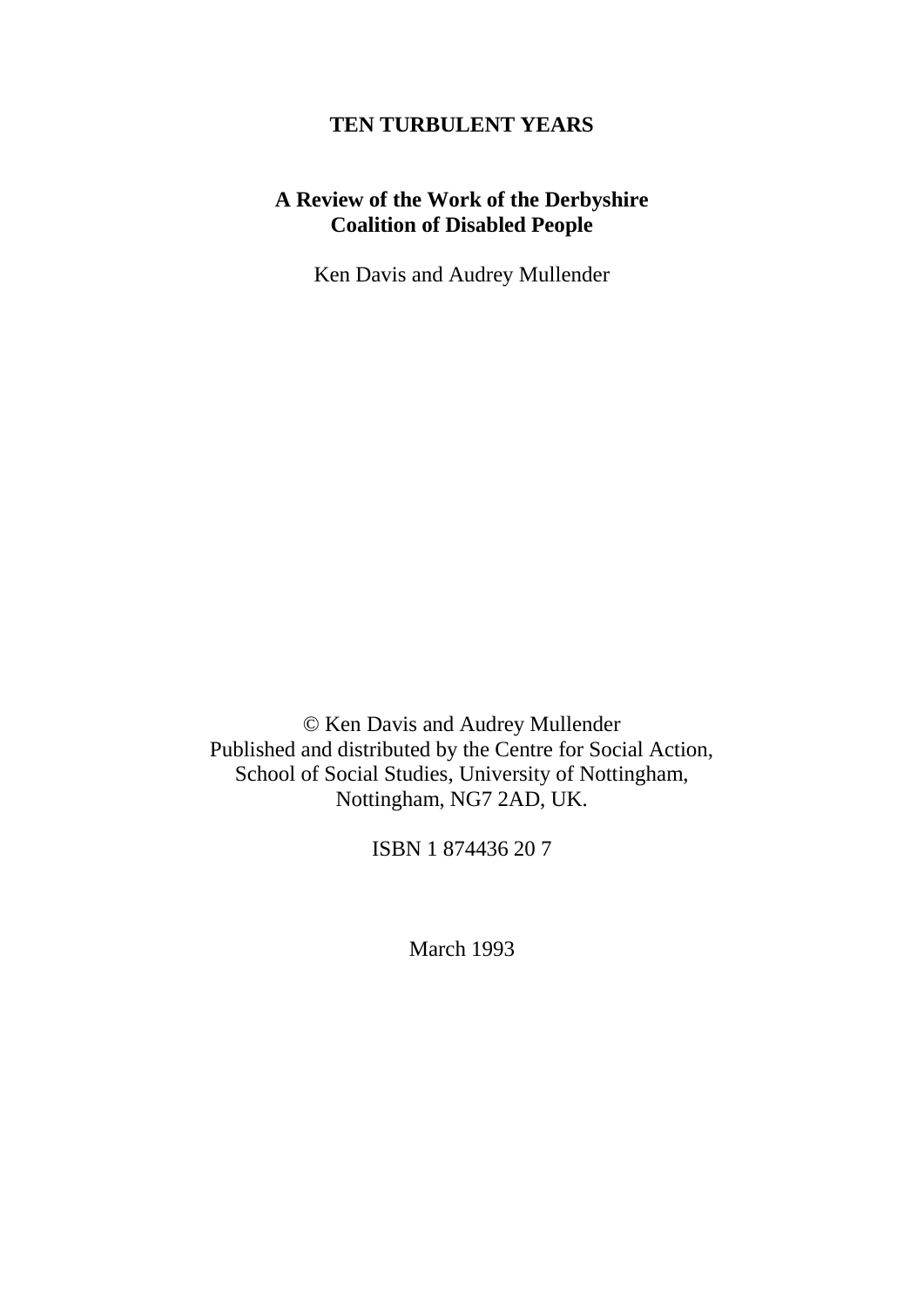### ACKNOWLEDGEMENTS

DCDP would like to thank Audrey Mullender and Dave Ward of the Centre for Social Action for their continued interest in the work of the Coalition, and for their support and encouragement in bringing this review to fruition.

> Additional prints supplied by Tony Baldwinson of the Greater Manchester Coalition of Disabled People, the Derby Evening Telegraph and the Derbyshire Times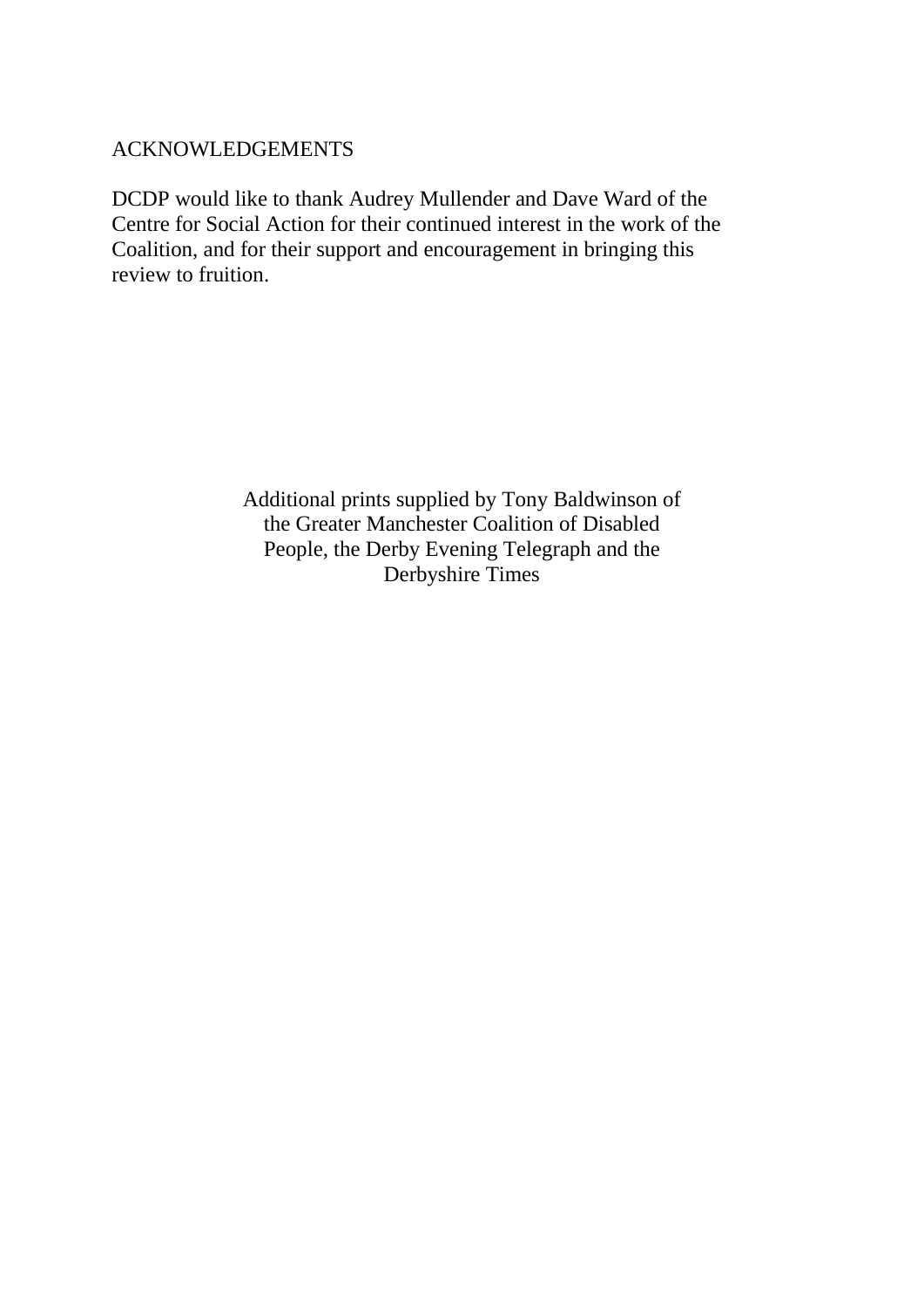## **CONTENTS**

- CHAPTER 1 Background: the growth of the disabled people's movement
- CHAPTER 2 The local context: the growth of the movement in Derbyshire
- CHAPTER 3 Getting started the formation of DCDP
- CHAPTER 4 Questions of philosophy, policy and practice
- CHAPTER 5 A social approach to disability
- CHAPTER 6 Preparing for action
- CHAPTER 7 Links with the wider movement
- CHAPTER 8 Early political activities
- CHAPTER 9 The major project: the Derbyshire Centre for Integrated Living
- CHAPTER 10 Taking stock
- CHAPTER 11 Member development
- CHAPTER 12 Representation
- CHAPTER 13 Campaigning
- CHAPTER 14 The changing face of the local movement
- CHAPTER 15 Tensions and difficulties
- CHAPTER 16 Facing the future

References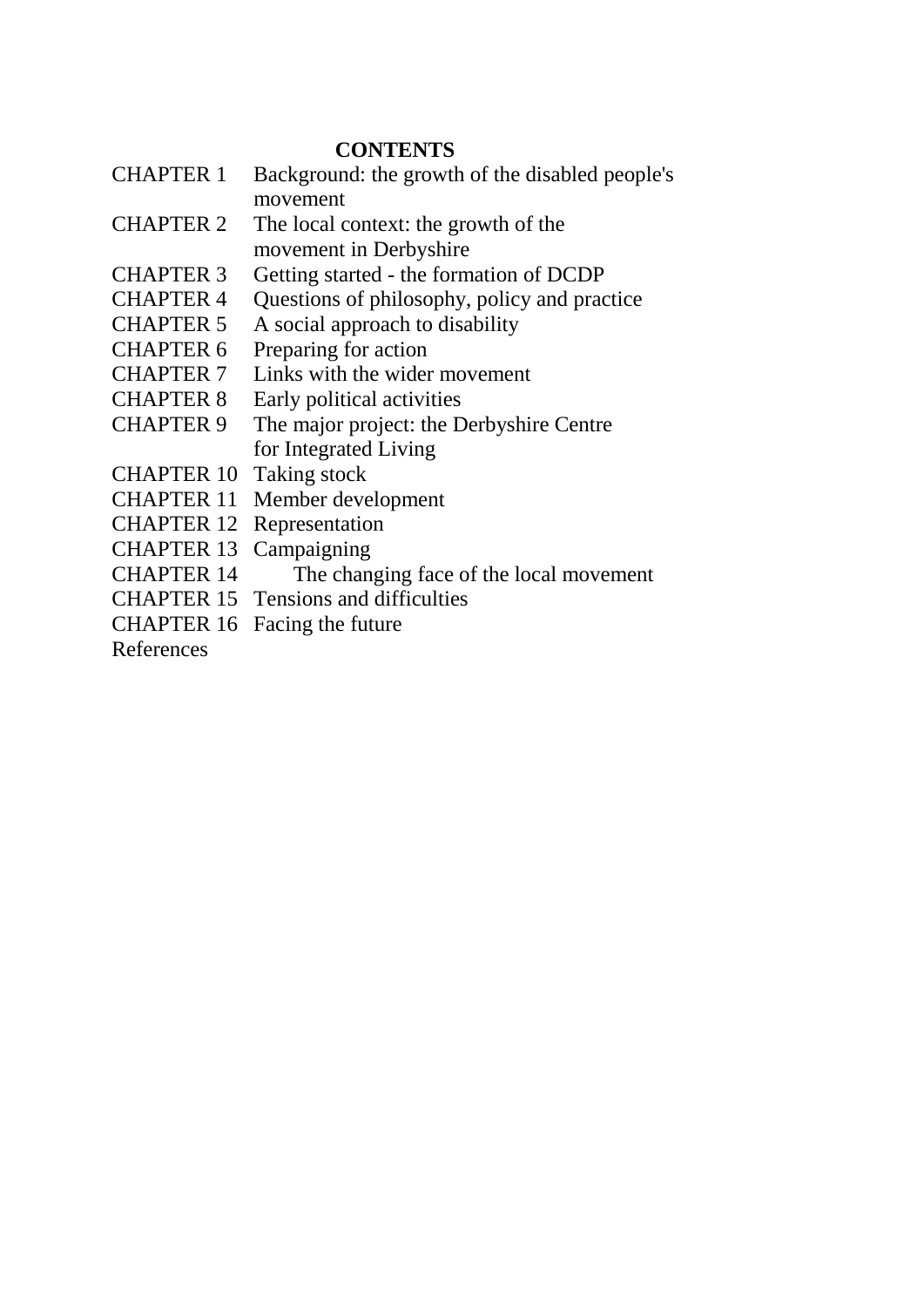#### **BACKGROUND**

*"We are mobilising for what, hopefully, will be the last great civil rights struggle, and those who oppose us will be swept* from *the stage of history and become mere shadows of the past." (Liam Maguire, 1981).* 

The Derbyshire Coalition of Disabled People (DCDP) was the first organisation of its type to emerge in Britain. It was set up in 1981 - the International Year of Disabled People - the same year as the formation of the British Council of Organisations of Disabled People (BCODP) and the Disabled Peoples' International (DPI). The Coalition has played an active part in the establishment of both of the latter bodies. This kind of commitment stems from a view that the lead in the developing struggle by disabled people for self determination and social emancipation

must come from disabled people themselves.

It is only in recent years that disabled people have come to examine the history of their own oppression and the growth of their own organisations. Early examples of this emerging interest can be found in Britain (Pagel, 1988), and in the development of DPI (Dreidger, 1989). However, when the Derbyshire Coalition first started out it had no clear idea of its place in the historical progression of disability affairs. Convinced though it was that disabled people must speak for themselves through their own democratic organisations, the Coalition was only dimly aware that it was part of a gathering social movement.

Social movements occur when a large number of people make an effort to solve, collectively, a problem they feel they have in common (Toth, 1965) and become effective when they have an ideology (Hollander, 1981) and good organisation (Snow et al, 1981). In the case of disabled people, this developmental process has been particularly slow, and can be argued to have progressed through a number of phases over the course of a century. The Derbyshire Coalition has come towards the end of what, on these terms, has been a very long gestation period.

An insight into this developmental process was provided by the sociologist Ralph Turner, whose words ring a bell with disabled people in particular, when he says that:-

*"A significant social movement becomes possible when there is a revision in*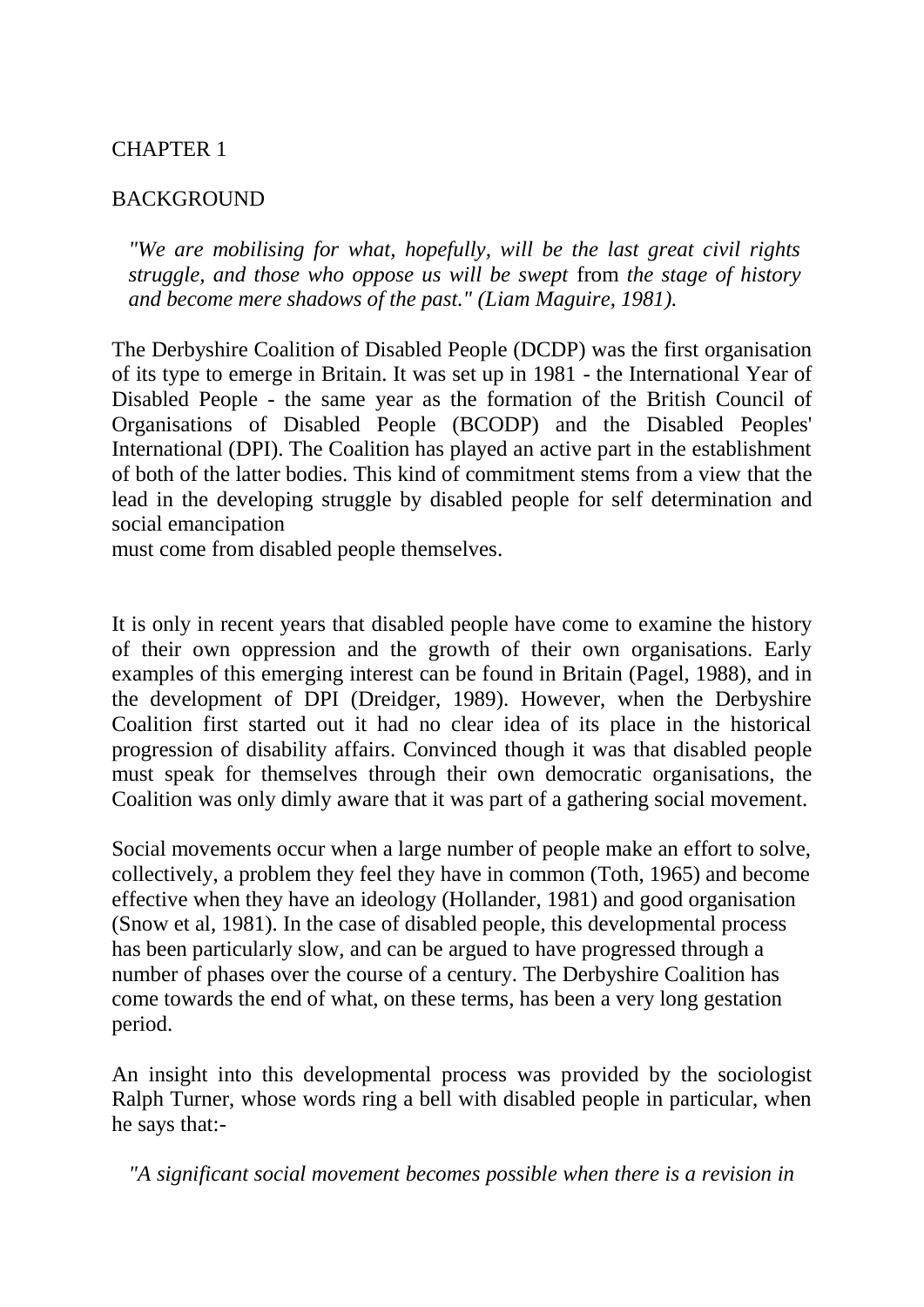*the manner in which a substantial group of people, looking at some misfortune, see it no longer as a misfortune warranting charitable consideration but as an injustice which is intolerable to society." (mner, 1969, p.391).* 

We can now see that a notable revision in the way disabled people looked at their situation came when a Royal Commission, set up in 1886, enquired into the conditions of people with sensory impairments. It uncovered so many "misfortunes" in their social situation, that disabled people at that time felt that they had little choice but to unite in defence of their own interests. This early banding together has been noted as being the formation of :-

*"...the first campaigning organisations controlled by disabled people. The British Deaf Association (formed 1890) and the National League of the Blind (formed as a registered Trade Union in 1899) were founded to give an effective voice to the complaints which blind and deaf people had against the neglect they continued to suffer." (Pagel, 1988).* 

Whilst disabled people, as isolated individuals, have always struggled to overcome often terrible adversities, this was clearly an historic step. Those involved had become conscious of the need to take collective, democratically organised action under their own control. In the years that followed, the League took the struggle out into the streets in marches and demonstrations. But it was not until after the Second World War that significant numbers of new organisations of disabled people began to appear.

This early phase in the slow, halting growth of the movement was characterised by its appeal to the better nature of able-bodied society, often through petitions to Parliament for more or better "welfare". However, this approach was radically transformed in the early 1970's with a new emphasis on demands for social change and civil rights. This change has been seen (Oliver, 1990, pp. 112 - 130) as placing the disabled people's movement among the "new social movements" which have emerged in the late twentieth century.

Certainly, the Derbyshire Coalition was born into this emerging new phase in the movement's development, and shares many of its beliefs and values. Along with other disabled people's organisations, much of the Coalition's philosophy and practice owes a good deal to the struggles of other social groups. This has been noted (De Jong, 1978) in the concerns of the "independent living movement" and its links in the USA with the civil rights movement and with social trends such as consumerism, self help, demedicalisation, deinstitutionalisation and normalisation.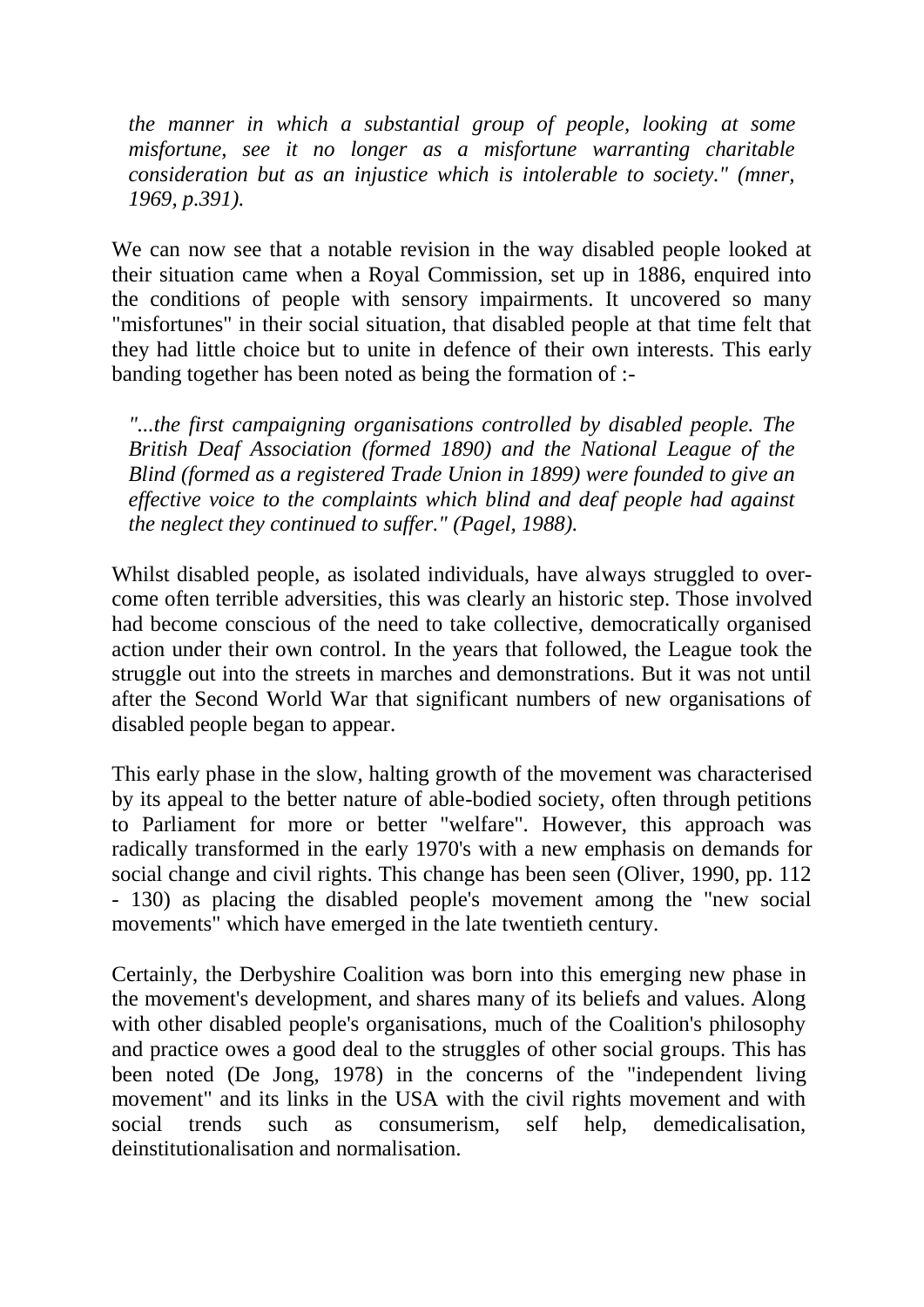Founder members of the Coalition had, in some cases, spent many years of their lives incarcerated in State institutions, and readily identified with the segregation and discrimination endured by other minorities. The influence of, and similarities in method and approach with the women's movement was also recognised. Much of what one of its advocates, Elizabeth Wilson, has expressed could easily have been written about the Derbyshire Coalition:-

*"The women's movement started from the important idea that The personal is political' and with the practice of consciousness-raising in small groups. Consciousness-raising is a political activity. Women talk about their experiences and thereby come to understand that their problems which seemed personal to them and pan of their individual inadequacies or neurosis, are actually a pan* of *the* way *women are defined and oppressed " (Wilson, 1980, p.36).* 

This kind of influence, the general relevance of the struggles of one oppressed social group to another and the mutual debt of solidarity involved, was later to find expression in the Coalition's Policy Statement:-

*"The Coalition expresses solidarity with the struggles of other socially disadvantaged groups in society and, in pursuing its own aims will at all times encourage the work of women, ethnic groups and other socially disadvantaged people." (DCDP, 1988).* 

In any discussion about the disabled people's movement, it is important to be aware of the basic distinction between organisations of and for disabled people. Organisations of have constitutions which require control to lie with disabled people. Organisations for do not require this and are most usually run by nondisabled people, occasionally with a token disabled person in visible prominence. As such, they are seen as being outside the disabled people's movement with, in many cases, practices are antagonistic to the movement's aspirations.

Since the formation of DCDP, BCODP and DPI in the early eighties, the growth of organisations controlled by disabled people has accelerated sharply. In June of 1981, when the first meeting to explore support for BCODP (then proposed as a National Council of Organisations of Disabled People) took place, only 16 organisations controlled by disabled people could be found in the country as a whole. Now, BCODP has a membership of over 80 organisations across Britain, and DPI has a membership of over 70 national assemblies across five continents.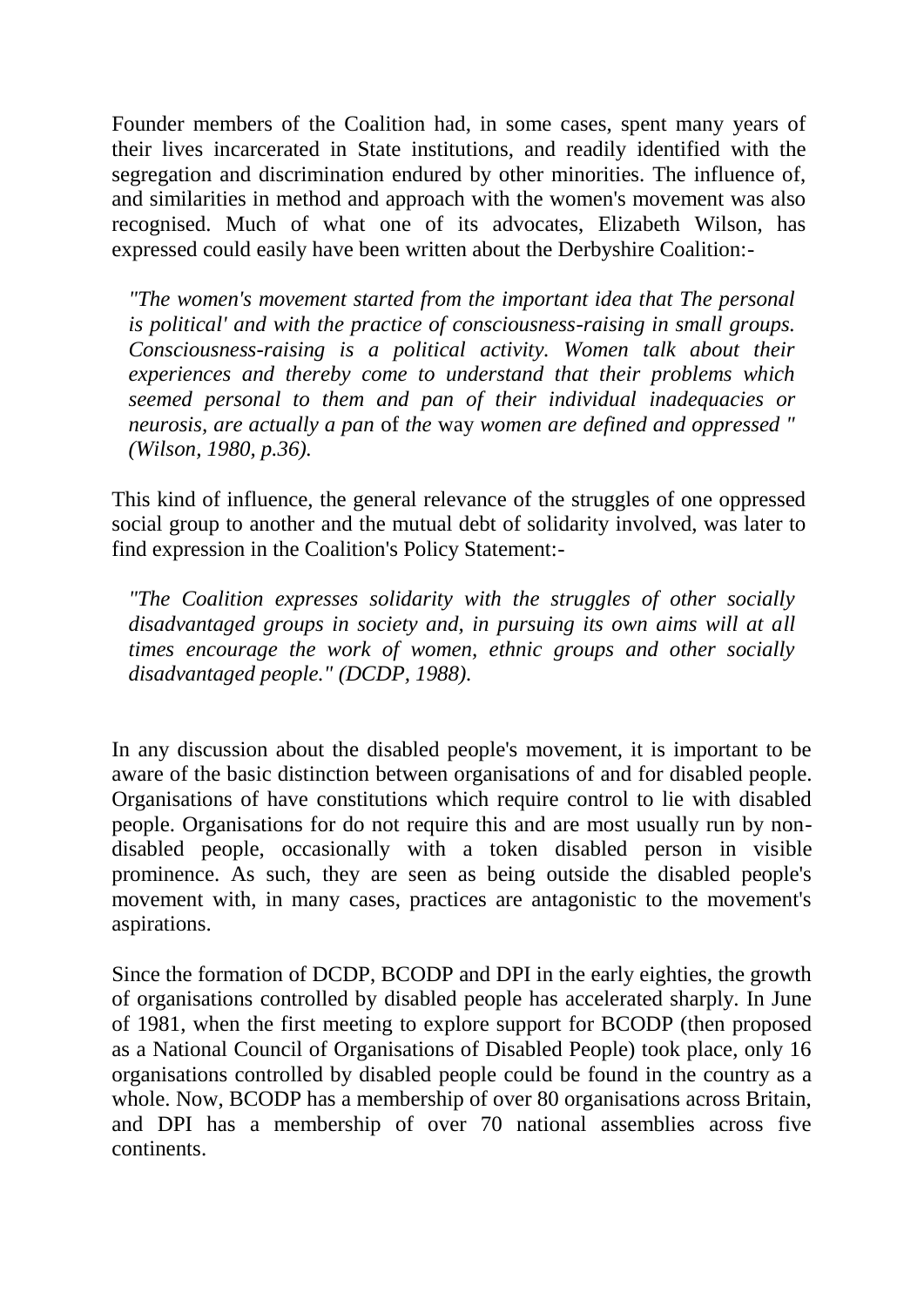The tenacity with which disabled people have pursued their legitimate demands is reflected in the fact that DPI now has consultative status with the United Nations, UNESCO and the International Labour Organisation. This contrasts sharply with the struggle by disabled people's organisations to gain acceptance here in Britain. In a recent DCDP Newsletter the Coalition noted that BCODP's membership had risen to 82 organisations representing over 150,000 members, and that the Government's budget for voluntary organisations concerned with disabled people was over £2 million, however:-

*"Of this, only about £80,000 goes to organisations controlled by disabled people. The rest - a staggering £1,920,000 or 96% - goes to do-gooding organisations which do good to us whether we like it or not. One of these organisations, RADAR, gets a massive £225,000 or thereabouts for representing what it thinks disabled people want to the Government.... by comparison, the hue democratically organised voice of disabled people, BCODP, gets a mere £30,000 a year". (DCDP, 1991).* 

For all these disparities, there is no doubt that the disabled people's movement is now well under way, and the Derbyshire Coalition is very much in the thick of the struggle.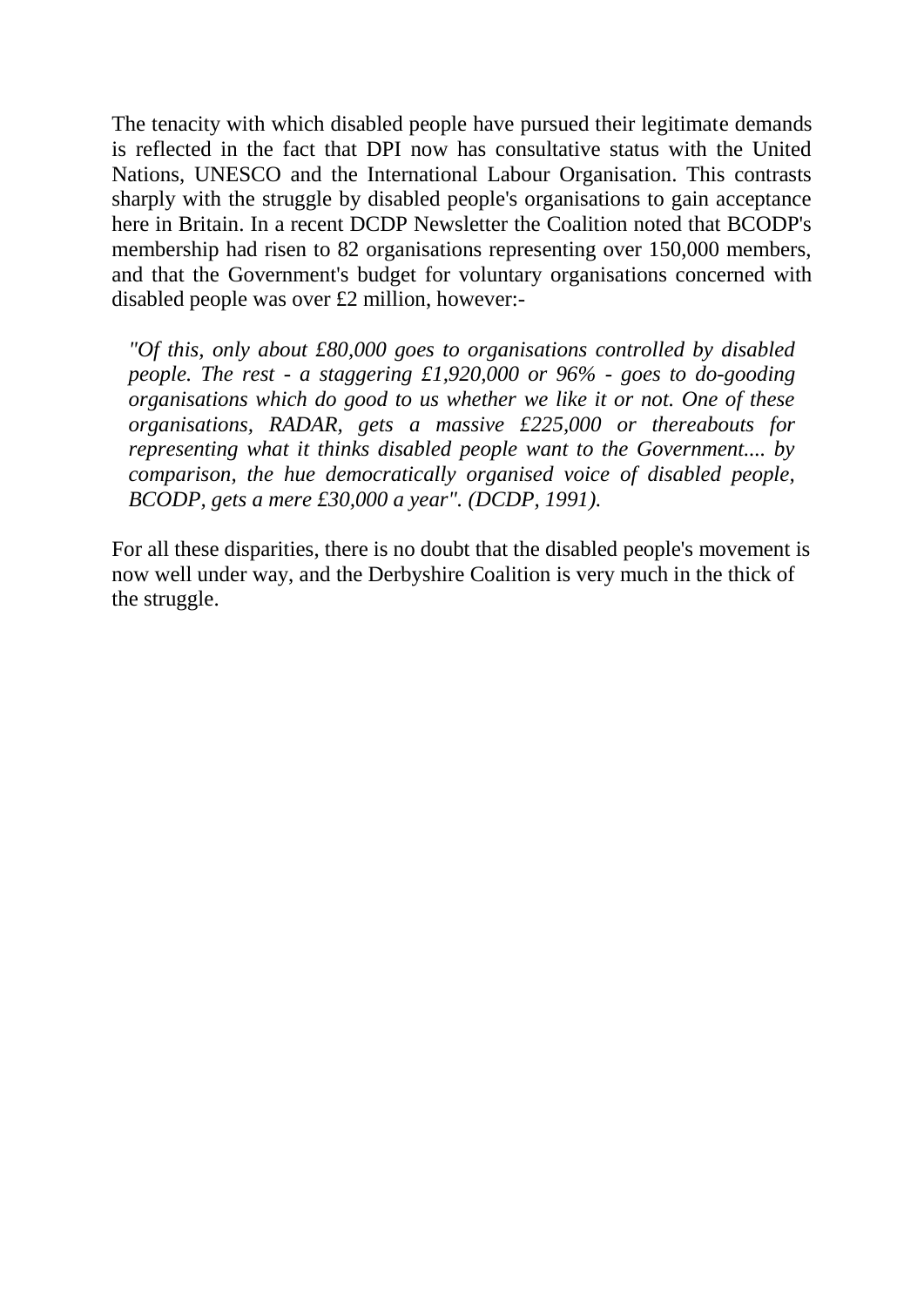# THE LOCAL CONTEXT - THE GROWTH OF THE MOVEMENT IN DERBYSHIRE

Quite separately from these wider developments, disabled people in Derbyshire had been gradually struggling to become active on their own account well before the Coalition was set up in 1981. As was the general pattern elsewhere, this experience was at first an individual one. Disabled people had been struggling against great difficulties to gain control over their lives and circumstances to do what often seemed the most everyday and commonplace things.

Some, who had been forced through lack of facilities to live for years in segregated institutions, had fought to find homes of their own in the community. Some had made their own way in life in the face of opposition from their overprotective families.Others had worked their waythrough to University or into employment despite a poor education in special schools or hospitals. One man had set himself up in business, after years of living in a Home. Such experiences were typical among those who later came together to found the Derbyshire Coalition.

Some of those who were involved had already been keen to play some part in community life, or to pass on the fruits of their personal experiences to other disabled people. Often enough, they had been "groping in the dark" to try and find a way of being more active. Since there were no groups of disabled people, usually they got involved with the traditional organisations for disabled people or other voluntary groups. Those concerned had a wide range of different impairments, some from birth others acquired later in life.

For the most part, all this individual activity stayed separate and fragmented. The traditional organisations for disabled people were not about promoting selforganisation, political awareness or control by disabled people over their own lives. Their main role was to alleviate the symptoms rather than remove the causes of disability. Often they dealt with disabled people's isolation by herding them together in fortnightly social clubs and taking them on occasional group outings to the seaside. Although this provided a limited form of social contact, it served to reinforce rather than remove the overall social isolation experienced by disabled people in the County.

However, one of the unintended consequences of bringing people together in the various segregated clubs and facilities in the County was a sharing of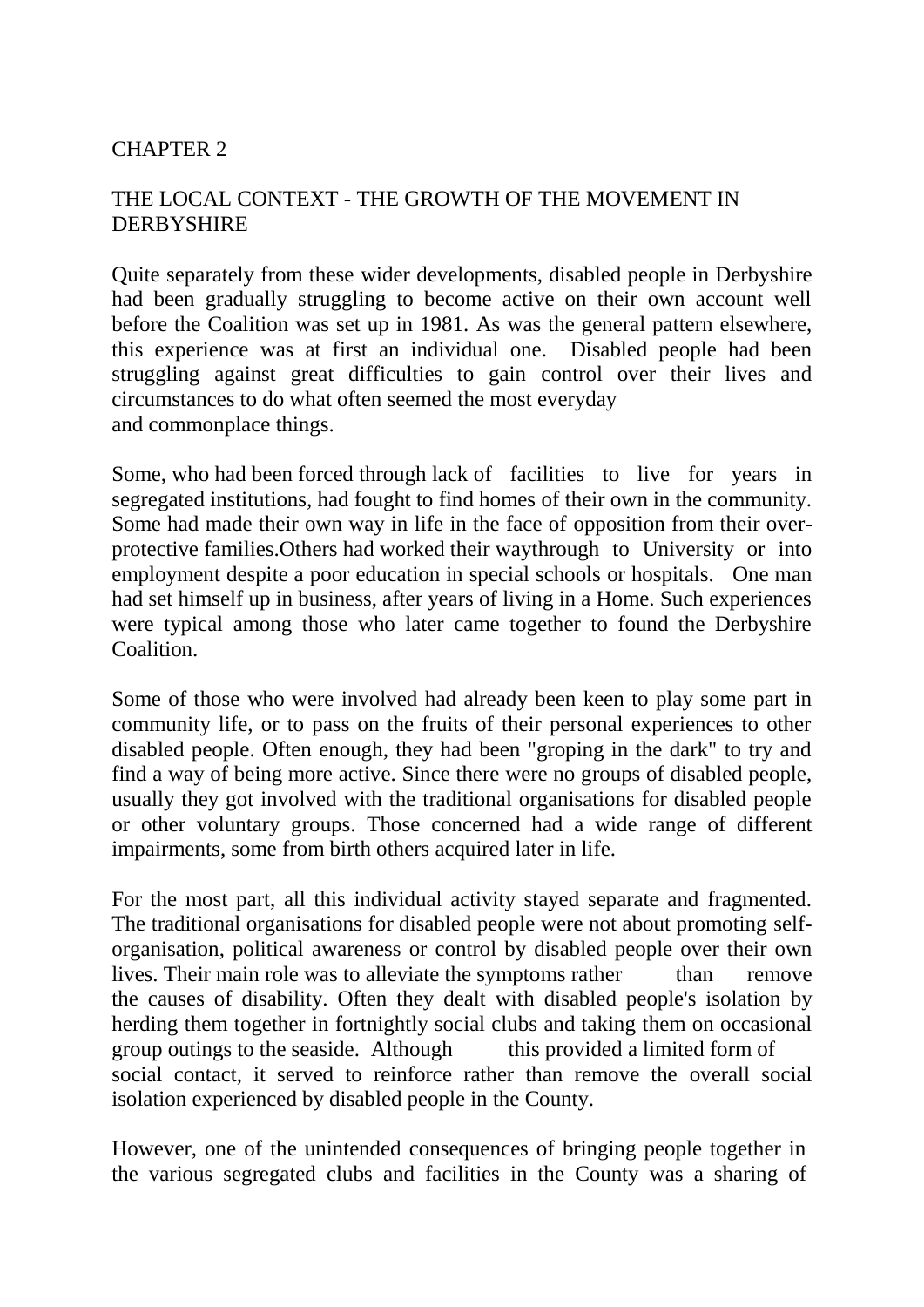individual experiences and a process of discovery of the things disabled people had in common. This developmental strand in the growth of the local movement was supplemented during the 1950's by influences coming from the national level. About this time, a Sherwood-Peak branch of the National Federation of the Blind (NFB) was set up by people with visual impairments. Later, some of their members were also active in forming a Derby branch of the Disablement Income Group (DIG) in 1967 and this was followed by a separate NFB branch in Derby.

When a second DIG branch was set up in Erewash, contact between disabled people in different groups began to increase. An Old Students Association of Portland Training College for the Disabled was formed and run by local exstudents, a number of whom were to go on to form the Coalition. An even stronger influence from the new developmental phase of the disabled people's movement at national level began to be felt locally in 1974, when members of the Union of the Physically Impaired against Segregation (UPIAS) began to meet inside Cressy Fields, a County Council institution.

This gradual process of coming together was accompanied by a slow build up of confidence in the validity of personal experience of disability as being the only reliable basis for practical action. The personal had started to become political. This development was boosted when the 1970 Chronically Sick and Disabled Persons Act - the so-called "Charter for the Disabled" - raised hopes of change which never materialised. For some, there was a crisis of confidence in the idea that disabled people's best interests were safe in able-bodied hands. As this political awareness grew, the local movement began to take shape.

In the mid-seventies, the need for a local specialist information service became clear, and this led to the formation of the first Disablement Information and Advice Line: DIAL Derbyshire. This service, run by disabled volunteers from a converted cloakroom inside Cressy Fields with a grant from Derbyshire County Council, was a milestone in the development of the local movement. It put two important things in the hands of disabled people: resources and information. By 1980, DIAL Derbyshire had handled some 5,000 queries and was intimately aware of local concerns, local issues and the aspirations of local disabled people. The disabled activists involved were able to speak with authority about local problems - and had also developed clear ideas about solutions.

DIAL Derbyshire had become a base, a focal point of disability activity, and it took the gradual process of disabled people "coming together", which had been developing for over 20 years, an important stage further. Its link with the local authority also helped to pave the way for more comprehensive developments which were to come.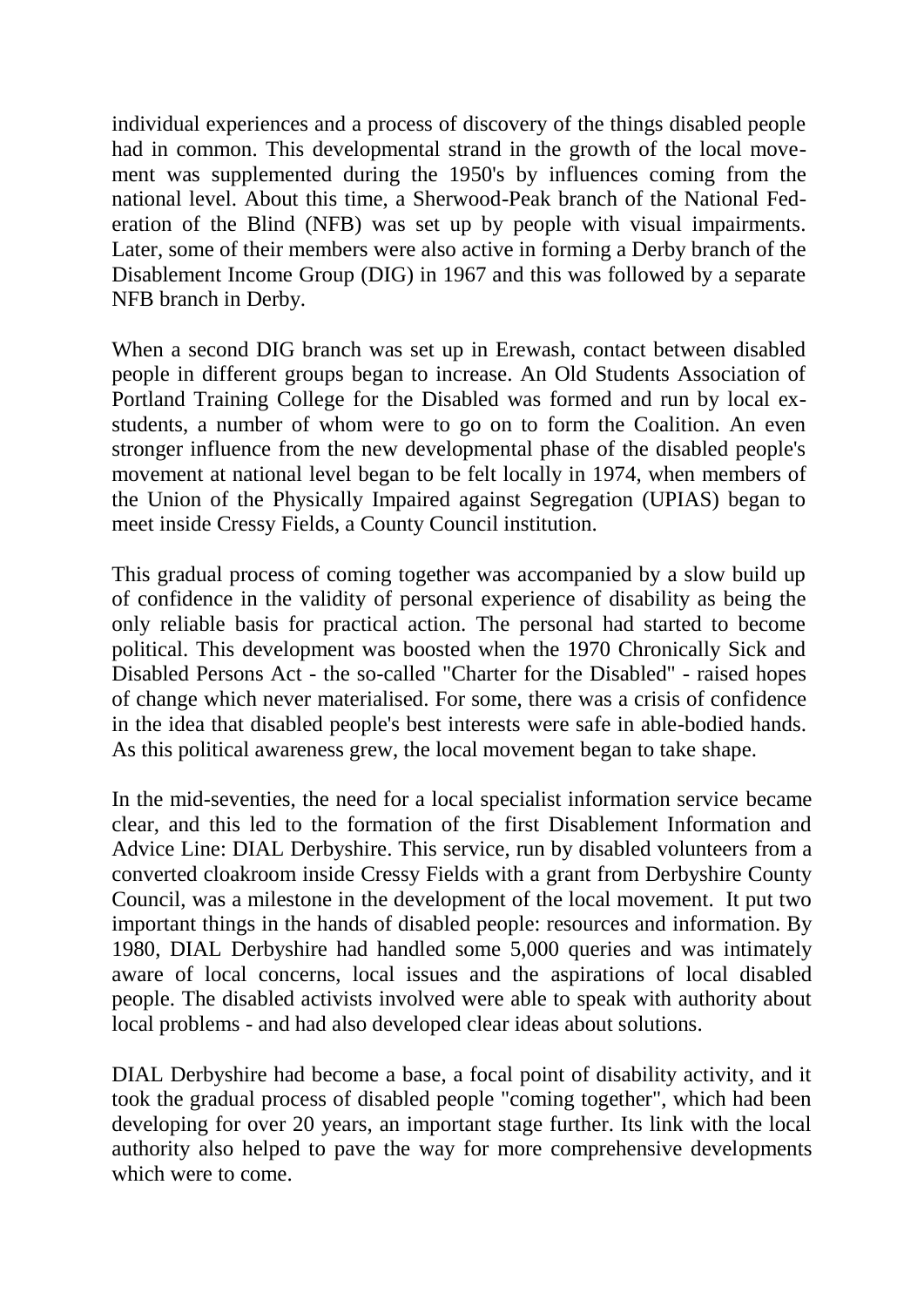#### GETTING STARTED - THE FORMATION OF DCDP

During 1980, activists in DIAL were told of plans by Derbyshire Association for the Disabled (DAD), the main traditional organisation for disabled people in the County, for holding a Craft Competition and a Coffee Morning at Chatsworth House as their contribution to the International Year of Disabled People (IYDP) in the following year. These ideas were so at variance with the proclaimed Aims of IYDP that they sparked off a series of events which eventually brought the Derbyshire Coalition into being.

The first step was taken towards the end of 1980, when Derbyshire Social Services Department agreed to organise a "Derbyshire IYDP Conference" jointly with DIAL. This took place in February 1981 and was attended by 120 people concerned with disability, either from organisations or as individuals. The central theme of the Conference was the IYDP slogan "full participation and equality", the intention being to encourage people to think more deeply about the aims of IYDP and to come up with proposals which would help to achieve them in Derbyshire.

Throughout the Conference, speakers referred to the need for a new approach to solving the problems of disability which were caused by the way able-bodied people had structured the world to serve and perpetuate their own interests. The Conference Report records the keynote speaker, Mary Croxen, as saying that although we had all the necessary knowledge, technology and capacity to create an environment accessible to all, it was basic that we:-

*"..respond to the need for prior consultation and participation with those who have direct experience of the daily reality of disability. We need to remove barriers at the design stage rather than indulge in expensive adaptations later. All involved in planning, constructing and using the built environment need to learn to work together if right of access - which is basic to integration - is not to remain the preserve of the able-bodied elite." (DCDP, I982a).* 

The Conference decided that the best way forward was to form Britain's first disabled "consumer coalition" along the lines of those already well established in North America. A Steering Committee was formed there and then from the floor of the conference, and it was agreed that meetings should be held in different parts of the County in order to involve as many people as possible. The Committee was charged to work to the following principles and objectives:-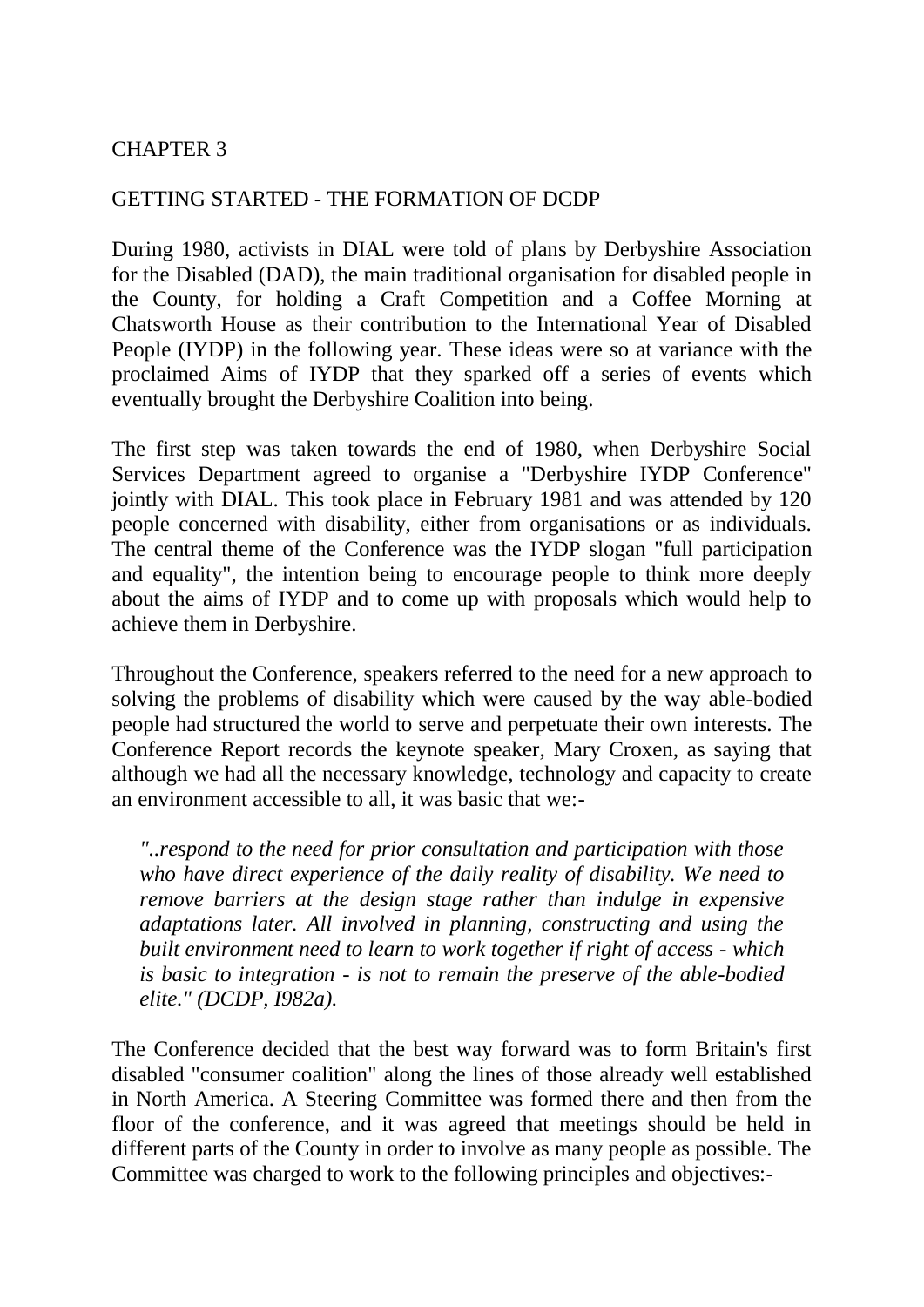- *"to form a democratic, representative body.*
- *to serve all people with physical, sensory and mental impairments.*
- *to support/encourage the self-help and activity of disabled people.*
- *to seek the fullest possible involvement of non-disabled supporters.*
- *to work from the basis of direct experience of disability.*
- *to secure services for independent and integrated living.*
- *to ensure disabled people have control in matters which concern them."*

#### *(DCDP, 1986)*

Over the ensuing months, the Committee produced a draft Constitution for a democratically organized body under the control of disabled people, but which allowed any group or individual, whether disabled or able-bodied, to join and add their weight to the new organisation. In restricting only people who were themselves disabled to vote or hold office, the Steering Committee ensured that the Coalition would be the true voice of disabled people themselves.

The Committee also set in motion a number of other important developments in the course of setting up the Coalition. In order to ensure that disabled people had an effective voice, approaches were made to Derbyshire County Council for financial support. Members of the Steering Committee met senior officers and members of the Council, and grant aid of nearly £20,000 was eventually agreed in order to make it possible for the Coalition to rent an office and hire its own workers.

The County Council was also issued with a challenge by the Steering Committee to make a public pledge to disabled people in the International Year. A draft "Statement of Intent" was produced and this was later considered by each of the main departments and committees before a final version was approved by the full Council. This document was important in revealing to the Coalition the extent of the County Council's policies on disability issues.

The Steering Committee also set in motion a debate on Centres for Independent Living (CIL's). Papers were written and circulated at meetings on the philosophy and purpose of CIL's, which were already well established in the USA. An exploration began of the issues involved in seeking to develop such a Centre in the different context of Britain's Welfare State. This debate helped the Coalition to give a high profile to the idea of a completely new approach to the way services were designed, delivered and controlled in the County.

As arrangements were being made for the Inaugural Meeting of the Coalition on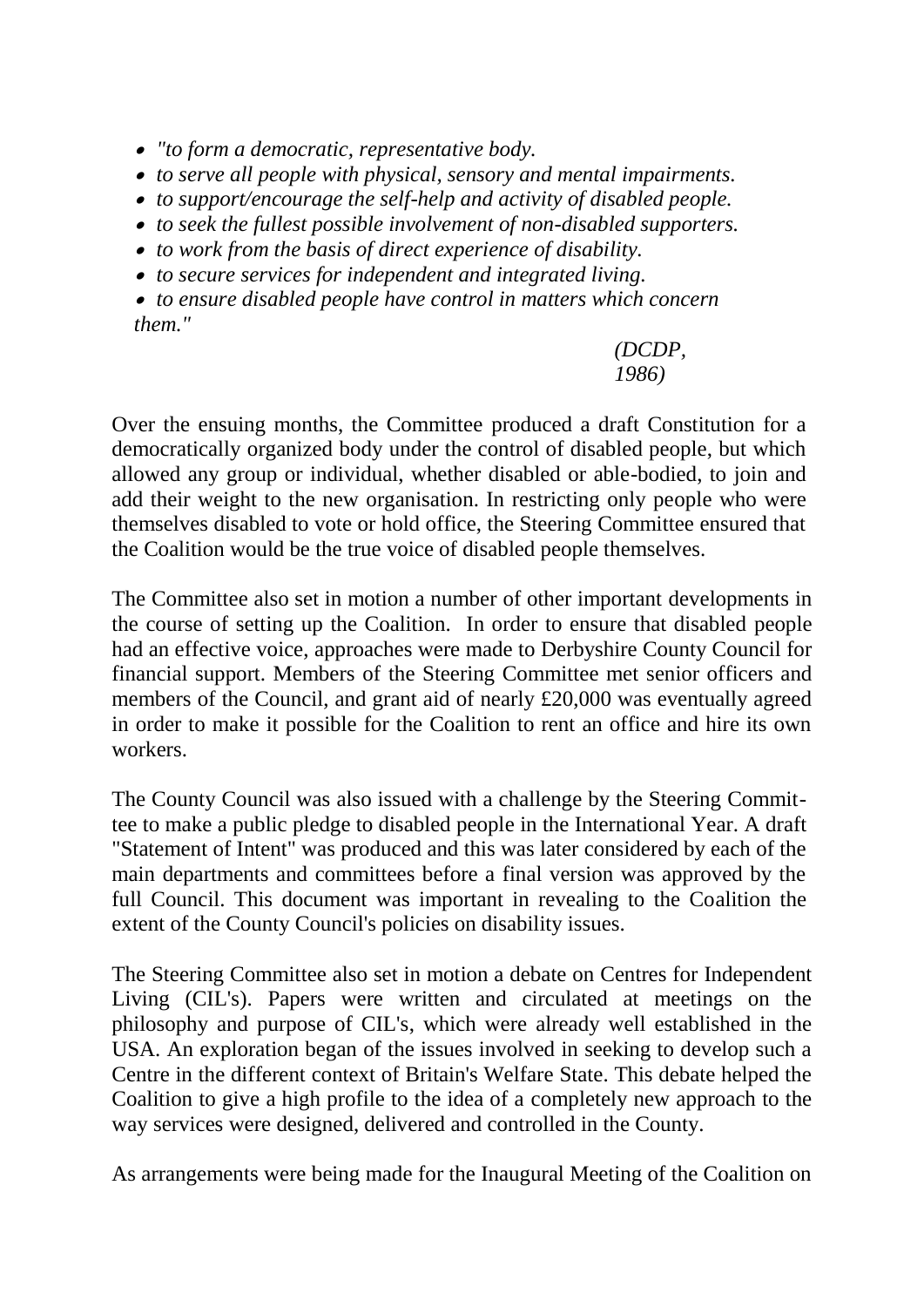12th December 1981, an accessible office had been found in Clay Cross and Job Descriptions prepared for its first two employees. After its inauguration, the first Coalition in Britain emerged in good shape, and well prepared to meet the challenges which were to come.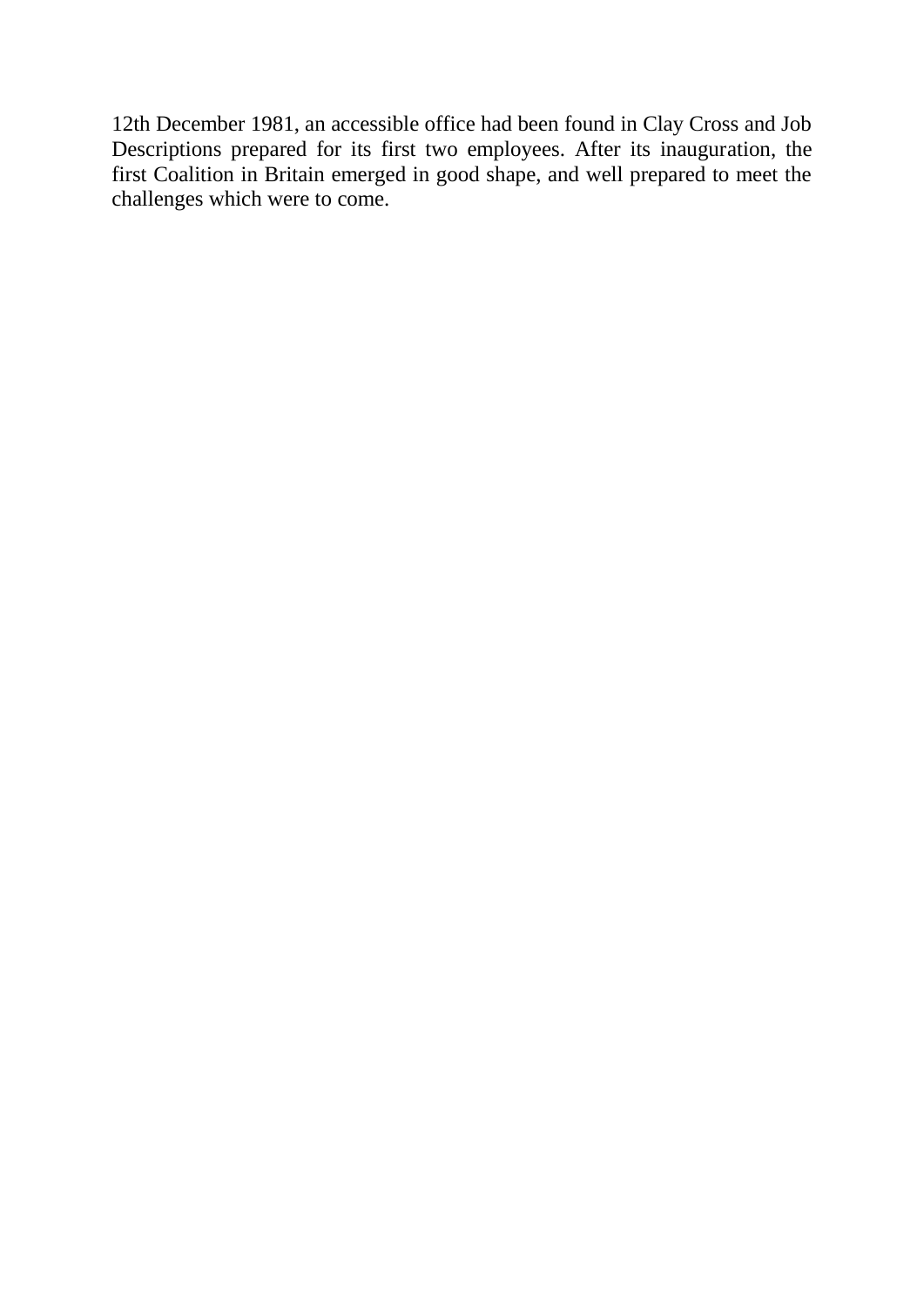#### QUESTIONS OF PHILOSOPHY, POLICY AND PRACTICE

The Coalition was thus carefully planned as a democratic, grass roots organisation, able to give a voice to all its members. It was also determined to embrace all impairments, a decision which stemmed from a belief in the effectiveness of people with different impairments pooling experiences and acting together in pursuit of Coalition objectives. Its members wanted DCDP to seek to increase collaboration between people in the County with many different impairments, something which had already been reflected in the composition of the first elected members of its governing Council.

The importance of this policy, both in terms of the development of the Coalition itself as well as the wider movement, lay in breaking down the historical tendency towards the division and segregation of disabled people into small organisations, each concentrating on only one form of impairment. The focus was no longer to be inward towards the particular needs of people with different impairments, but outward towards the ways in which society needed to change in order to secure the IYDP aim of full participation and equality for all.

The Coalition's Council emphasised the long overdue need to tackle the problems as directly experienced and collectively defined by all disabled people themselves, not as perceived by others such as able-bodied professionals. But it did not see itself as merely a talking shop. From the earliest stages, it was determined to direct its efforts towards achieving practical changes in the conditions of disabled people's lives. Its belief was that "actions will bring more improvements than words." (DCDP, 1988).

However, the Coalition recognised the importance of ensuring that disabled people did have a say wherever decisions concerning them were being made. It was determined to work towards providing a well informed accountable level of disabled consumer participation within the decision making processes of central and local authorities and other organisations. Achieving this aim would be in stark contrast to the kind of tokenistic consultation or involvement which was so common, so demeaning and demoralising to disabled people.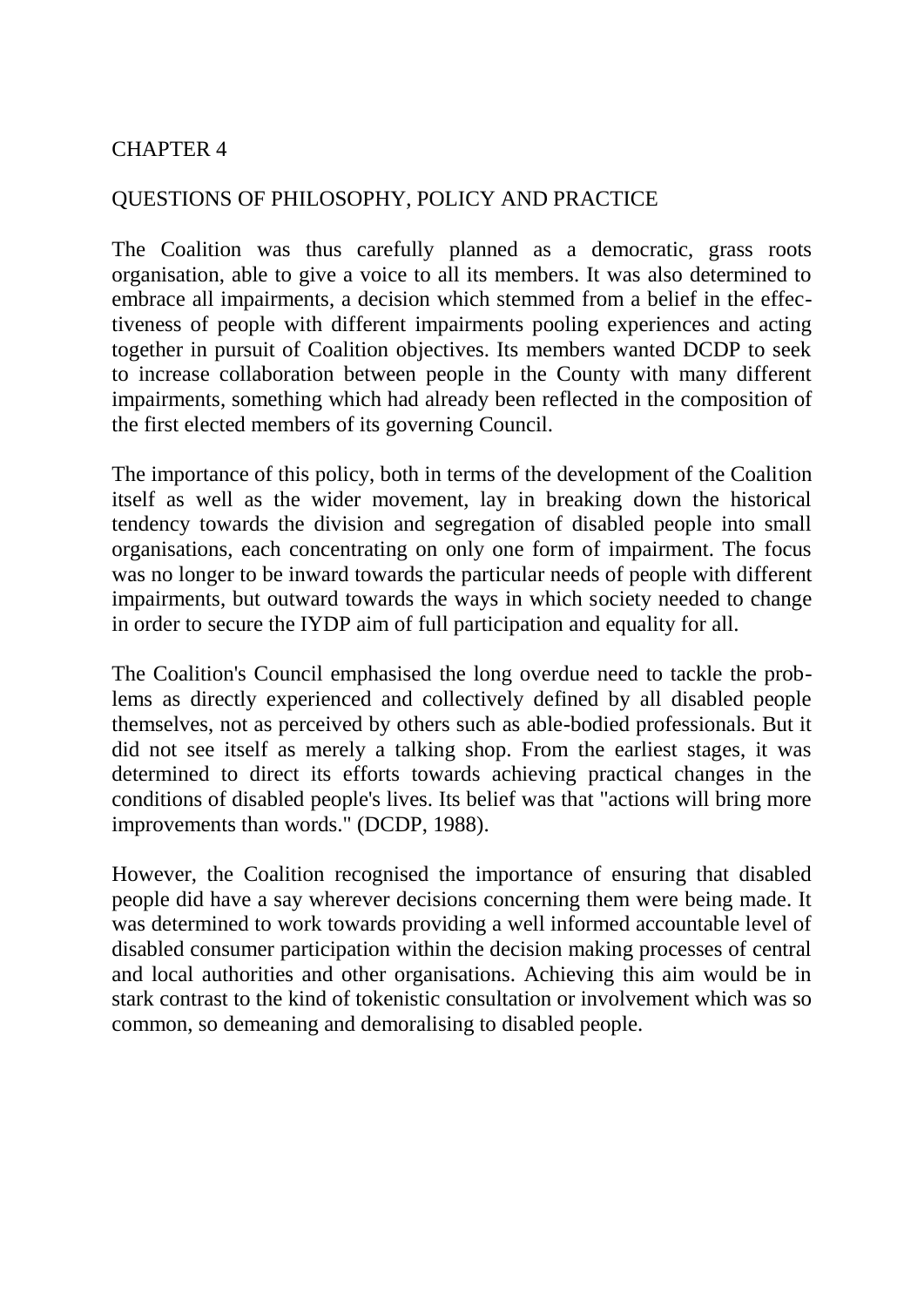This was not just a problem in Derbyshire: -

*"So often you get committees, you get all these people who, 1 know it sounds dreadful, they think they are doing so much good, but they never stop and think 'Right, what do the disabled themselves think? .... and then when you say something, they get really very hurt that you are criticising all their hard work.... but if only they would have stopped and said 'Let's consult the disabled' because we're not all idiots! .... or what is just as insulting, like the statutory woman, have a disabled person on sufferance, but they don't really want to know what you think, they just want you there to make the numbers up and just be seen." (Muriel, in Campling, 1981b, p.117).* 

Changing this situation was important, but the Coalition was also aware that many such Committees might never have existed at all, had disabled people been able to shape the society in which they lived more effectively. An understanding was growing that, for at least two hundred years, disabled people had been squeezed out of mainstream economic activity and had been made dependent on the rest of society. The slow and fitful growth of the disabled people's movement, and the lack of a united, effective disability lobby was a consequence of the extent to which disabled people had been built out of almost every aspect of community life. Successive Acts of Parliament were viewed as reflecting little more than able-bodied interests, and participating in the bureaucratic decision making processes this legislation had spawned gave rise to very mixed feelings on the part of some Coalition members.

But, in coming together as a group, and relying on each other as disabled people rather than on ablebodied "experts", they were helping to lay the foundations for a very different kind of future society. They were now taking part in the important task of reversing the historical process which had left disabled people stranded on the margins of mainstream social life. The care they took in establishing a democratic, grass roots organisation, controlled by disabled people themselves, was an essential framework for building a new future, and translating their beliefs and values into reality.

In order to give consistency and coherence to the way disabled members developed the Coalition, the founder members built four important principles into its organisational aims. These principles were the cornerstones of the Coalition's strength, the foundation upon which all of its future activities rested. The key words underlying these principles were: participation, independence, integration and control. These were then written into the Coalition's aims and given expression in the DCDP Constitution:-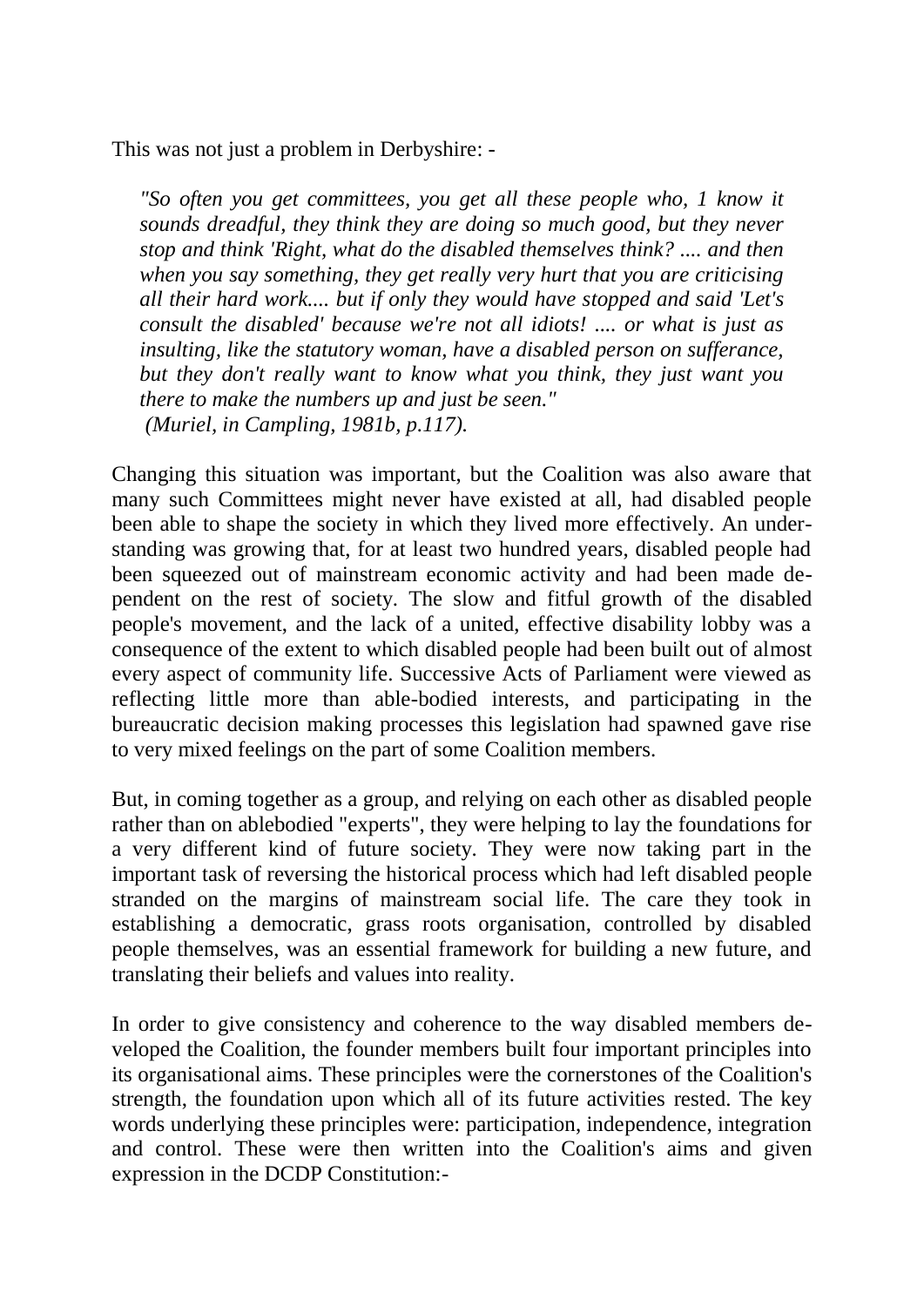*"to promote the active participation of disabled people in securing the greatest possible independence in daily living activities, full integration into society, and full control over their lives". (DCDP, 1988).* 

These aims, built on four principles, guided the Coalition in all of its relationships with others, and in all its activities. At each turn of events, the members of the DCDP Council were able to ask: does this new endeavour promote the active participation of disabled people; will these plans maximise our independence; will this idea take us in the direction of full social integration; does this agreement help us to gain full control over our lives?

Although it wasn't always easy to give clear answers to these questions, given the complexity of the issues raised by the Coalition's activities, this framework of principle helped to keep DCDP operating in a relatively clear and consistent way in the years to come. Having a reference point against which to measure the wisdom of their decisions, and the success of their actions, helped give confidence to its members, as well as giving the Coalition its own distinctive character.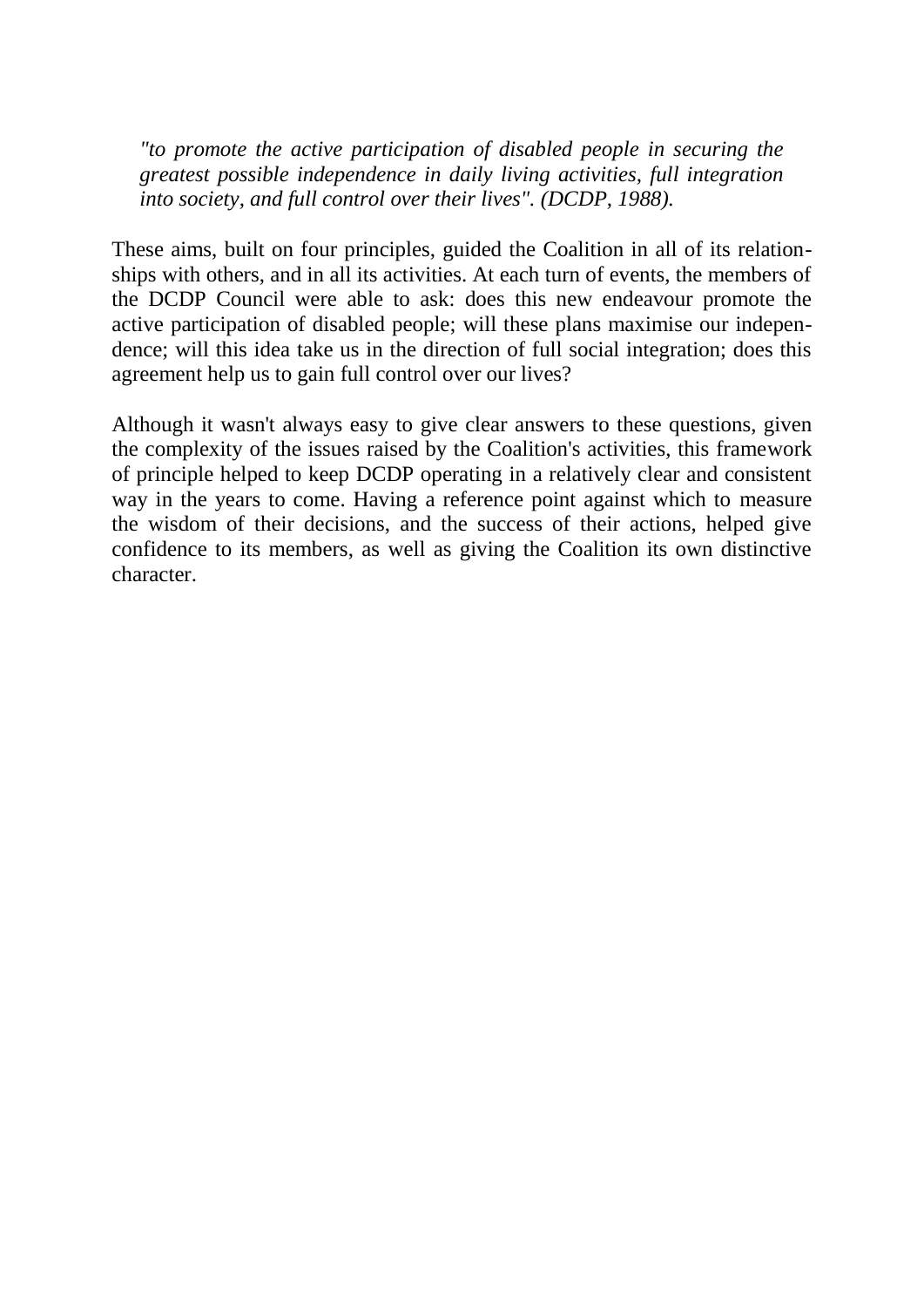#### A SOCIAL APPROACH TO DISABILITY

Right from the outset, it was also a distinctive feature of the new Coalition to give a voice to, and give value to disabled people's own direct personal experience of disability. This was an important point for all of DCDP's founding members, but particularly so for those who were also members of the Union of the Physically Impaired against Segregation. It had been within UPIAS that disabled people's analysis of their own direct experience had led to a view of disability which was very different to that traditionally put forward by professionals. UPIAS defined disability as:-

*'the disadvantage or restriction of ability caused by a contemporary social organisation which takes little or no account of people who have physical impairments and thus excludes them from participation in the mainstream of social activities. Physical disability is therefore a particular form of social oppression." (UPIAS, 1976, p.I4).* 

This social approach to disability was later adopted by DCDP and it led the Coalition, along with other organisations in the growing disabled people's movement, to reject the so-called "medical model" of disability. This medical view located the cause of disabled people's problems not with society, but with their individual impairments. The Coalition saw this notion as deeply damaging because, in obscuring the real source of their problems, it led disabled people to see themselves as bearing the blame for all the difficulties they faced, with feelings of guilt and resignation experienced far more widely than among their members in Derbyshire:-

*"a person with a disability will believe that s/he is inferior, has forfeited her/his right to a full life, cannot make decisions for her/himself, is the victim of malevolent fate (not a malevolent social system), is unattractive, a burden to society." (Mason, 1981, p.17).* 

In adopting the social definition of disability, and in aligning its outlook with that of the wider disabled people's movement, the Coalition was able to take up a strong crusading position based on a positive view of disability as being a social problem which could be overcome by social change (Davis, 1986).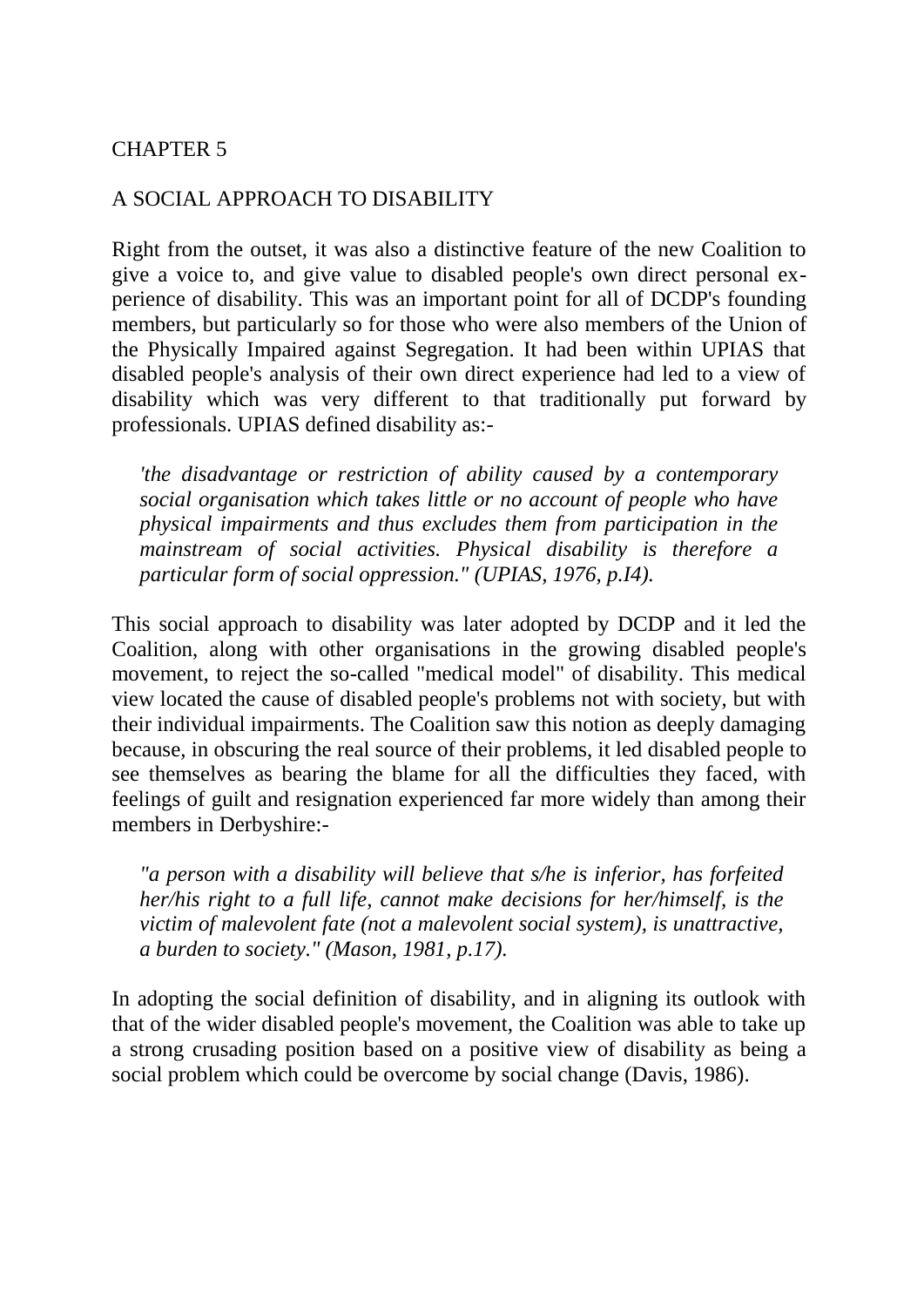This set DCDP apart, not just from the traditional disability organisations in the County which took a static view of disabled people as unfortunate individuals in need of charity, but also from many professionals whose careers had been built on the medical model, and who tended to see solutions to disabled people's problems in terms of more or better welfare.

The Coalition considered that doctors, social workers and other professionals, however unwittingly, became part of the fabric of the social oppression of disabled people when they cast them into roles as dependent, helpless or passive patients or clients whose sole responsibility was to adjust to a restricted life, or "learn to live with" obstacles to participation, or "come to terms with" barriers to choice.

These views did not make the Coalition particularly popular or welcome with interests in the disability 'establishment' as it began to develop its role and work. However, other commentators on disability issues were beginning to raise questions which increased the pressure on, and began to erode the dominant "medical model" ideology of the professional controllers of disability policy. For example Shearer - despite regurgitating the language associated with the medical model - nevertheless thought that the medical model emphasis on adjustment by disabled people to society was now very much in doubt:-

*"the real question is a different one. How far is society willing to adjust its patterns and expectations to include its members who have disabilities, and to remove handicaps that are now imposed on their inevitable limitations?" (Shearer, 1981, p.I0).* 

Coalition members became aware that definitions of disability based on the "medical model", and the way they were applied in practice, were a major controlling influence over their lives. It was therefore crucial for the Coalition to be equally clear about what the social definition of disability meant in practice. The task before them was to identify the particular ways in which the various forms of social organisation prevented or restricted their ability to play an equal part in the daily life of their community.

It had become plain to the Coalition from the earliest stage, that dealing with disability as a socially defined phenomenon would require an entirely fresh approach to service delivery. In the early discussion papers about the development of a CIL in the County, the fact was clear that what had traditionally been provided under the "medical model" was very different from what was demanded by the social approach to disability. It was considered to be an issue of major strategic importance to develop a new approach to the whole idea of services for disabled people.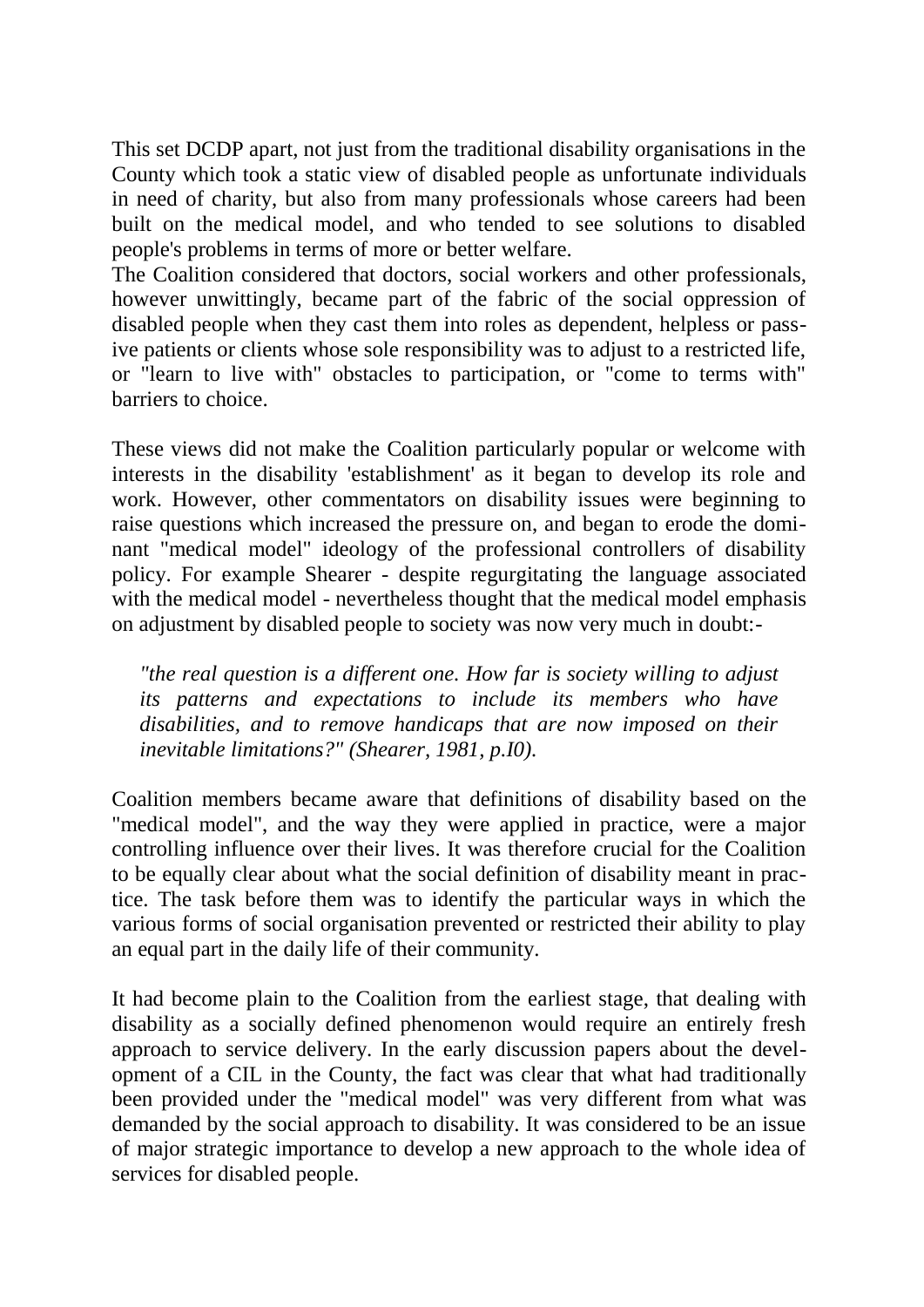#### PREPARING FOR ACTION

The Coalition's first staff - a Co-ordinator and Clerical Assistant - were hired, in position in an office which had been formerly the headquarters of DIAL UK, and beginning to organise and support the development of DCDP in the opening months of 1982. Meetings of the Steering Committee had now-be- come meetings of the Interim DCDP Council until elections at the first Annual General Meeting later that year. The Interim Council met monthly, and continued the practice of moving around the County, to make them open to any disabled person who might wish to attend.

Meetings were intense of affairs: every item of business received the closest scrutiny. In many ways, each meeting was an open forum, where information was shared, issues were debated, tactics were considered, and where strategies took shape.

They were the source of the Coalition's strength, the wellspring of its energies and the very democratic heart of the organisation. They were a place where people with different impairments learned about each other's difficulties, a school for personal growth and development in organisational skills and disability politics.

The earlier initiative of the former Steering Committee when it drafted a "Statement of Intent" and challenged the County Council to turn it into a public pledge, now began to bear fruit. They found that their draft had been accepted in its original wording, in all spheres except education where the phrasing was "watered down". The full version of the Statement, as adopted by the County Council, is reproduced on page 19.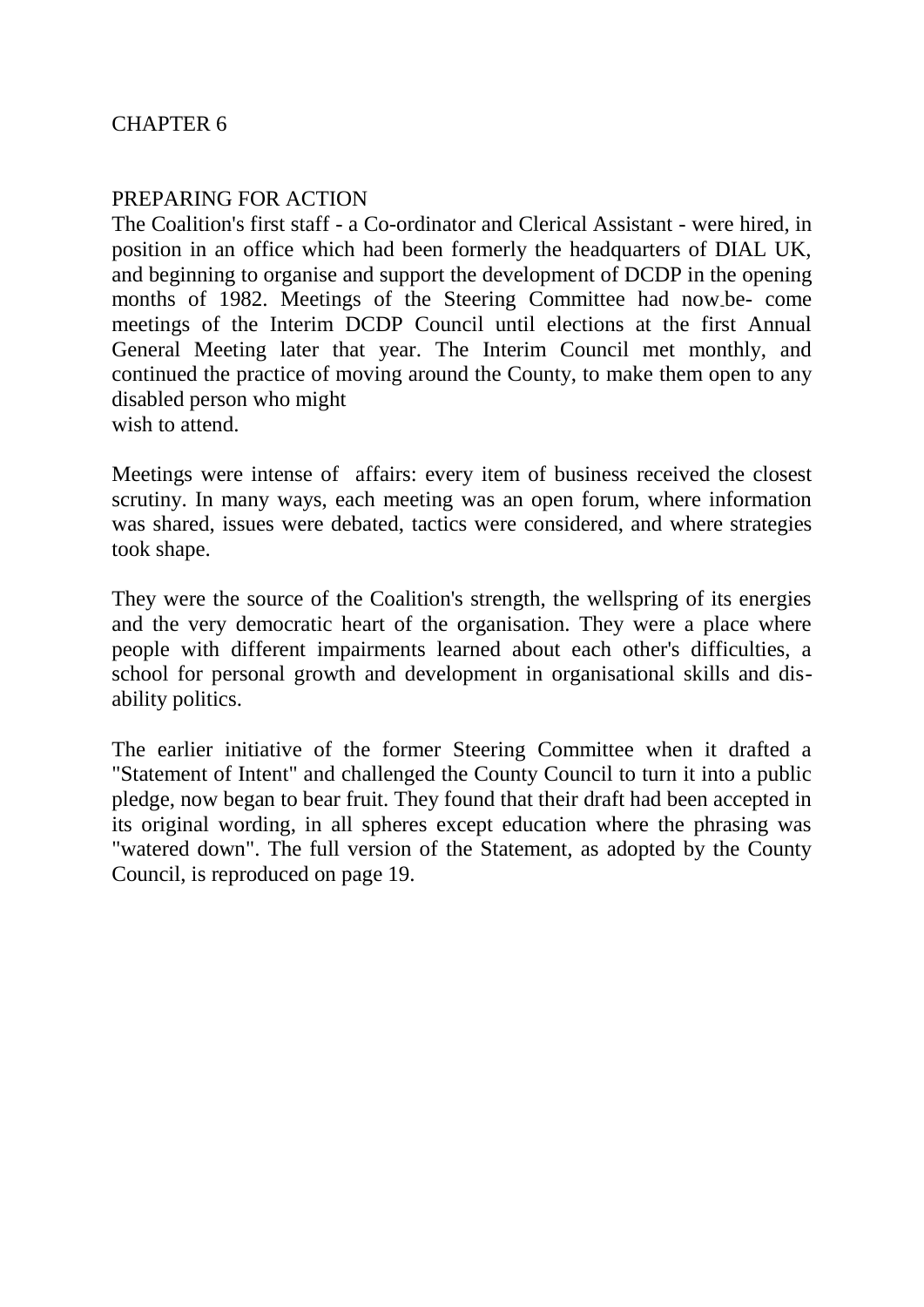#### STATEMENT OF INTENT

Recognising the principles and aims of the Year as proclaimed by the United Nations, and accepting the rights of disabled people to full participation and equality of opportunity, the County Council reaffirms its existing policies and, in particular, pledges to participate with disabled people and other agencies seeking to achieve the following objectives:

1. To actively involve disabled people on all advisory and consultative committees as defined in section 15 of the Chronically Sick and Disabled Persons Act 1971 and in other activities where their advice would assist the County Council.

2. To promote the full integration of disabled people through the creation of a barrier- free built environment.

3. To develop and promote integrated independent living arrangements for severely disabled people in conjunction with Housing Authorities, Voluntary Organisations and Housing Associations.

4. To assist in the development of a co-ordinated public transport network accessible to all disabled people.

5. To secure integrated education at all levels for all disabled people for whom this would best meet their individual needs and wishes.

6. To assist in the dissemination of information and advice and the provision of practical help, advocacy and supportive counselling for disabled people and others with interests in disablement.

SIGNED (S F COLLINS) CHAIR. (DCC, 1981).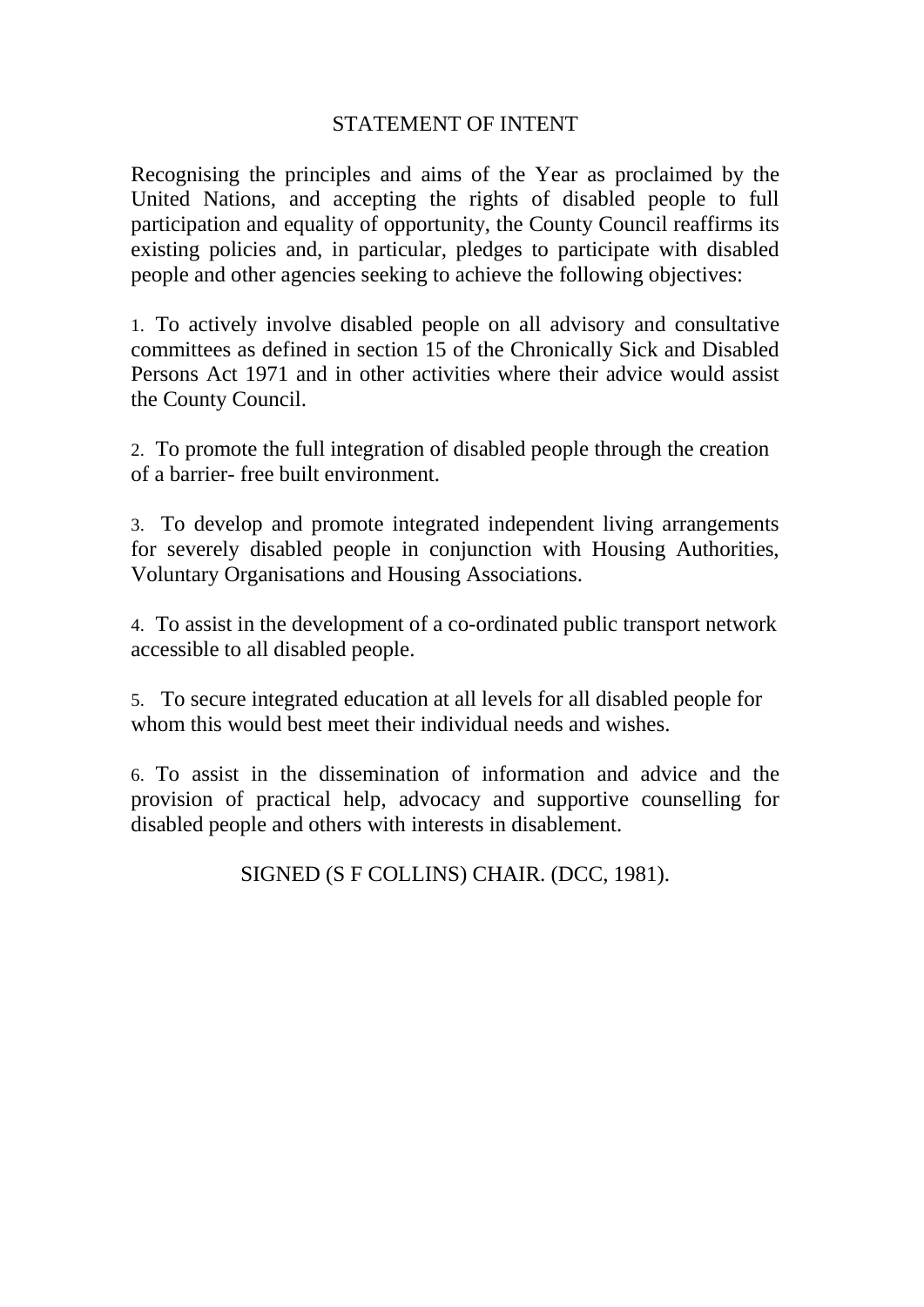In taking the initiative in this way, the Coalition had shown for the first time in the County that disabled people could set the agenda for the Council, rather than always reacting to what the Council itself chose to do. In doing this, a graphic illustration had been made of the way disabled people's lives were not the sole province of the Social Services Department, but that their interests were intimate to most aspects of the Authority's work. The very process of agreeing the Statement of Intent though each of the main Committees of the Council, had helped break down the kind of local authority lassitude which is highlighted by a quotation attributed to Colin Groves, Assistant Director of Social Services for the London Borough of Islington:-

*"There tends to be an inertia when you bring it up, 'Oh well, we've got a Social Services Department to deal with that…. We want to remove that assumption and put disablement on to everyone 's agenda". (Francis, 1986, p.17).* 

The Coalition's action in proposing the Statement of Intent had clearly anticipated something which kept cropping up again and again. For example, Sue Wallis of Lambeth ACCORD is reported as seeing the need to extend disability awareness and action across agencies as well as across departments, in saying "We are working to get each agency to extend its vision so they don't treat disability as a 'special case' beyond its remit". (Hemsley, 1985, pp.18- 19).

However, the DCDP Council was aware that intentions do not amount to achievements, and that the Statement of Intent pointed up just how much work needed to be done. But, for the first time, the Coalition knew where disabled people in Derbyshire stood in relation to those with power over their lives. It set the tone for a significant way of working within a major public body.

Throughout 1982, the Coalition continued to clear the ground for action. Membership was beginning to grow and it was planning to produce its own newsletter, "DCDP News". It was also formulating the ideas which were to be built into DCDP's own Policy Statement and beginning to voice demands for action aimed at turning those policies into practice. The following policy points emerged at this time, with the proviso that these might be revised or added to in the light of developing experience and new issues that arose in the future:-

*"1) The Coalition will work to provide a Centre for Independent Living from which supports will be available to help disabled people and their families throughout the County to achieve independence and integration in their local communities. The Centre will seek to promote local solutions to local needs wherever possible under local control, but in participation with existing services provided by statutory and voluntary*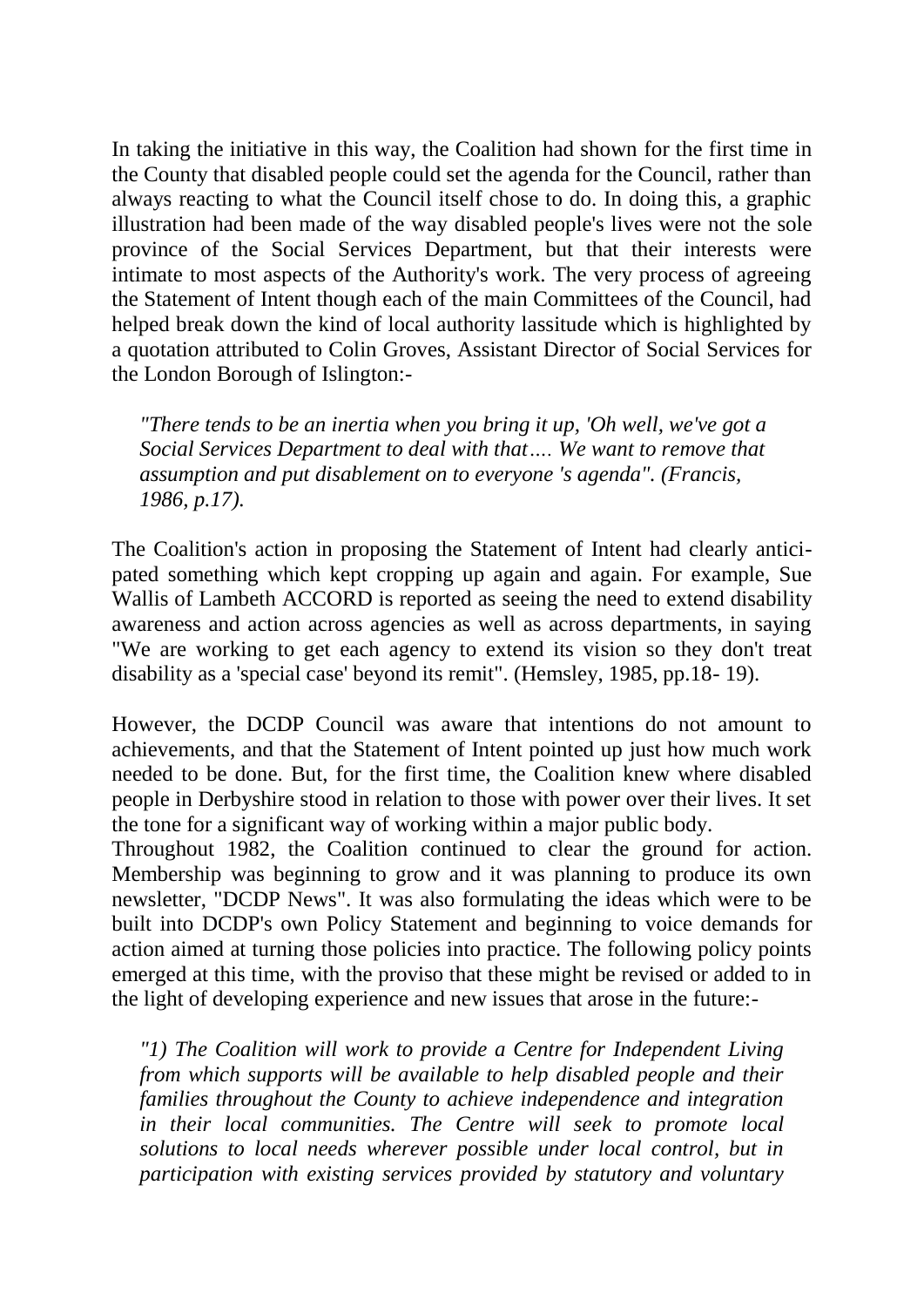*organisations.* 

*ii) We will press for facilities which ensure that disabled people in the county have equal rights and opportunities to live where and how they choose, with control over their own lives.* 

*iii) Support will be given to measures which give equal work opportunity for disabled people, whether by integrating them into workplaces for ordinary employment or by developing full equivalent home-working alternatives.* 

*iv) We will press for the development of a transport system which will serve all persons in the county who have restricted 'nobility, and will also bring pressure to bear on local and national public transport operators, to provide a truly public service.* 

*v) We will strive to promote unhindered access in town and countryside and will oppose any proposals which restrict access and integration. To this end we expect to be involved in all planning and design matters Countywide.* 

*vi) We will strive to secure provisions which will enable people with hearing, sight and speech impairments to communicate more effectively with other people, which improve their access to information, and which raise public awareness of their problems* 

*vii) We will support continued moves toward integration of disabled people at all levels of the local education system.* 

*viii) The Coalition will do all in its power to support disabled victims of segregation, discrimination, prejudice, and intolerance in and outside the County. We will press for effective anti-discrimination legislation and local programmes of positive action". (DCDP, 1982b).* 

As a way of developing and refining these objectives, the Coalition began to hold "teach-ins". Venues were typically public buildings such as leisure centres and community centres which were both central and accessible. These informal gatherings had a business agenda, and achieved it, usually by brainstorming around a central theme. They always turned into vigorous discussions. Often, it was as if a tide of past injustices had been undammed and people were just grabbing the opportunity to explore crucial quality of life issues before they disappeared. In the process, the kind of actions or approaches needed to translate ideas into practice were teased out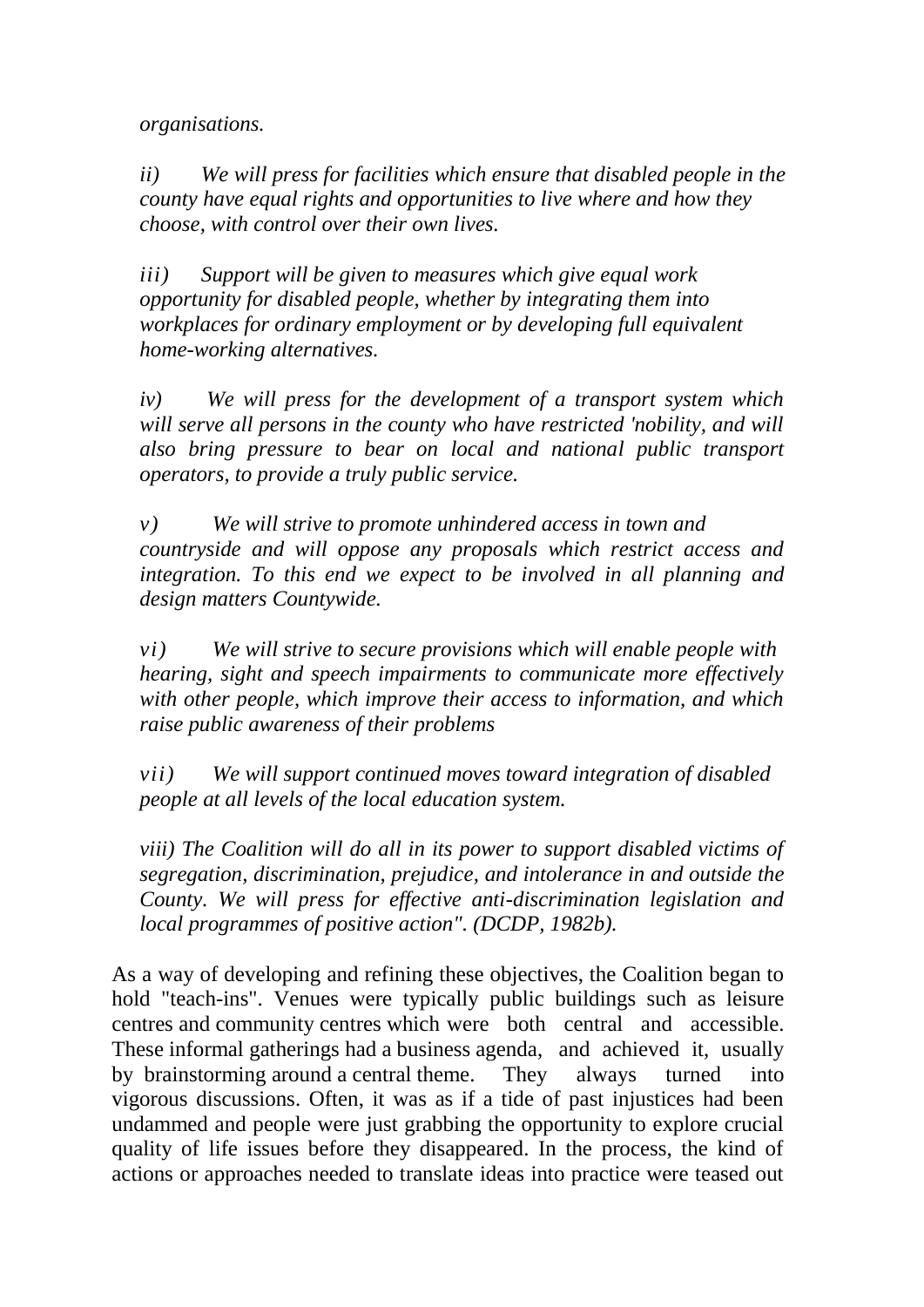and made explicit. Such events were powerful consciousness raising affairs which, as has been noted elsewhere, were:

*in awakening people to their enslavement and in freeing them to choose active opposition in its stead." (Mullender and Ward, 1991, p.4).* 

Alongside these discussions and the growing confidence which came from them, as the year wore on the Coalition sought and obtained representation on outside bodies. No invitation was refused as DCDP worked on raising its public profile and this was a time of near frenetic activity for those who were most involved. For example, membership was obtained on key sub committees and monitoring groups of Social Services and Community Health Councils, with a view to getting the Coalition more widely known, to influence the social work and medical professions, and to make available a first-hand experience of disability in different forums. But for political reasons also, the Coalition needed, and achieved a visible presence. Its Council worked hard to hold all these strands together whilst keeping the overall administration of the Coalition in good order.

At the same time, the Coalition was gradually making headway towards the achievement of its major project of establishing a CIL in Derbyshire. At the beginning of 1982, the Social Services chiefs agreed to set up a Joint Working Party with representatives of the Coalition, with the remit of examining the kind of disability services currently being provided, comparing these with the kind of facilities offered by CIL's in the United States, and exploring the issues involved in pursuing CIL type services in the very different context of Britain's welfare state.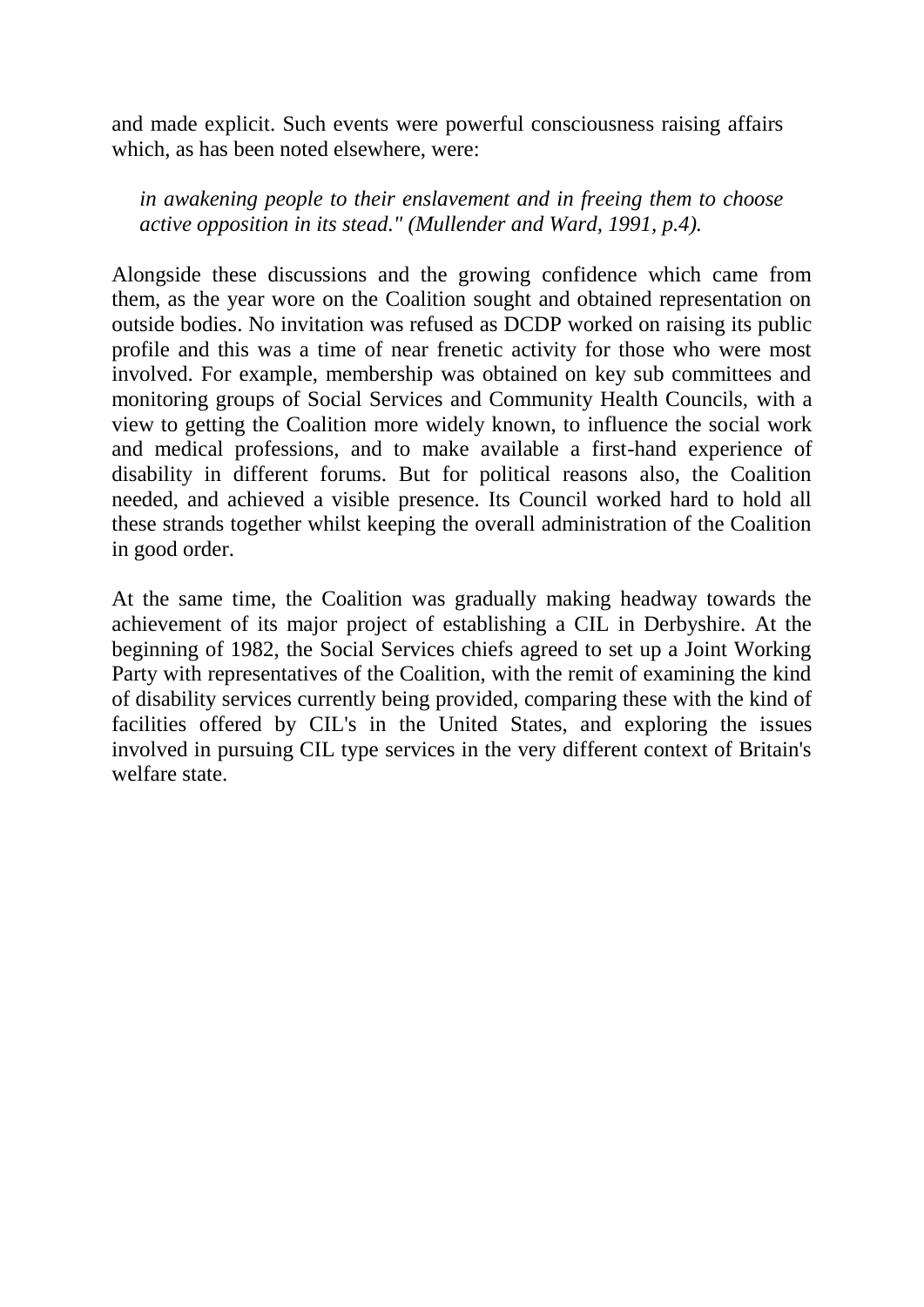#### LINKS WITH THE WIDER MOVEMENT

Separately from these activities within Derbyshire, the Coalition continued to build links with other newly emerging groups within the disabled people's movement. A series of contacts were made with disabled people in Hampshire, for instance, who were also working to develop a Centre for Independent Living in their own County. *It* was through their links with this group, that the Coalition had earlier launched a major lobbying and awareness-raising exercise with Councillors and Officers of the County Council. In a glare of publicity an activist from Hampshire was flown into Matlock by helicopter, and showed a video of activities at the CIL in Berkeley, California. This was followed up by a discussion in the Members Room at the Derbyshire County Council Offices.

Such activities were part of ongoing connections with other groups interested in CIL's in different parts of the Country. As has already been mentioned, the Coalition played a part in the establishment of BCODP and DPI as part of its intention firmly to locate itself as part of the wider, national and international disabled people's movement. Not all members could see the need for this, feeling that disabled people in Derbyshire should come first, but the majority realised that DCDP's own security in part lay with it not being seen as an organisation in lonely isolation, but as part of a national and international movement expressing similar demands.

Building on this majority view, one Coalition member (also a member of the Union of the Physically Impaired against Segregation (UPIAS), the organisation which took the initiative for forming the British Council of Organisations of Disabled People (BCODP)) played a leading role in the events which led to the formation of the British Council, by drafting its first constitution and chairing its first meeting in June 1981. This input from the Coalition proved to be very timely, as it helped BCODP to get its act together in time for the first World Congress of the Disabled Peoples' International (DPI) in Singapore at the end of 1981.

It was the BCODP representatives to the Singapore Congress who raised crucial questions regarding the draft DPI Constitution. In the face of heavy pressure from the Congress organisers to get the Constitution adopted without debate, for fear it would have to be deferred until the next Congress four years later, the BCODP representatives prevailed. Their grave concern was that the basic philosophy of DPI would be badly compromised by the medical model definitions of disability which had been inadvertently written into the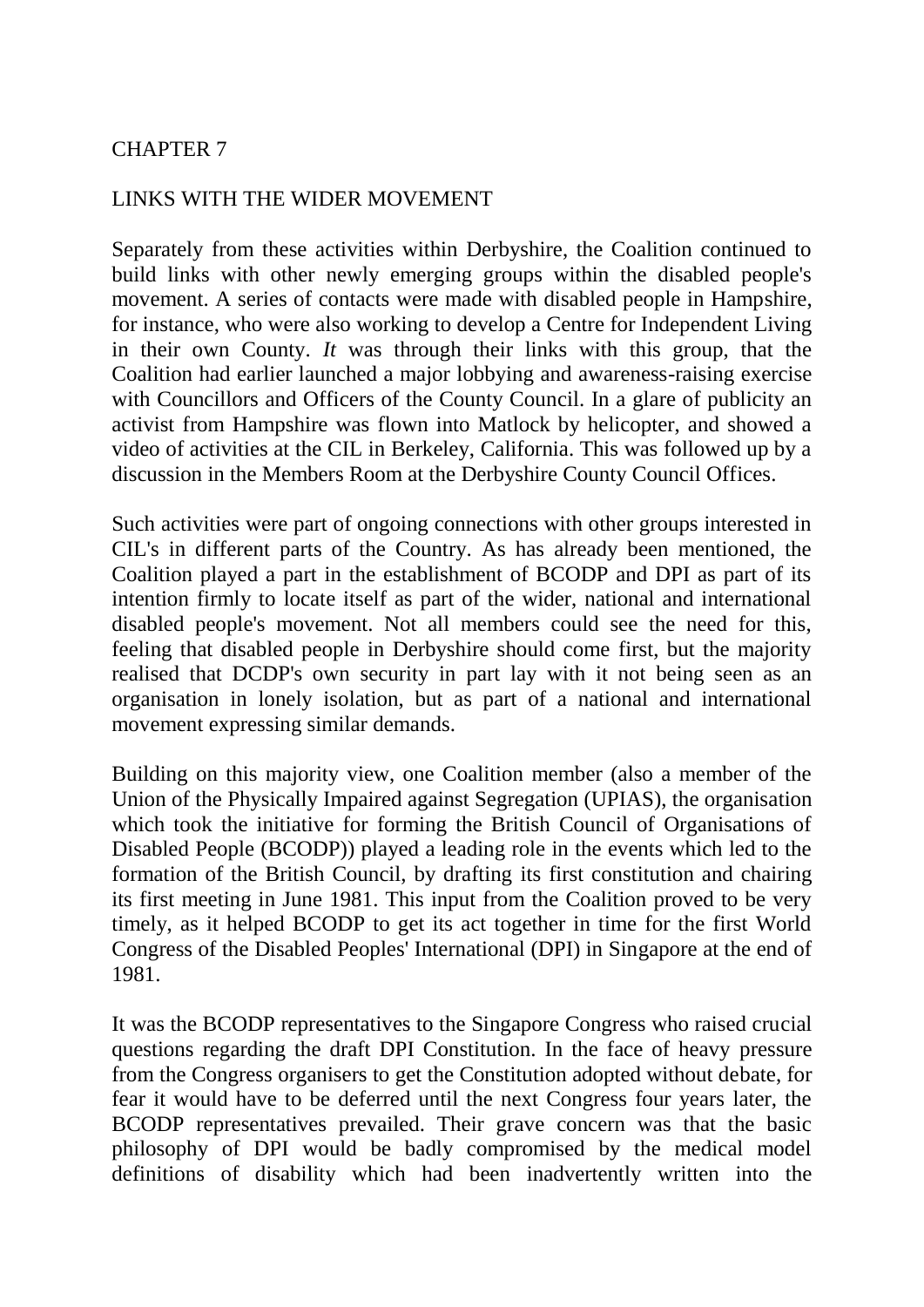Constitutional preamble. The British delegates had performed a sterling role in lobbying others and, in the discussion which followed, they were successful in getting a broadly social definition of disability adopted, though with some variation in actual terminology.

In many ways, the debate within the DPI Congress mirrored arguments which had already been played out within DCDP itself. The insidious effect of the medical model was that many disabled people had internalised the idea that their bodies were the cause of their problems. Although none of the delegates to the World Congress were DCDP members, the Coalition played its part by helping bring BCODP into being and linking it in with the thinking which had earlier gone on in the UPIAS.

Consistently, right from the earliest days of the Coalition, DCDP continued its policy of supporting the growth of other organisations controlled by disabled people, whether at home or abroad. Coalition members frequently spoke at different meetings around the country, giving support, encouragement and advice. This helped to create a firm foundation of BCODP in terms of philosophy and principle, as well as assisting with the growth of BCODP's membership itself. As the profile of DCDP continued to rise, so did the number of requests for support.

Internationally, Coalition representatives helped in practical ways to establish and support the European Region of DPI, as well as playing a part in the Second World Congress in 1985. Speakers were sent to many European seminars and meetings, and Coalition members played host to members of the movement from other countries, by providing local accommodation and other facilities.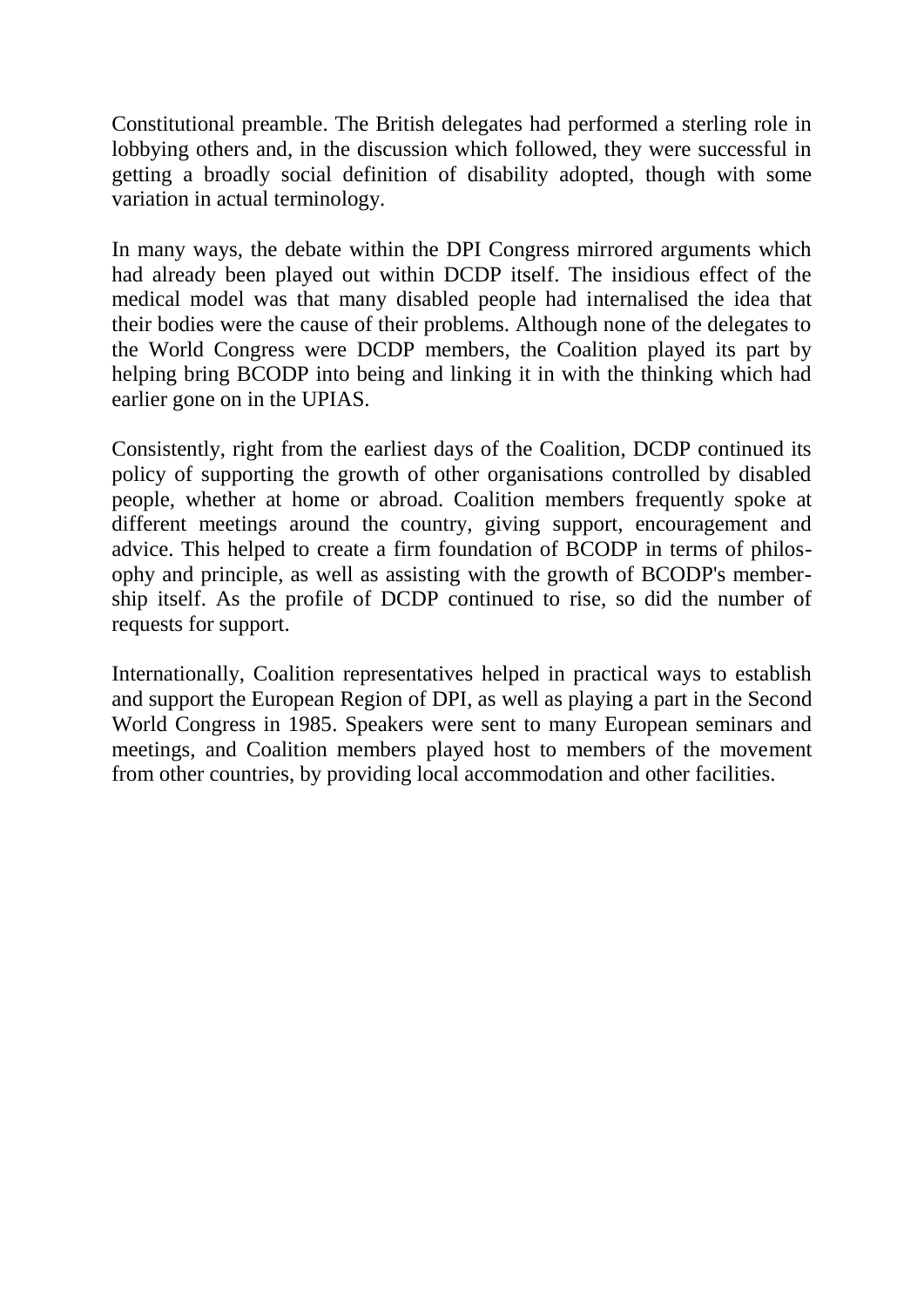### EARLY PRACTICAL ACTIVITIES

On the basis of its policy that actions speak louder than words, DCDP set in motion a number of projects in the first two years of its existence. They were all preparing the way for the kind of practical activities which a CIL - should they be successful in setting up such a Centre - might wish to take over and develop further.

The political importance of these projects was that they helped give the Coalition a practical public image. DCDP members were aware that they were seen as being the "favoured child" of the Council in the International Year, and that the local traditional disability organisations had been critical of the County Council of the extent to which they appeared by comparison to be falling behind in the grant-aid pecking order. The projects operated as a kind of tangible validation of the safety of the County Council's judgement in grant aiding DCDP to the extent they had. The more practical things the Coalition could set in motion, the less vulnerable they felt in the face of criticism, and in the generally precarious world of local authority funding.

The fact was that the Coalition was set up in the very year in which political control of Derbyshire County Council had shifted to Labour. Central government was dominated by almost pathological Thatcherite antipathy towards "socialist" local authorities in general and "loony left" ones in particular. DCDP members were painfully aware that the new Labour Authority's support for their radical approach to disability could lend itself to such labelling. But, by itself, this kind of smear tactic would not be likely to lead to loss of support.

The Coalition was also aware that the language of the political right was reflected in some of the demands of the disabled people's movement, e.g., for independence, and individual choice and control. For disabled people, whose ability to exercise independence, choice and control had been systematically denied, such aspirations were right and proper. They were the legitimate expression of a group of people prevented from exercising equivalent rights, responsibilities and opportunities in a society geared to serve able-bodied interests. From the movement's point of view, the demand for equality applied equally across the whole of the political spectrum. Nor was there any doubt in the Coalition's mind that there had to be an appropriate collective commitment on the part of society before equality of opportunity could be secured. However, they also realised that their demands were vulnerable to negative right wing characterisation from Labour politicians, given a change in the climate of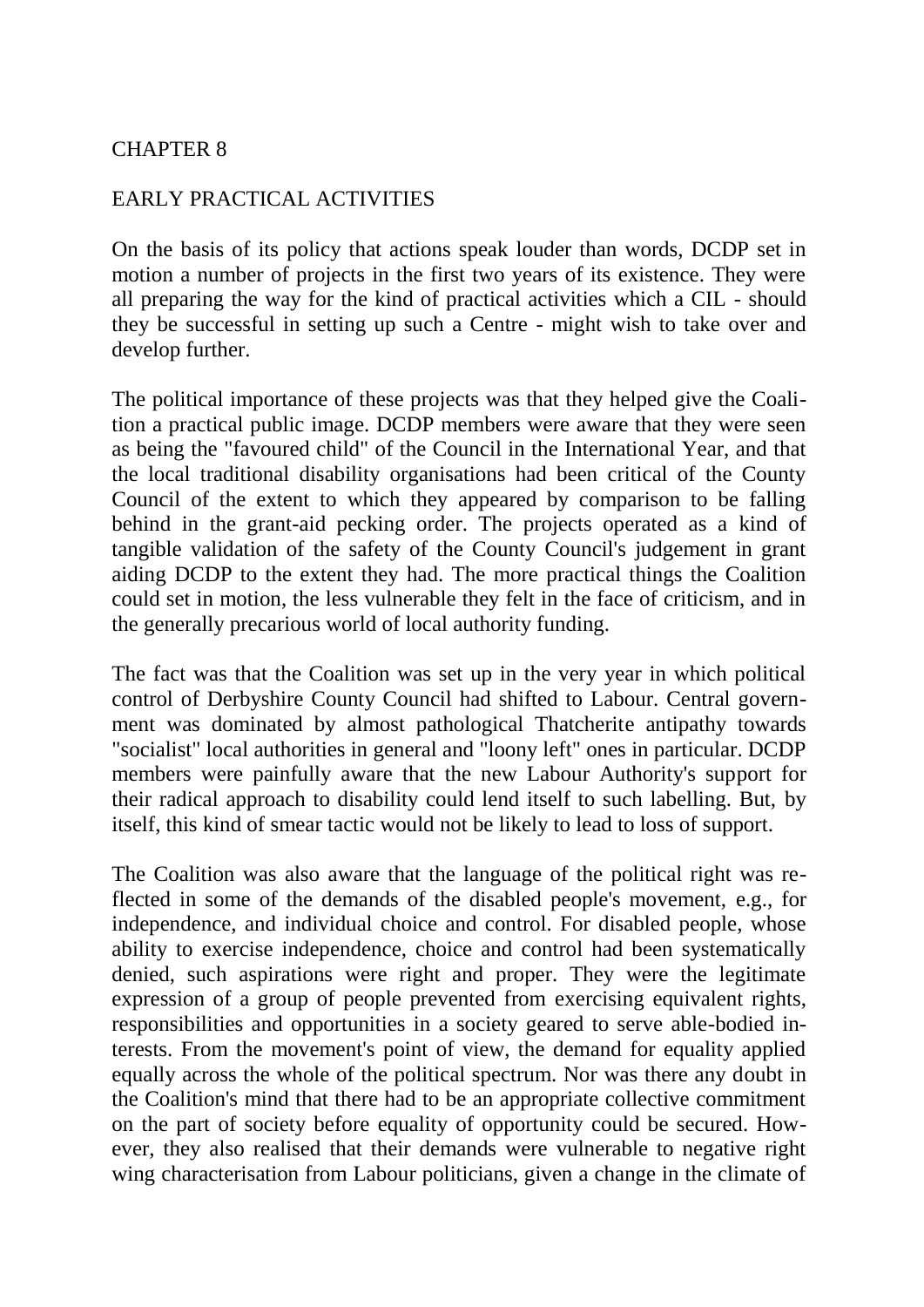political support.

Thus DCDP realised it was set on a very hazardous course. It could attract critical attention from the political right or left at any time, but particularly so if they mounted any high profile campaigns. The financial and other consequences of loss of political support could be disastrous to an organisation with so many battles to fight on so many fronts. In many ways, each practical project which the Coalition could successfully establish, could be seen as being a battle won and a step towards the winning of the war itself. But politically, they would offer themselves as "value for money" markers of the Coalition's progress, and stand as a tangible demonstration of the benefits of independence and self determination, and would thus help to offset any negative political criticism.

An early project was the setting up of signing classes, designed to give Coalition members and staff basic skills in communicating with people with hearing impairments. Support was given to a group of young disabled people who were trying to establish their own printing and publishing co-operative. The Newslink Project was set up to explore the possibility of linking volunteer readers with people with visual impairments in West Derbyshire. An effort to build a housing co-operative in North Derbyshire along the lines of the Grove Road Scheme fell through when Habinteg Housing Association were unable to attract Housing Corporation funding.

A project which attracted more interest from outside the County than within, was the setting up of Interhelp - a co-operative based on the idea of equality between able-bodied helpers and disabled people requiring help. An integrated team of young able and disabled people was supported in carrying out an Access Survey in Chesterfield. A project exploring the use of Tactile Maps was set in motion and a 24 hour Emergency Card Scheme for people with sensory impairments was established.

A project designed to examine and compare the benefits of Prestel, Vistel, Visicom and PSS mail for hearing impaired people was developed, and an induction loop loan and awareness project was set up. Support was given to developing the national Sympathetic Hearing Scheme at local level. A booklet in three languages called "Can't You Hear Very Well?" (Colledge, 1986) was produced with the aim of improving communication with people who are hearing impaired. A contribution was made to a national training package on communication for and with the medical professions filmed by ESCATA for the National Information Forum (NIF, 1987).

A successful application for Joint Funding between Health and Social Services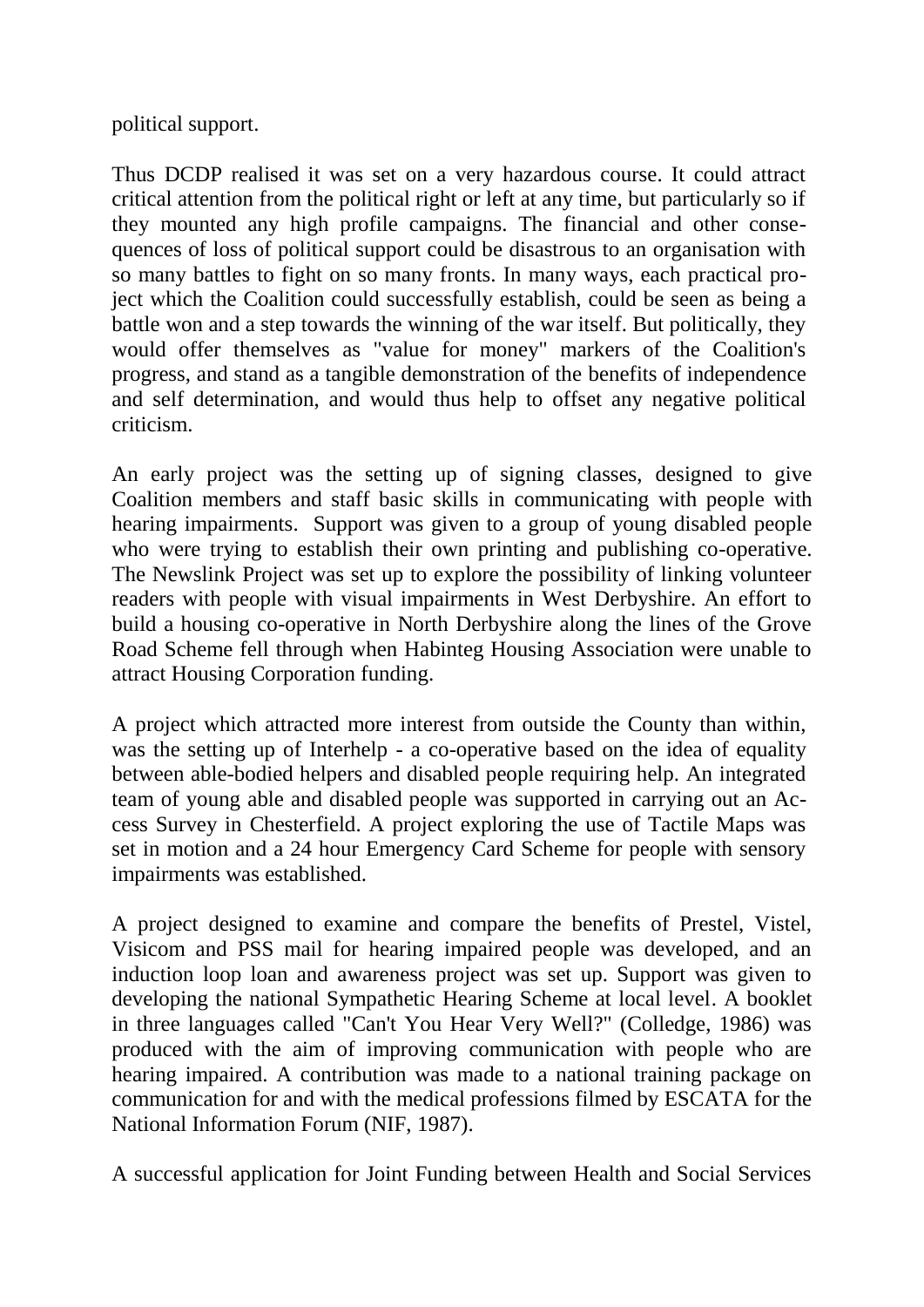led to the employment of a Community Link Worker on a pilot project in the Bolsover district of the County. This Project was designed to explore the issues raised in identifying local disabled people and involving them in developing and linking local resources to meet local needs. A bid for a further worker through a Manpower Services Commission short term funding scheme, allowed research to go ahead on the production of a County wide Transport Guide for disabled people.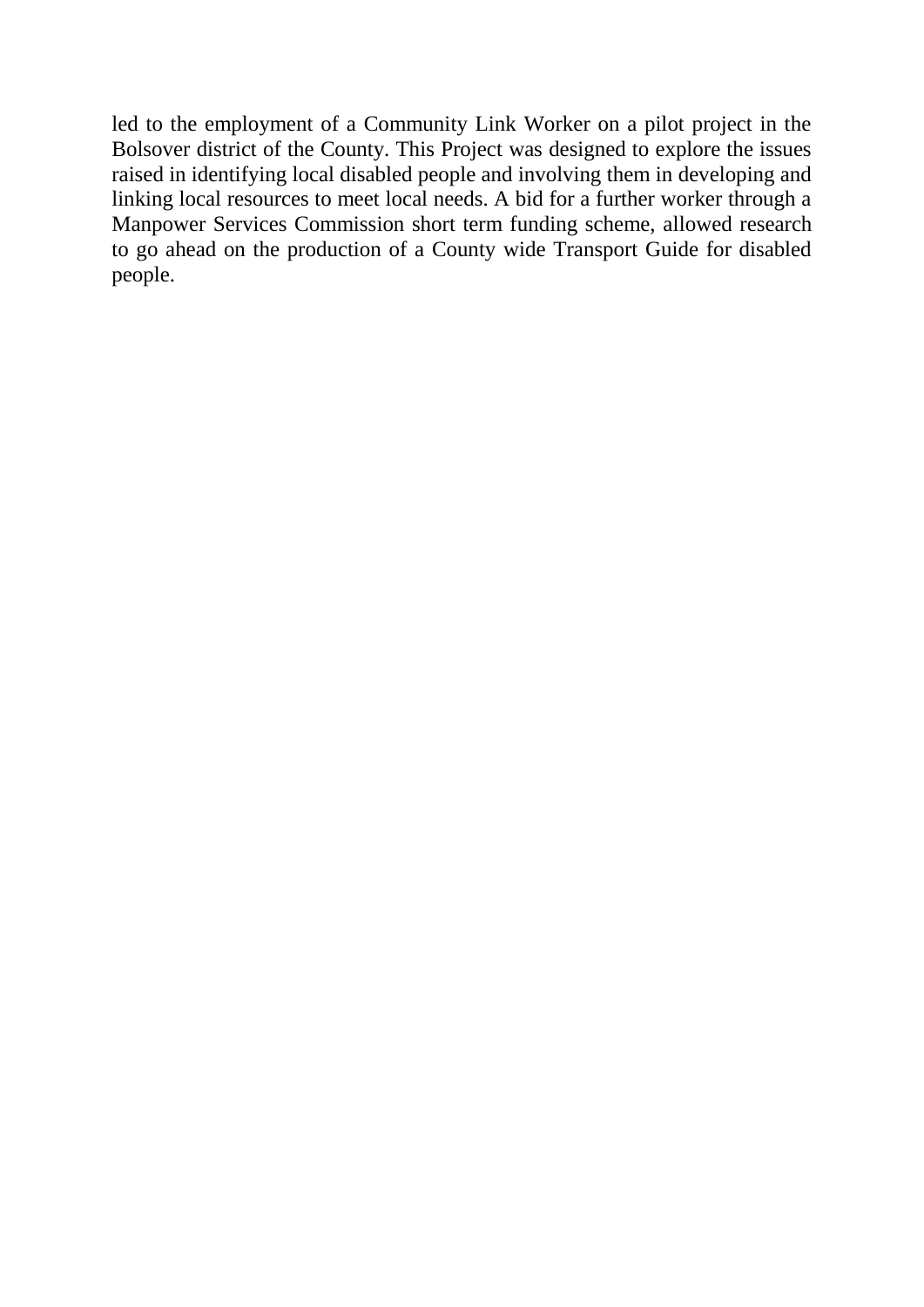# THE MAJOR PROJECT: THE DERBYSHIRE CENTRE FOR INTEGRATED LIVING

From the earliest days of the Coalition's existence, the idea of setting up a Centre for Independent Living (CIL) in the County was given the highest priority. However, it was not until 11th July 1985 that the Derbyshire CIL was registered as an independent, autonomous Company. This early period of development of the Centre can be seen as having three phases: exploration, formulation and implementation.

#### EVALUATION PHASE

Work on this first phase started with discussion papers produced by Coalition in 1981, and in principle support for the idea was given by Derbyshire County Council in the same year.The idea was formally pursued by the Coalition and the County Council when a Joint Working Partywas set up and began to meet in February 1982. This first phase came to an end with the making of a documentary film, Statement of Intent, later that same year.

Susan Kay, one of the officer members of the Joint Working Party describes and summarises the work of the group as follows:-

*"...to engage in a mutual exploration of the idea of a CIL in Derbyshire. Its brief was to review existing services and to explore whether and how a CIL could relate to existing service provision. During the eight months during which it met periodically, the Working Party reviewed the American experience; after all the idea had been imported from the States and there were no practical examples to consider elsewhere in this country, or in Europe for that matter. The Coalition did, however, extend the debate into a wider forum with other disabled peoples' organisations in Hampshire, Manchester and other parts of the country who were also intent on developing CIL's in Britain. Yet once the Working Party had decided that the American CIL model was in response to a different set of political, economic and social circumstances and should only in very broad terms inform our thinking, we were starting again fresh at the drawing board, designing a service Wormed by the British experience. One which would be designed against the backcloth of established welfare provision, which would take account of local circumstances in Derbyshire and where service- planners and service-users had become its joint architects'. "*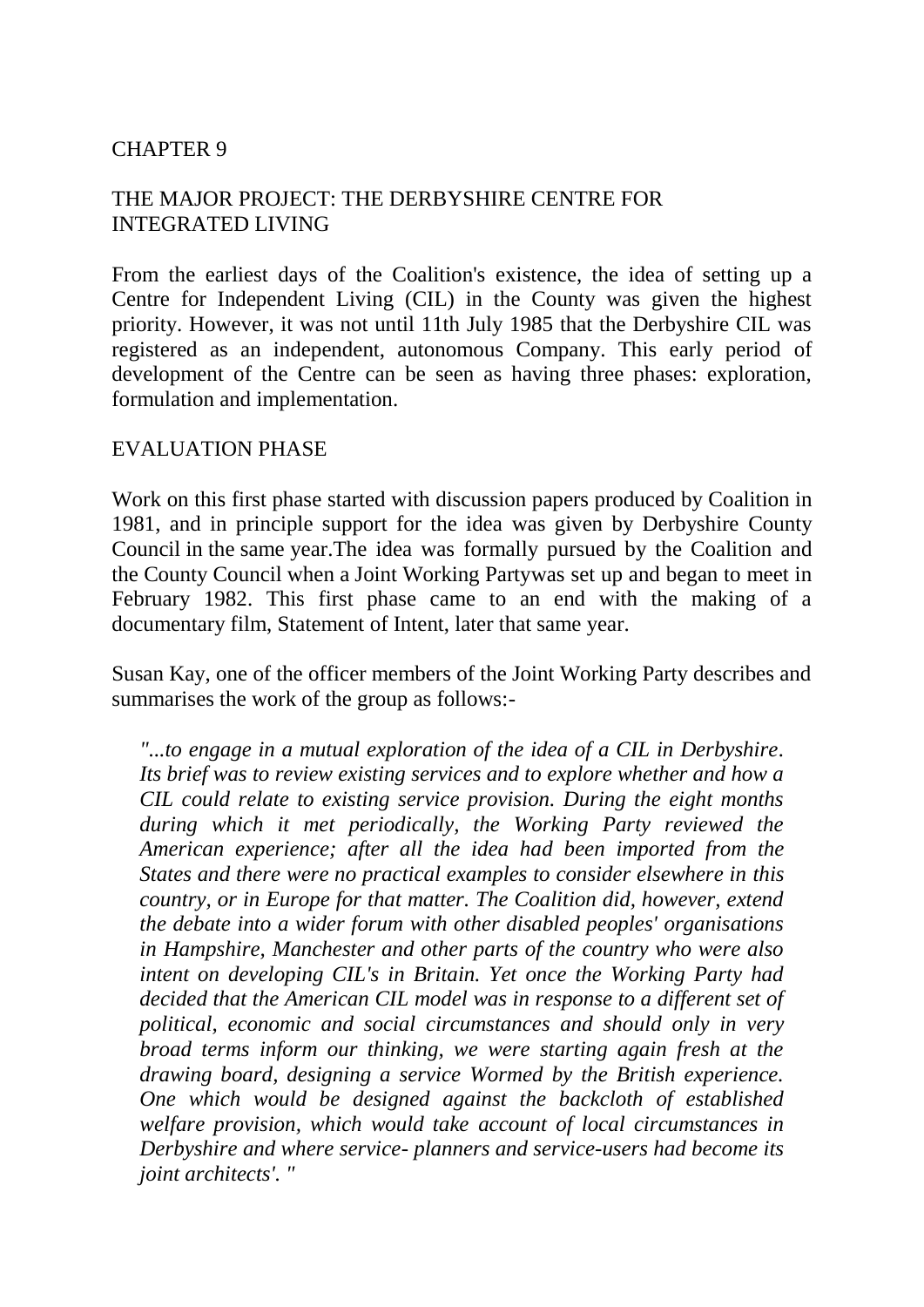*(Kay, 1984)* 

All of the meetings were practical and candid affairs which did not attempt to dodge the realities of the unequal power relationship existing between the two parties. The Coalition worked to its own aims and principles and those of the wider movement - and was seeking to explore the way such a Centre might be a vehicle for responding in a practical way to the implications of the social definition of disability.

The Working Party considered a series of papers, which can be seen as a running record of the development of ideas about the Centre. By mid 1982, it was re-affirmed that a CIL would basically be about providing support which would enable independent functioning in a normal social context. One earlier suggestion for the CIL had been for a purpose built Centre, having no connection with any local authority building or residential home, carrying out the following operations:-

- *a) Maintenance and updating the Disabled Persons Register;*
- *b) Setting up a County-wide care attendant register;*
- *c) Housing services, from design to direct labour;*
- *d) A co-ordinated, County-wide accessible transport service;*
- *e) Mixed physical ability commercially viable workshops;*
- *f) Information, advice and associated support services;*
- *g) Publicity and communications service;*
- *h) Aids and equipment showroom and store;*
- *i) Halfway House rehabilitation service;*
- *j) Peer counselling service." (DCDP, 1985).*

It was taken as axiomatic that services should develop out of the direct experience of disabled people. This led the group to discuss ways in which disabled people at the local level in the County could clarify and express their own needs and the solutions to them. In turn, this should inform the actual facilities offered by the Centre. The idea of local services meeting local needs under local control grew out of this kind of discussion, and this led to an exploration of the relationship between a central CIL and local services. The paper went on to say that:-

*The implication of these factors was such that the CIL could only be seen as part of a wider project, which was subsequently renamed DILP - the Derbyshire Independent Living Project. In this way, the development and delivery of centrally managed services would be more likely to be responsive to the expressed needs of disabled people at the local level: central services less likely to inhibit local initiatives; and the CIL more efficient and*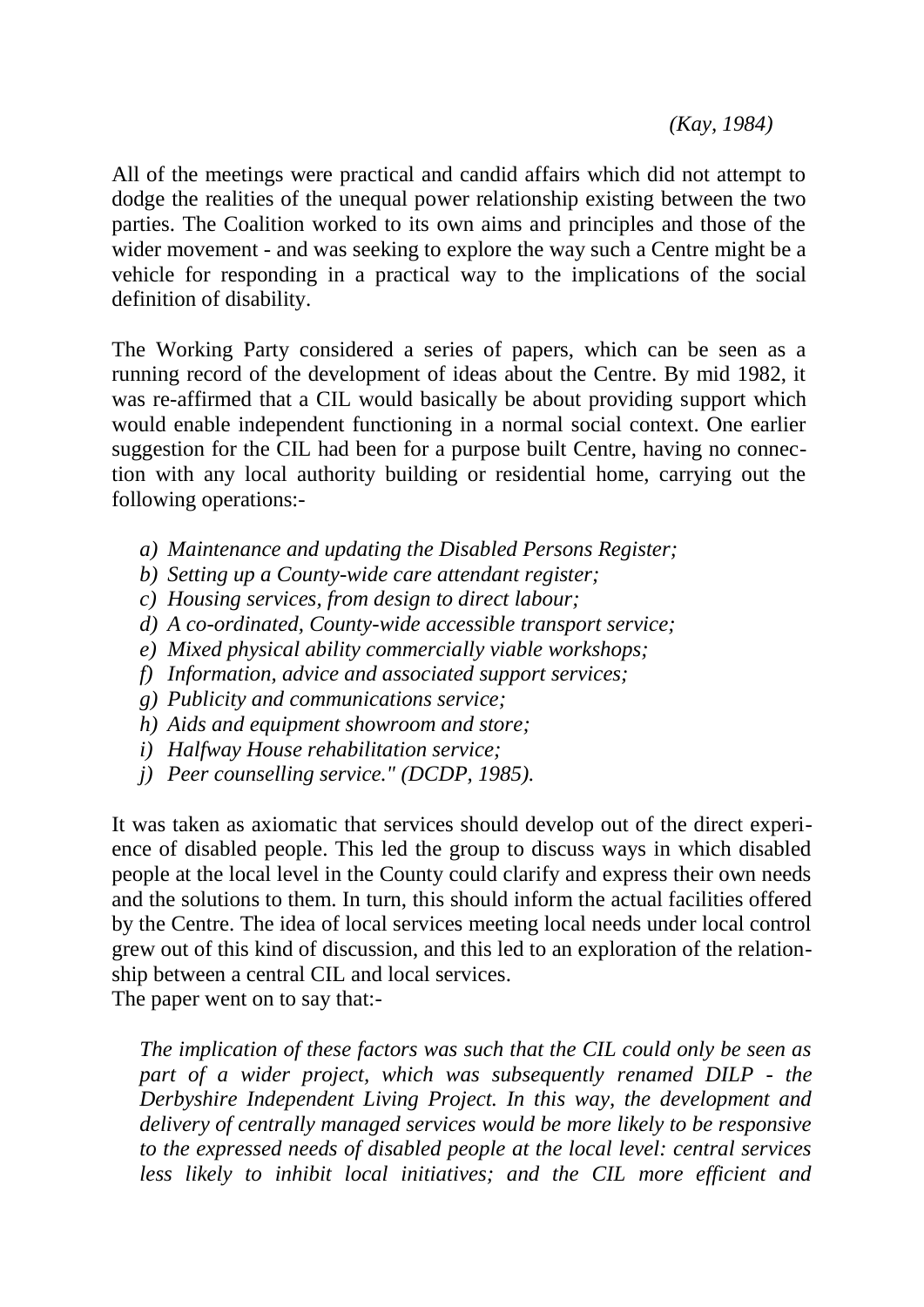*accountable than might otherwise be the case." (ibid.).* 

The Coalition's initiative in securing funding for a Community Link Worker had anticipated many of these issues, whilst its other practical projects were already suggesting a range of initiatives for the future CIL which was far wider than anything which had been suggested earlier.

As the year wore on, other issues had been raised for the Coalition by their involvement in the Joint Working Party. The question forced upon them by their own aims and principles was to do with control of services, by whom and to what extent:-

*"...when we talk of disabled people controlling services for independent living, do we mean total, exclusive control if not, what principles should guide DCDP in developing joint methods of control?". (ibid.).* 

In practice, DCDP had up to this point accepted in some areas of their activities a joint, co-operative approach, e.g., with councillors and officers of the County Council and by promoting mixed physical ability co-op's. But at this stage, there was a felt need for a more formal agreement on both sides on the principle of direct involvement of disabled people in services funded (in whole or in part) by the local authority.

This need was generated in part by the positive atmosphere surrounding the work of the Joint Working Party, which had raised the Coalition's expectations. However, at the same time, the issues and difficulties which were being uncovered were causing tensions. Certainly, a clearer view was beginning to emerge of the CIL, and ways in which all services for disabled people could move towards independent, integrated living goals. But many service providers in health and social services were working independently from each other and the Coalition. For the disabled representatives to the Joint Working Party, there seemed to be an urgent requirement for a unified strategy before more public money was committed on behalf of disabled people.

The issues were not just about what CIL should provide, or how it should relate to disabled people and services at local level. They were also about relationships in and between different agencies. Big questions of power and vested interest had surfaced. The Coalition was relatively small and very weak compared with the authorities with whom they were seeking to share power. The task they had taken on was enormous: they were asking statutory bodies to scrap a whole culture of segregated, dependency creating services and the jobs and careers of those involved in them.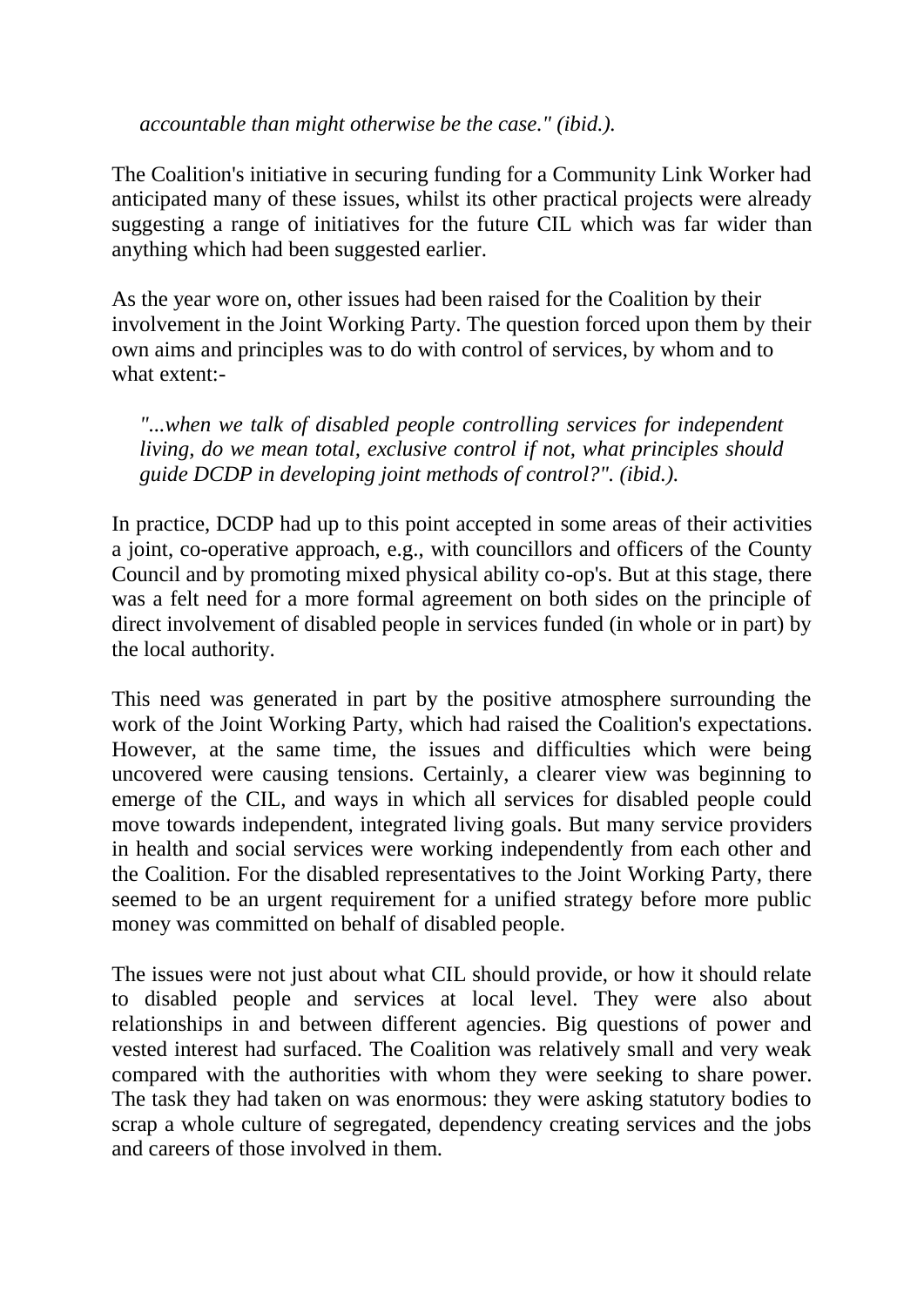Characteristically, the Coalition did not shirk from its task. The sixth paper in the series, tabled by DCDP representatives at the final meeting of the Joint Working Party in October 1982, began to explore these questions of power, control and relationships by discussing a hypothetical situation of converting a segregated residential institution into a Centre for Independent Living.

Separately from these discussions, and at about the same time that these issues were being explored, DCDP was approached by the makers of the ATV Link programme, who wanted to make a documentary about the disabled peoples' movement in Britain. It was agreed to go ahead and filming took place at the time DCDP members were discussing the seventh paper in the series at the November 1982 meeting of the Council. The paper summarised for members the position up to that time, and posed the question: why should a CIL be located in an existing Part III institution. Two main reasons were put forward:-

" *(a) .... Existing Part III institutions create dependence and segregation. The consequences of siting CIL in any other building would be to set up a self-perpetuating cycle of service provision: the local authority creating institutionalisation within Part III provision and the CIL working to deinstitutionalise disabled people elsewhere.* 

*(b) The re-use of a Part III institution as a CIL therefore, would help remove existing anomalies and the concomitant waste of resources. It would serve to assist in the development of a unified strategy to supply services appropriate to human needs. in a normal social context. It would free resources which are committed merely to containing disabled people into supporting and developing their functional capacity." (ibid.).* 

DCDP members were aware that the law which gave local authorities the power to build segregated institutions was framed without any organised input or lobby of disabled people. As they were effectively shut out of the democratic process, Part III of the National Assistance Act 1948 was seen as little more than able-bodied legislation serving able-bodied interests.

The point was made that they were forced to pay for the creation of their own dependency and segregation from society since, as rate and taxpayers, disabled people had met in full their legal obligation to contribute to State welfare services. As disabled people laying claim to the rights and responsibilities of full citizenship, the Coalition had a duty to demand that services should be appropriate to the needs of those who pay for them and consume them.

Noting that highly expensive segregated residential institutions were completely out of step with current thinking, Coalition members made the point that it was not only inappropriate but also inconceivable that the cash needed to fund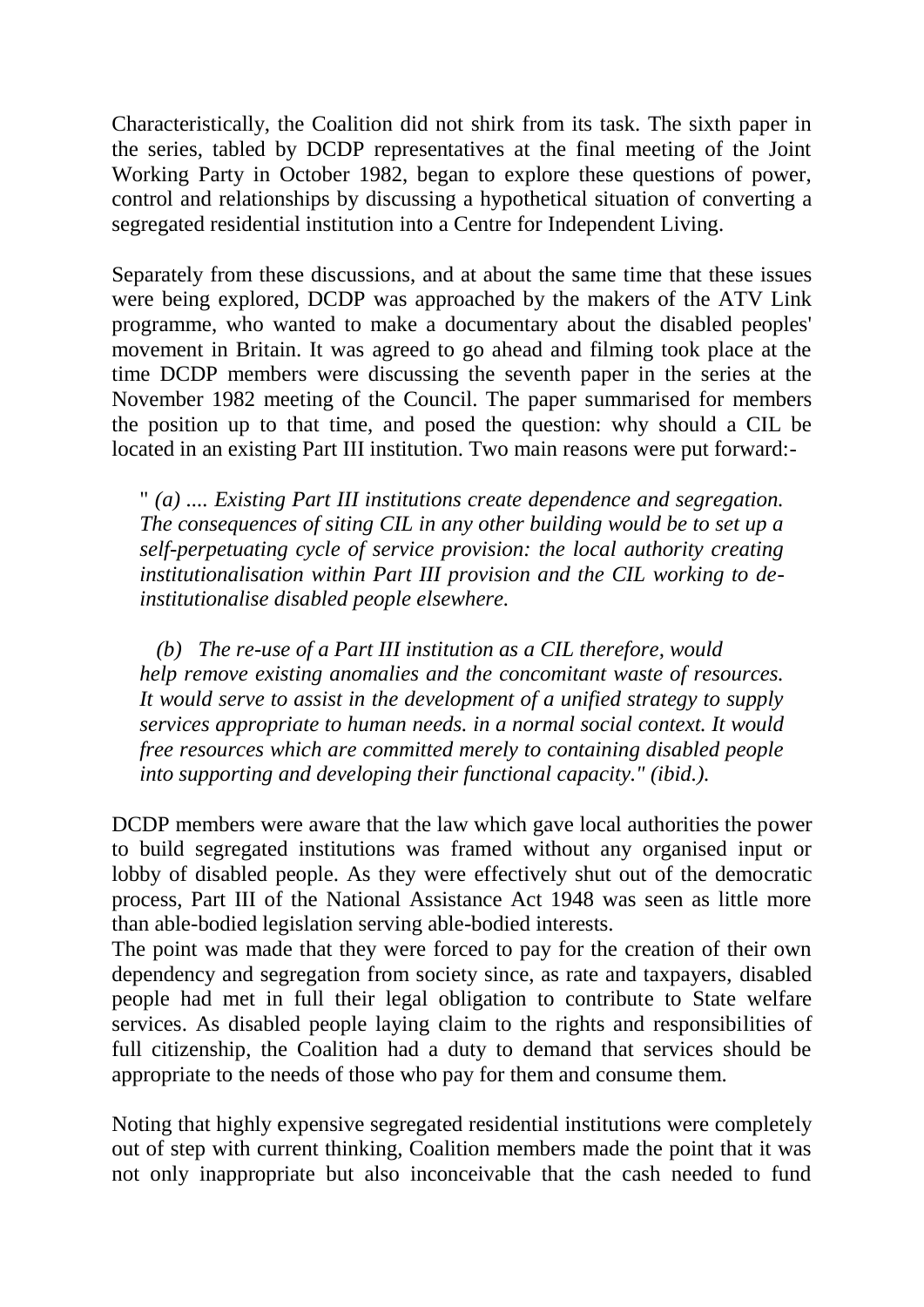proper community based provision could be found in addition. The paper then went on to make the case for a unified strategy aiming to redirect existing services towards the goal of independent, integrated living and, on the question of power and control, to put off no longer:-

*.... the challenge which needs to be made in order to re-direct mainstream service provision. It should be stressed that secure independent, integrated living cannot be achieved while highly expensive segregated facilities continue to soak up limited resources.* 

*It needs also to be said that Derbyshire leads the field in alternatives to institutions. This begs the question of how many more demonstrations of independent integrated living are required before mainstream provision is re-directed into community provision.* 

*In conclusion, there is little doubt that community resource starvation will continue to deprive blind, deaf, mentally handicapped and physically impaired people and their families of the help they need to ensure the fullest possible independence and social integration, without resolute action " (ibid.).* 

Although these issues were discussed at length within the Coalition, and on camera, the arguments were never developed in detail elsewhere. There were a number of reasons for this, the main one being that the Council's policies were now no longer being challenged in the abstract. The Coalition had raised the stakes by focusing on Cressy Fields, the County Council's only Part III institution for disabled people. What was being discussed was a suggestion for phasing out Cressy Fields' institutional function and phasing in a Centre for Independent Living, within the same building and involving both staff and residents in the turn-round.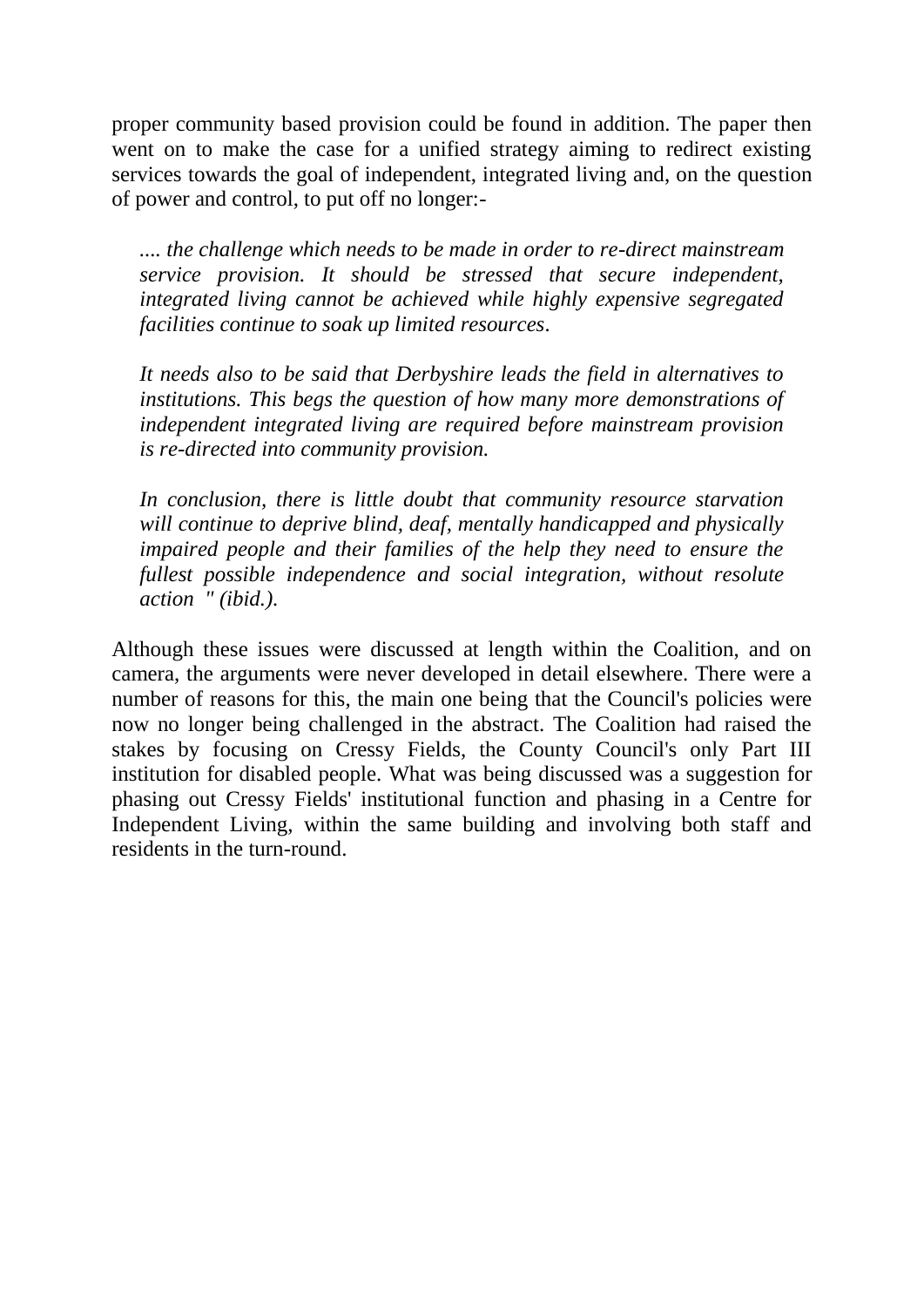It was a highly political, emotive issue, crystallising all the issues in a single symbolic suggestion. Susan Kay's comments on some of the issues raised as follows:

*... towards the end of 1982, the Derbyshire Coalition had resolved the issue in their own thinking by their controversial suggestion to locate the CIL within existing institutional provision. They went further and named the local authority's only residential establishment as its optimal location. The Coalition then proceeded to discuss and receive feedback on their proposal from several of the long stay residents and the Officer in Charge of the Home.* 

*The Coalition's reasoning was simple, but politically naive. If statutory help was disabling then service provision itself should become the target for change. The strategy which would have maximum effect was one which phased out institutional responses to people's needs whilst simultaneously phasing in integrated living services. Why deal with the problem of de-institutionalisation when you could deal with the problem at source?* 

*Their proposal was politically unacceptable. Members were concerned about the insecurities and fears about the future generated by the Coalition's activities amongst the establishment's long stay resident population. The Coalition was seen as not representing the interests of all disabled people and their action was construed as an attempt to dismantle welfare services: a bid at privatisation (and raised the question) whether CIL's could be used as a vehicle to accelerate the trend towards reducing statutory responsibility for direct services to disabled people and their families " (Kay, 1984).* 

The affair was not only happening under the spotlight of TV cameras, but was also set in the broader context of Government policies which were quite clearly at odds with those of Derbyshire's Labour controlled authority. It raised complex political and emotional issues; highlighted deep questions of power and control; and tested the extent of the Council's own willingness to listen and respond to disabled people's views on the future direction of disability services.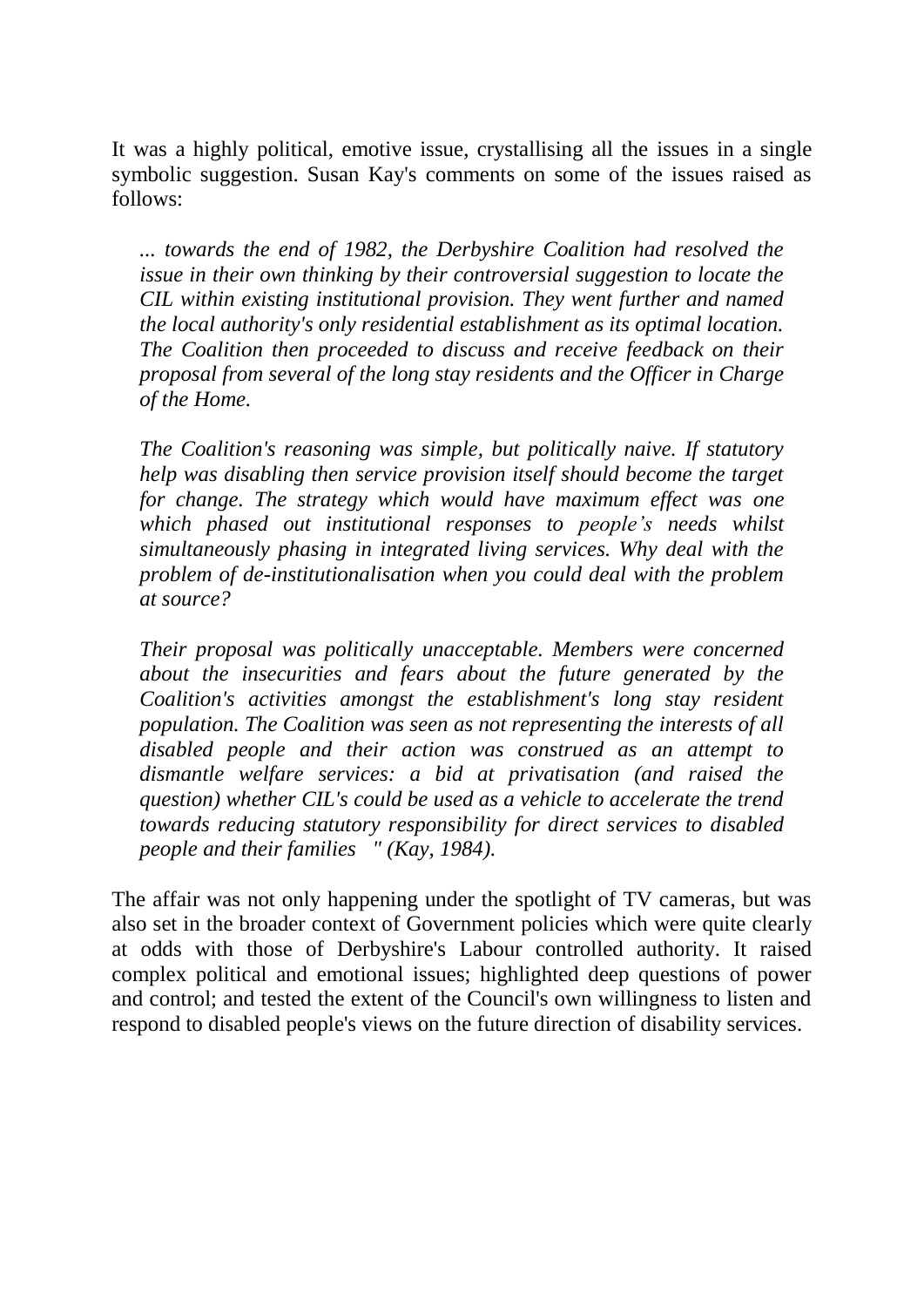### FORMULATION PHASE

In the event, the making of the film Statement of Intent marked the end of the first phase of developing the Derbyshire CIL. The Council were not prepared to continue collaborating with the Coalition if the issue was pressed further. The Coalition decided on balance that discretion was the better part of valour and, at a meeting called to review the relationship between the two organisations early in 1983, they put forward a plan for a Centre which dropped the institutional issue. The County Council responded positively, and agreed to set up a second Working Party to formulate plans for bringing a CIL into being.

The Working Party met several times during 1983 and, in October a request for "in principle" support for a Centre for Independent Living (as it was still at that time being called) was put to the Social Services Committee. It was suggested that setting up costs based on the Coalition's earlier plan could come from Joint Funding with the Health Authorities. Consent was given, and it was also agreed to look for funding from other sources to meet the other costs involved in the scheme. The Committee report noted that the community based aims of the Coalition were in line with the County Council's policy and that a CIL would:-

*"prevent many disabled people having to be admitted to institutions. The Social Services Department consider the proposals as being of central importance to their future development strategy on services to disabled people and their families." (DCC, 1987).* 

Over a period of many months the Coalition had debated the issue of control from many different points of view and had decided that the best way to create independent, integrated living choices for the maximum number of disabled people in the County was through arrangements for shared control and joint design and delivery of services. It seemed that any other course would not help bring about the unified policy for services which they thought to be so badly needed.

During 1983, the Coalition sought to influence the Social Services Department's future strategy, looking for a way of linking the CIL into a broader framework for service development which rejected the segregative arrangements of the past in favour of services and facilities which supported the goals of independence and social integration. This was pursued through the Department's DSG (Development Support Group) and led eventually to the publication of an overall strategic plan for service development over three years, 1983/6. The ultimate aim of the Strategy was directly in line with Coalition thinking:

*"To secure 'independent, integrated living' opportunities for disabled*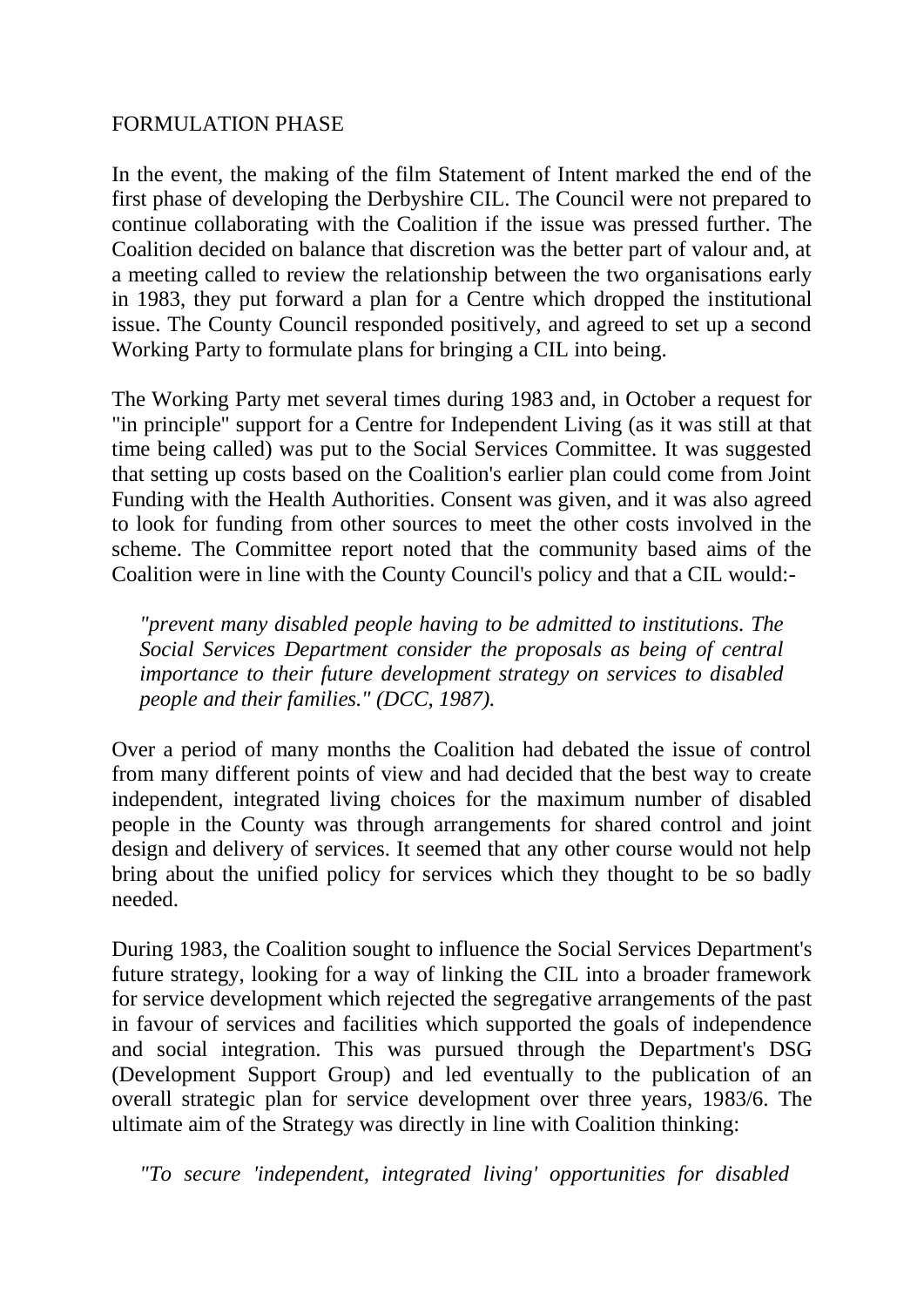*people in order to promote their full participation in the mainstream of economic, social and political life in Derbyshire." (DCCSSD, 1983).* 

The Strategy made it clear that, in order to achieve this aim there could be no instant "fix", that cosmetic changes to existing services would not suffice, nor could it be reached by a "more of the same" approach. It was made plain that there was a need to move away from the welfare paternalism of the past to a service system based on a collaborative relationship between service users and providers. The strategic approach was to direct and re-direct new and existing resources towards achieving this aim, and the way to get started was to focus on:-

*"two inter-related and inter-dependent themes: 1) the establishment of a Centre for Independent Living, 2) mainstream services." (ibid.).* 

This interdependent relationship between the CIL and mainstream services was thought to be a vital component of the driving force needed to start work on the Strategy. Looking at the CIL, this was seen as being a unique opportunity for shared control and joint design and delivery of services, as well as a resource centre for disabled people and their families, voluntary groups and professionals in Health, Social Services, Education, Housing and Employment.

As for mainstream services, a phased approach to the direction of these resources was proposed. The first step would be to focus on the main service divisions, with a view to stimulating debate, to get down to detailed planning and to develop demonstration projects. This process would start initially with three teams of workers located in the three main service divisions. In later phases, these teams would spread out geographically, relocating eventually at the local level.

At the same time as the Coalition was working to locate the Derbyshire CIL within this wider strategic framework, throughout 1982 - 3 it was putting an equal amount of energy into promoting and discussing the idea of CILs with other organisations in the movement. There had been ongoing contact with disabled people who were working to set up the Hampshire Centre for Independent Living, and "national CIL" meetings were held with representatives of groups in Exeter, Norwich, Islington and Manchester. BCODP set up a Standing Committee on CILs, and international links were made when the Coalition sent a speaker to a conference in December 1983 in Stockholm, to debate the issues with disabled people from Sweden and the United States.

The central issue for the Coalition and other groups in Britain and Europe, was how far the American CIL experience was relevant to countries with well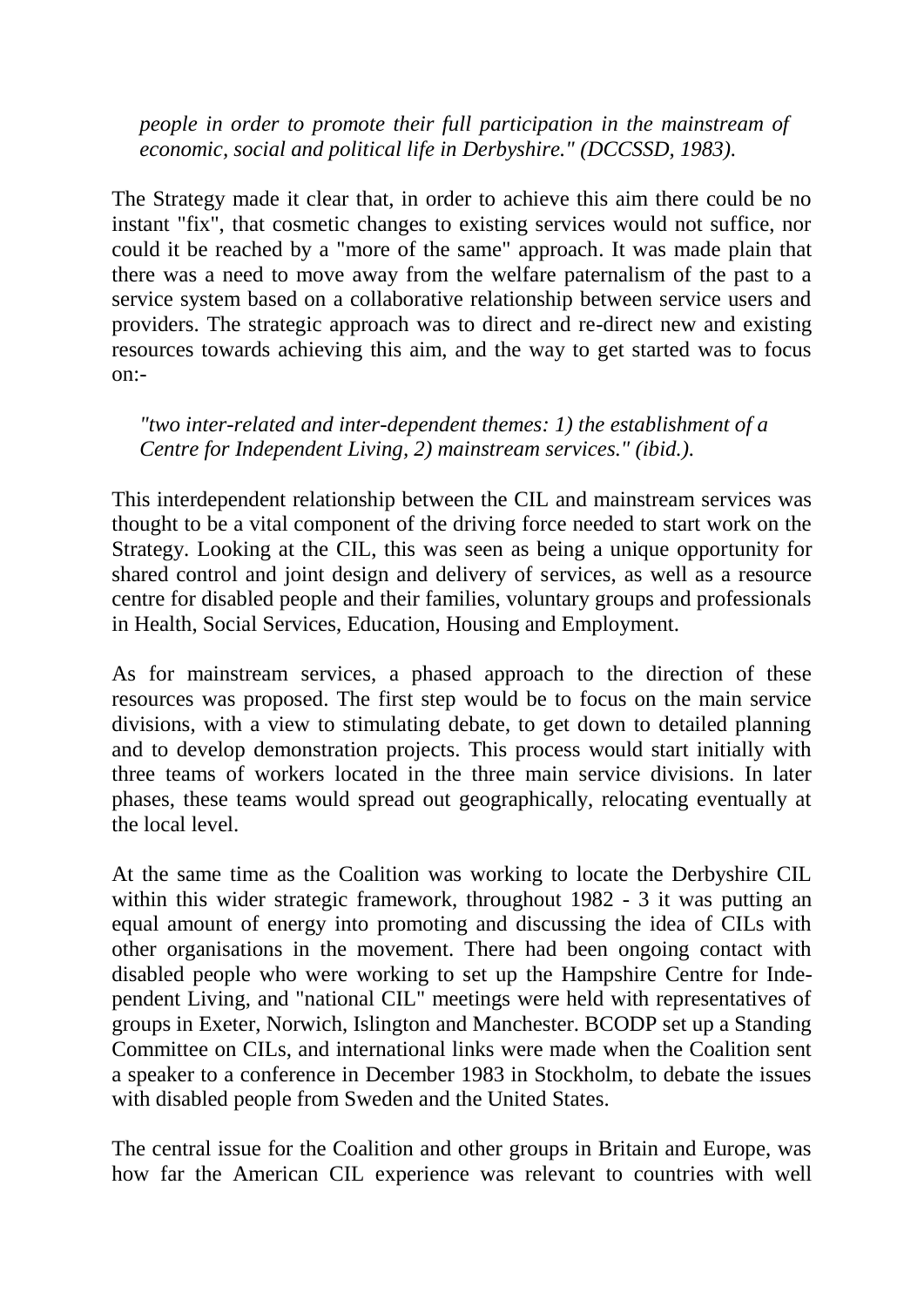embedded social welfare systems. The philosophy of the independent living movement (ILM) in the States had caught the imagination of disabled people: John Evans, a member of the Hampshire CIL group described it as:-

*....an approach to living meaningfully in the community, and it really encompassed everything that a person does. It had recently been described by an independent living advocate as a continuous process of identifying choices and creating personal solutions. The philosophy of independent living recognised the need for every disabled person to make his/her own life decisions and to participate on equal terms ................... (Evans, 1984).* 

In the development of its own thinking, the Coalition felt that this kind of individualism had both dangers and limitations. In terms of CILs, there were major questions of how this range of choice and participation was to be achieved, and what this might mean for the nature and quality of the helper/helped relationship. Such questions were later discussed in greater detail (Davis, 1988, pp.31 - 33) in a comparative study of the issues involved. At the time, however, this was the stuff of strong debate as Simon Brisenden, writing for the Hampshire Centre for Independent Living, made clear when he said:-

*"The need to collaborate brings with it many advantages, particularly*  with regard to funding...but also the danger that we may dilute the *demands of our constituency - the JLM - to adopt aims that are less threatening to the existing structure of provision for people with disabilities." (Brisenden, 1985).* 

The Coalition had from time to time considered ways and means of funding and developing the CIL which could have made it completely independent. The thought of having independent control of a CIL was tempting. It knew that many careers had been built on disabled people's socially constructed dependence. Particularly for those who had spent years in segregated residential institutions, the idea of collaborating with those who had used their control to expand segregated service empires was not a comfortable prospect.

Despite these misgivings, since the beginning of 1983, DCDP had set itself on a collaborative course. Its influence on the formulation of the Social Services Strategy had helped to secure an aim for services which was clearly in line with the demands of the movement. Of course there was a fear that its innovatory ideas would be weakened and subsumed by its more powerful partner. But the risk of the CIL becoming marginalised with very little influence on mainstream services, had been reduced by the interdependent relationship built into the Strategy.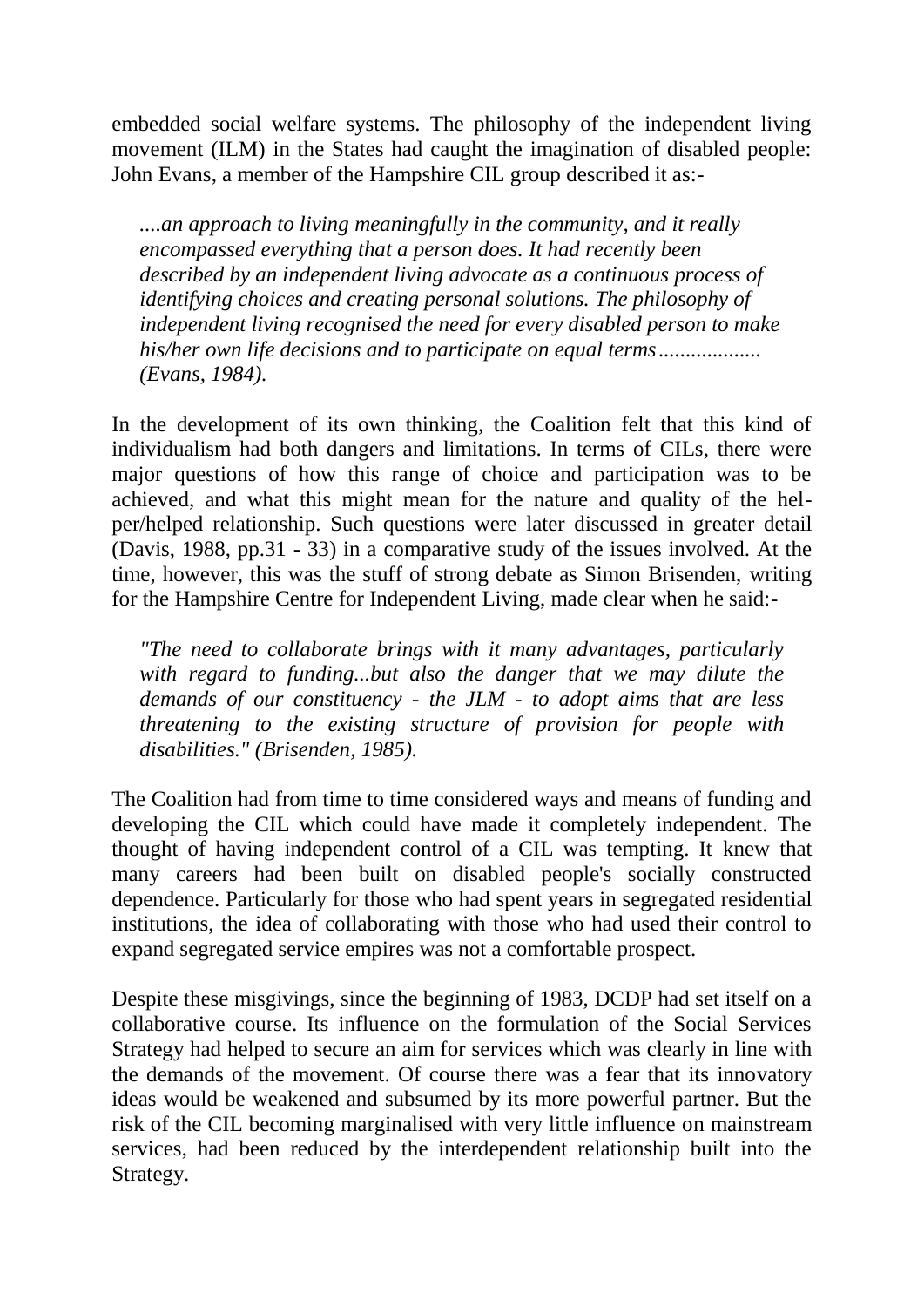And, for all its small size, the Coalition had shown that it could be a strong and determined adversary. Susan Kay, referring back to the making of the film Statement of Intent commented that the Coalition had:-

*"challenged vested interests within the institutional framework and had made a mark on their own behalf, that they were not prepared to be incorporated. The incident has now made history, but will not be forgotten by either the Coalition or Derbyshire County Council." (Kay, 1984).* 

This independent spirit did not make the Coalition an easy partner. It also led to differences emerging between itself and other member organisations in the movement, although DCDP's commitment and principled approach to the movement's ideals were not in doubt. The Coalition worked hard to set its collaborative approach to CIL and disability services in a clearer and more consistent framework of ideas. By the end of 1983, the Coalition had replaced the term "independent living" with the concept of "integrated living", the source of which was explained as follows:-

*"Whilst the nature of the barriers preventing the full social integration of disabled people in Britain are very complex, in essence it was considered that they stem from the unequal nature of the able/disabled relationship. Where barriers exist, it was recognised that they were erected on the assumption of ablebodied normality, on decisions taken by non-disabled people. It was also recognised that the design, delivery and control of services and facilities was for the disabled by the non-disabled, usually without challenge to fundamental assumptions.* 

*The concept of "integrated living" grew out of this analysis. It asserts that the social integration of disabled people will follow when service delivery systems are themselves integrated, i.e., when people who have personal experience of the daily problems of disability are themselves directly involved in service design delivery and control. The approach is less to do with merely overcoming barriers, but more with removing their causes." (DCDP, 1986, March).* 

DCDP was unhappy with any approach to overcoming socially caused disability which didn't deal with the basic ways in which barriers kept being produced and reproduced. Breaking down barriers per se did not necessarily lead to the removal of disability. The complete demolition of barriers involved disabled people breaking into the decision-making process. It was strategically important for disabled people to be involved in planning, deciding and executing the ways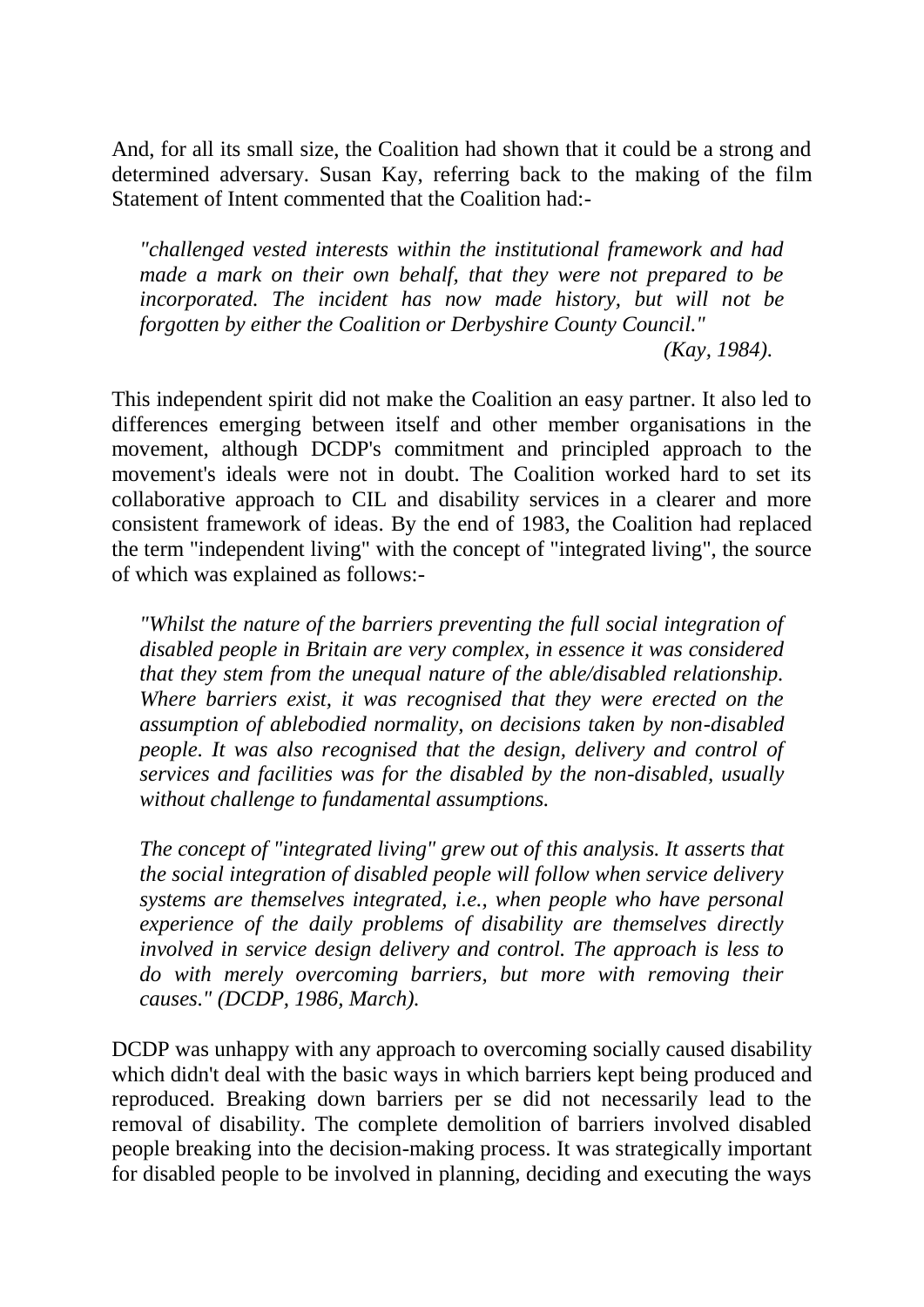in which barriers were to be removed. Gaining access to the design, delivery and control of services was thus seen to be a key objective of this strategy.

Despite the differences of approach which were now emerging, the Coalition still saw the CIL as being very much part of the disabled people's movement. It could see that if the Centre became separated from its roots in direct experience of disability, history would be at risk of repeating itself. The CIL could in time become as divorced from the experiences and influences of the broad population of disabled people as were statutory services themselves. The task of balancing the need to locate CIL within a collaborative framework for future service developments, at the same time as keeping it linked to the disabled people's movement had proved difficult and time consuming for the Coalition.

However, by the end of 1983, the Coalition had resolved most of the main theoretical questions to its own satisfaction and was working on more detailed plans for the development of the CIL. Working with officers of the second CIL Working Party, a further Report was produced and put before the Social Services Committee on 23rd February 1984. In it, approval was sought for a six year development plan for the establishment of a Derbyshire Centre for Integrated Living (DCIL). This plan was based on an analysis by the Coalition of the areas of action necessary to get rid of the barriers to disabled people's participation in everyday social life. The task for DCIL flowing from this analysis was to:-

*"...focus resources more precisely on the fundamental needs of disabled people. Thus service development is in seven main areas: information, counselling, housing, technical aids, personal assistance, transport and access. Without action in these areas of need disabled people will continue to be denied equality of opportunity to take part in mainstream education, employment and leisure facilities." (DCDP, 1986, March).* 

The final stages of the formulation phase were given over to more detailed development proposals and costings and finding the money to make it all happen. Joint financing of two Joint Co-ordinator posts (to symbolise the abledisabled partnership) was approved with the Health Authorities. Social Services had agreed to meet the capital elements in 1985-6, and the Policy Committee had agreed to meet 50% of any money it might be possible to get from the European Social Fund. In effect, the County Council had placed itself in a "financier of the last resort" relationship to the development of the CIL.

By the end of 1984, after consideration of a number of possible organisational forms, a constitution for CIL had been agreed which met most of the main requirements of the concept of "integrated living". DCIL would be overseen by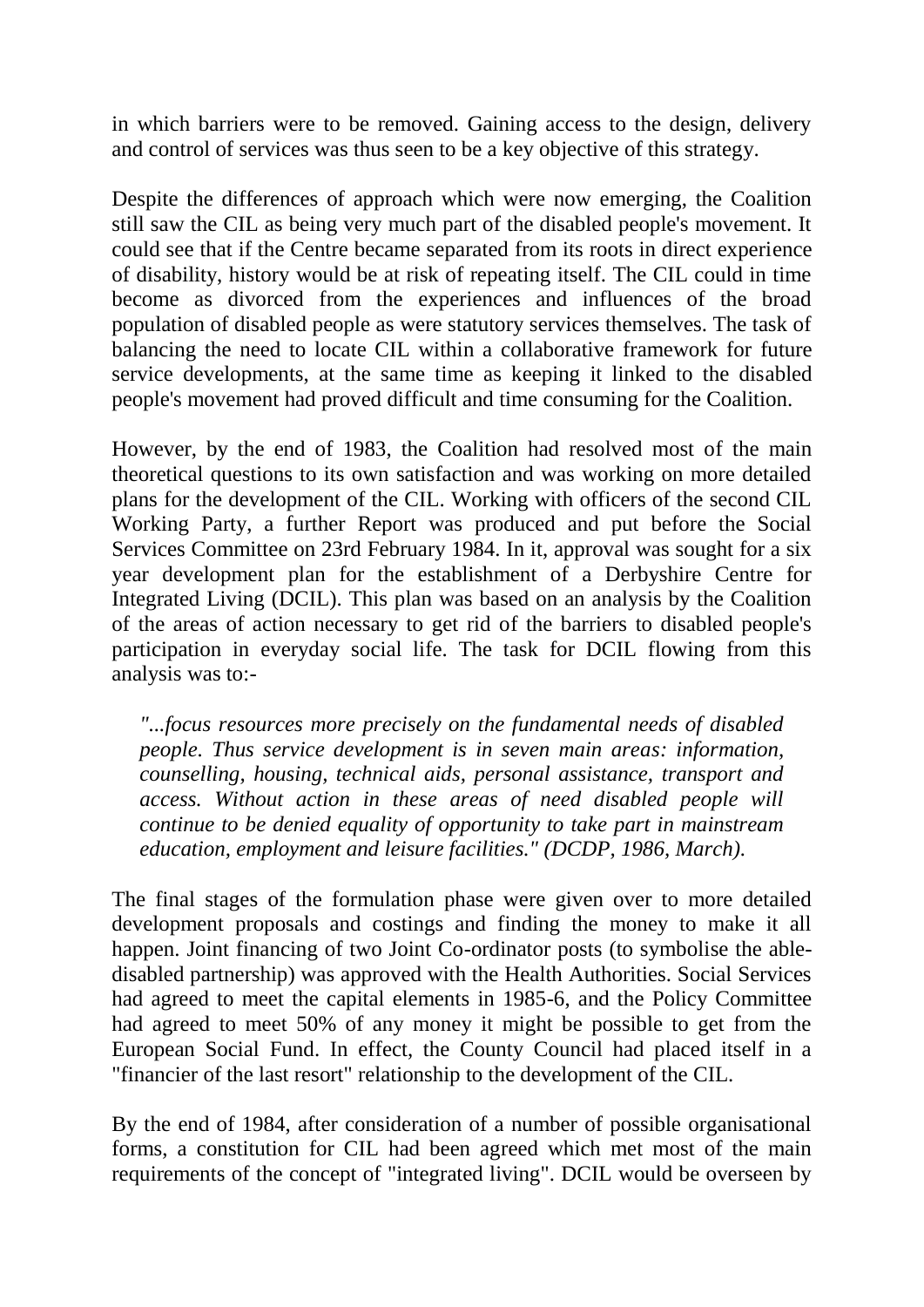a General Council of 30 appointed members: twelve from DCDP, a further twelve from the County Council, and six from voluntary organisations. At least 50% of members had to be disabled, and the Chair (who had a casting vote) also had to be disabled. A Management Committee of ten members in the same ratio was to be elected from the General Council, and this Committee would be responsible for the day to day running of the Centre. This Constitution was later turned into a Memorandum and Articles of Association, when DCIL registered as a Company. Registration as a charity was also obtained.

By 1985, funding for three years had been agreed by the European Social Fund a building identified on the County Council's Long Close complex at Ripley, and a scheme of adaptations drawn up to provide access and other amenities for disabled people. During the first quarter of 1985, the General Council had been appointed and a Management Committee elected. By March 1985, two CIL Coordinators had been hired

and were setting about implementing the development plan for the Centre.

On the other interdependent wing of the Strategic Framework, in mainstream services, by 1985 staff had been appointed to form three teams and these had been located in a residential institution, a day centre and an Area Social Services Office. Discussions had been started with staff and "clients" on the more detailed development of the strategy. The formulation phase was over.

# IMPLEMENTATION PHASE

The process of getting DCIL up and running was less a matter of philosophy and policy than a matter of practicalities and politics. Obviously, much of what has happened since the two Co-ordinators were appointed in March 1985 is properly the history of the CIL not the Coalition. Only the main events involved in turning the years of planning into practice are recorded here.

The task of the Joint Co-ordinators was to start work on the development plan for which European Social Funding had been agreed. As explained this was based on seven areas for action, later dubbed the "seven fundamental needs". The roots of this operational framework for DCIL lay in the direct experience of disability which the founders of DCDP had brought with them into the Coalition.

In the run up to the formation of DCDP, the struggle for independence and social integration had been focused mainly on finding suitable housing and help with personal needs. This struggle had been very hard for those members who had been forced through lack of choice to live in institutions. Their experience had shown very clearly that well designed housing and the right technical aids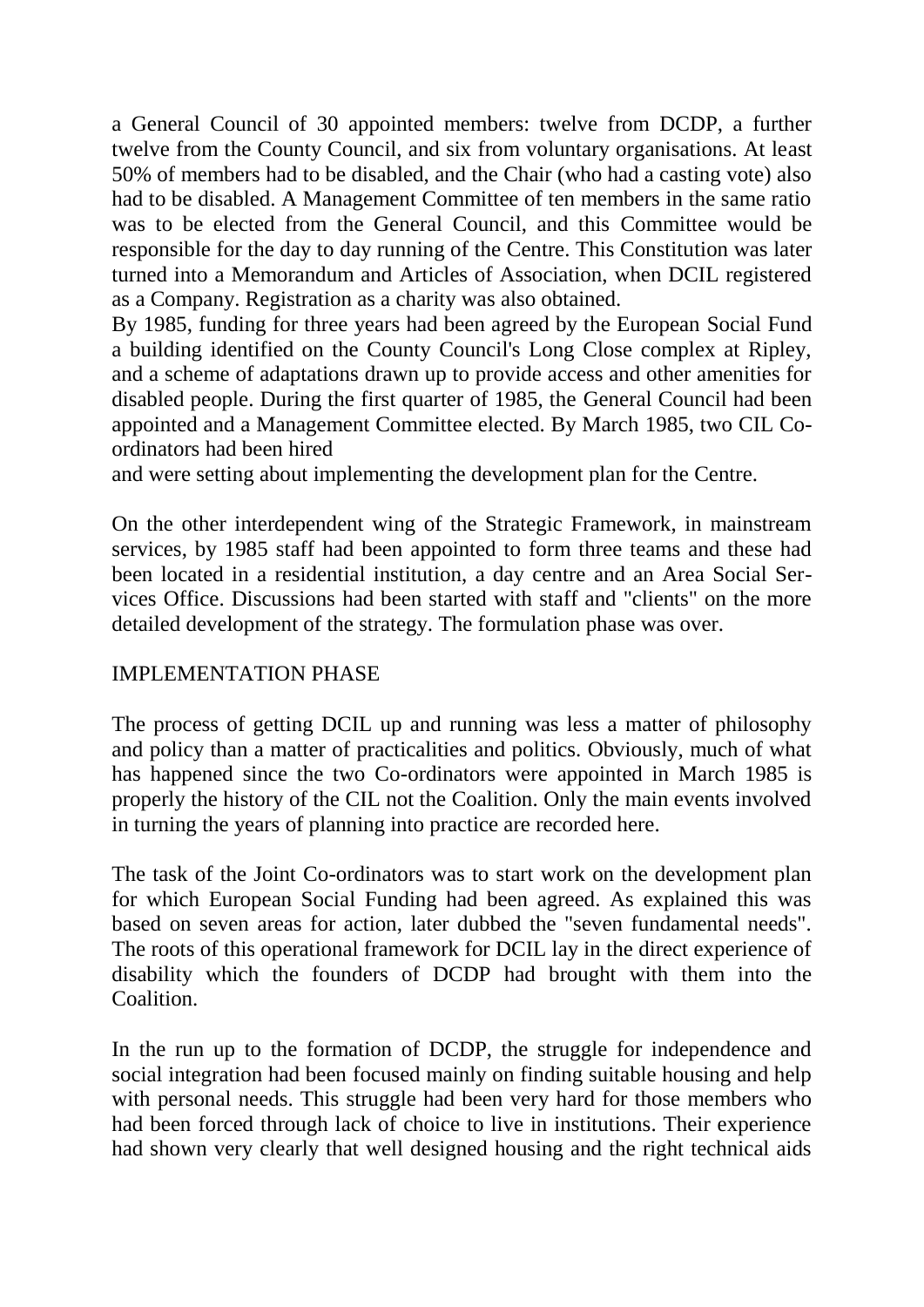had a dramatic effect on their need for personal assistance. These were three key factors in independent living in the community.

Through discussions with others, they had realised that having access to information linked to peer advice and counselling had preceded their bid for independence. It had also become clear that accessible transport and environmental access interacted to provide mobility outside the home, i.e., that they were the key elements in social integration.

It was out of this kind of analysis that the so-called "seven needs" emerged, putting flesh on the social definition of disability. The Coalition was aware that for the most part, these were ordinary needs which had been turned into special needs by a society which was designed largely to serve able-bodied interests. The task of the DCIL Co-ordinators was thus to take action in a very practical way to remove discriminatory social arrangements.

Their work was taking place parallel with workers in the teams hired to progress the mainstream services part of the Strategic Framework. These workers had provided independent confirmation of the Coalition's development plan for DCIL:-

*"The 1983 Strategic Framework ....outlined plans to move away from welfare paternalism and to move towards a collaborative relationship between service users and providers. In order to do this, the Disability Project was set up in 1984. The Project was to look at the design and delivery of services in a residential, day care and field work setting and were charged to work closely with CIL. At the same time, local and regional planning groups organised workshops involving professionals, volunteers and consumers. All these workshops identified a similar range of issues and needs, which have become known as 'the seven needs'. Other needs may be identified by individuals as being important, e.g., work, education, leisure. However, it is our belief that these are secondary needs, which could be met by ordinary mainstream enterprises and services if the primary needs are met...". (DCCSSD, 1986, August).* 

In the earliest stages of implementation, the Co-ordinators had taken over most of the practical projects started by the Coalition, and had also incorporated the information service started by DIAL Derbyshire into its structure. The Community Link Worker on the pilot project in the Bolsover District had been relocated in DCIL, and new workers had been hired to make progress in other areas.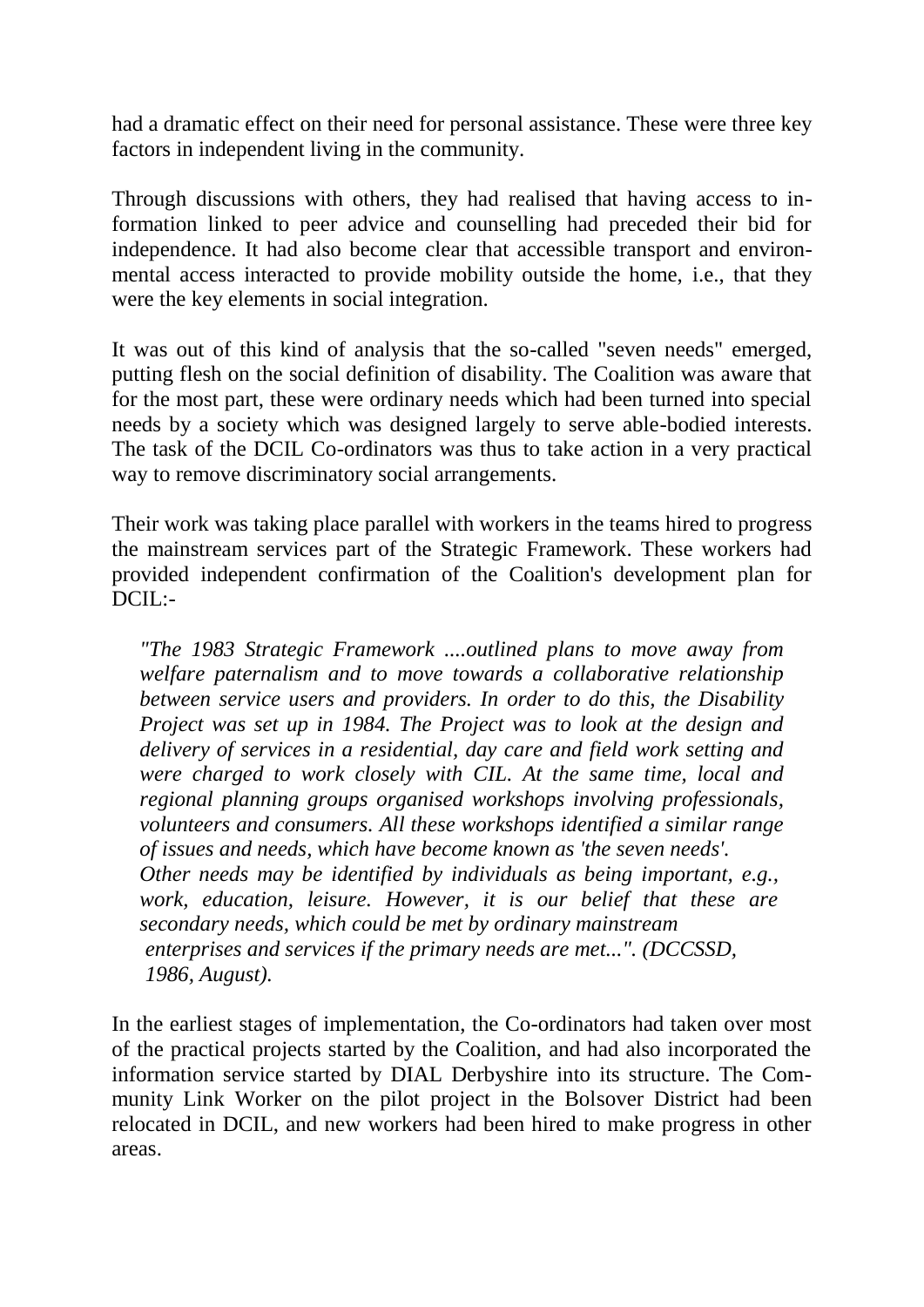DCIL was beginning to expand rapidly. A design brief for a second building stage was produced in October 1985 which aimed to meet accommodation needs in the short term. An implementation strategy had been produced which, in addition to developments in areas of primary need, gave special emphasis to the secondary need of employment. The following comments in the implementation strategy indicate why this is so:-

"In *providing services which are based on the experience of disabled people CIL, is obviously most concerned to employ as many disabled people as possible. Traditionally, disabled people have found it difficult to gain employment in a non-segregated work environment. Lack of formal education and few training opportunities coupled with poor access and transport have joined basic discrimination to make work an unexpected part of a disabled person's life. Low expectations about treatment by potential employers puts many disabled people off from applying for jobs for which they may be eminently suitable.* 

*The nature of many of CIL's new posts are such that few disabled people will have had the chance to gain the skills needed to carry out such jobs fully. It is therefore an aim of staff at the Centre to provide training for disabled people with a view to their full time employment by CIL." (DCIL, 1985).* 

In the years which have elapsed since DCIL started its operations, it has made a substantial impact on the lives of disabled people in the County. It has produced, directly or indirectly, action in each of the primary areas of need. More recently however substantial difficulties have overtaken these activities, as DCIL has become increasingly embroiled in the complex interactions between competing interests within the Authority. The Disability Project has, in effect, withered on the vine, and all but disappeared in its attempts to re-direct mainstream services. Large cuts in DCIL's funding have followed the County Council's attempts to avoid Charge Capping. The advent of Community Care legislation has stimulated a strong statist re-assertion of the Authority's attachment to direct service provision. The principles of participation and equality which guided the Council in its early relationships with the CIL, have become submerged as the political struggle between the ruling Labour Group and central government has reached crisis point.

Despite these problems, setbacks and uncertainties about its future role and funding position, DCIL continues to be an inspiration locally and nationally in disabled people's bid to focus resources on social integration. It has been forced to undertake a number of substantial reviews and re-organisations brought about by these major changes in its fortunes. However, its sights are still set in the direction set so clearly by Vic Finkelstein in 1980:-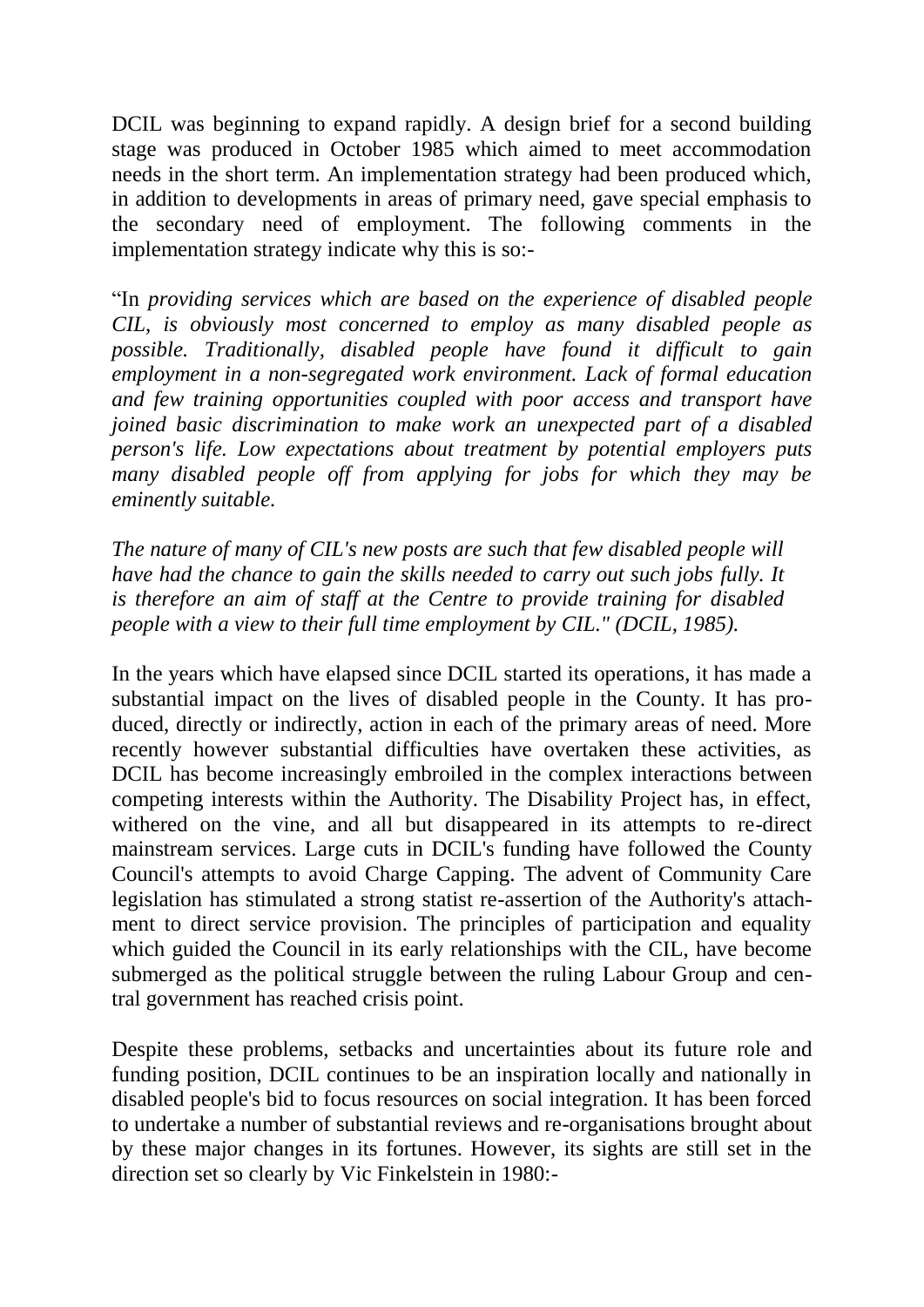*"Once social barriers to the re-integration of people with physical impairments are removed, the disability itself is eliminated. The requirements are for changes to society, material changes to the environment, changes in environmental control systems, changes in social roles, and changes in attitudes by people in the community as a whole. The focus is decisively shifted on to the source of the problem - the society in which disability is created." (Finkelstein, 1980, p.33).*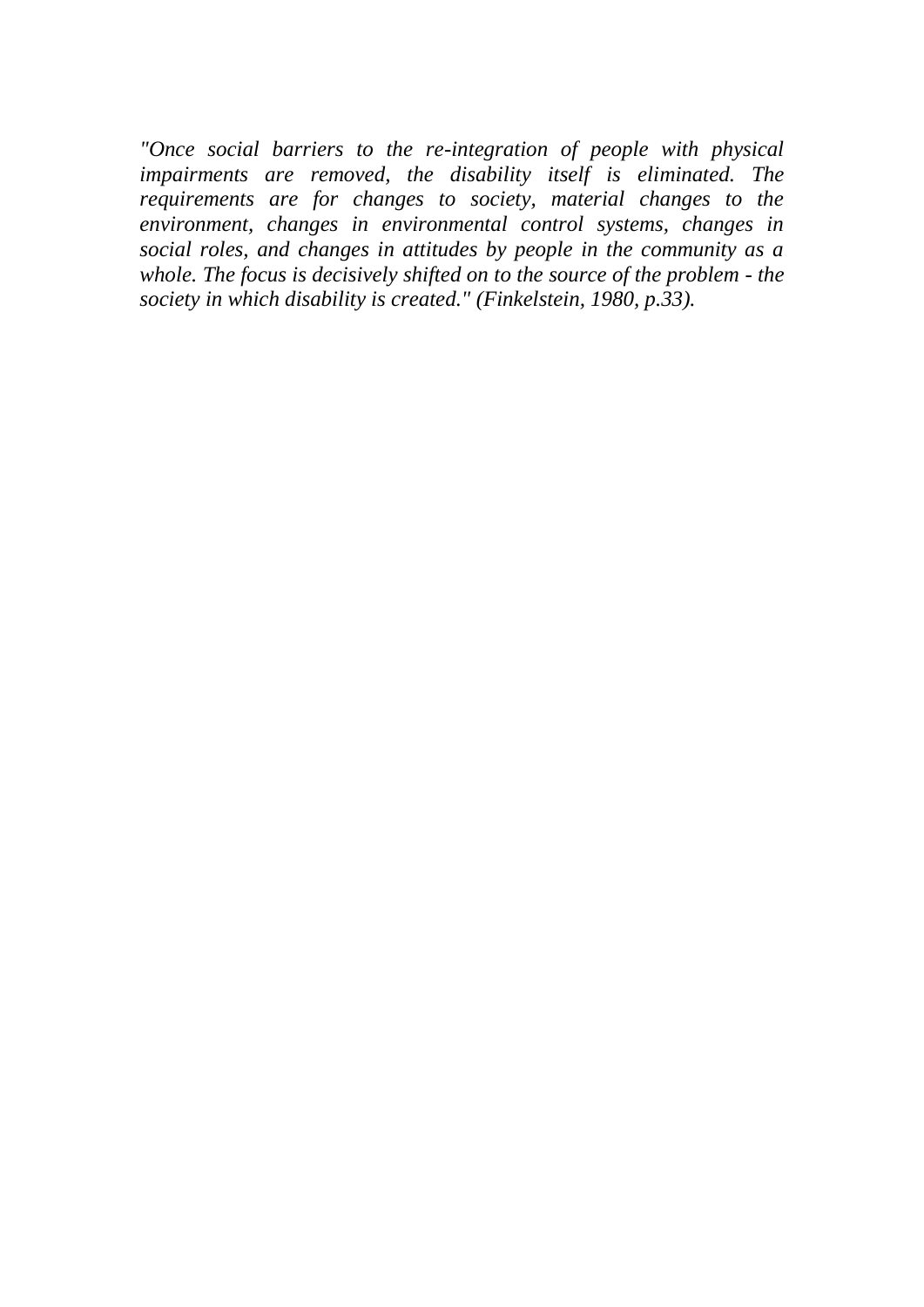# CHAPTER 10

# TAKING STOCK

The degree of thought, discussion and energy consumed in launching a project of the size and importance of the Derbyshire Centre for Integrated Living, was very considerable. Although the Coalition never ceased its other work during the time, DCIL was its largest and most important project. Members were looking ahead to the time when the new project was up and running and, from early 1985 onwards, a series of teach-ins were held based on "Forward Look" papers which anticipated some of the issues which would arise, once the CIL became properly established.

The main issue was to do with roles and relationships. The prospect in view was that of operating alongside what was bound to be a much larger organisation, with the same ultimate aims. Questions were raised about, whether duplication of effort would occur; whether disabled people might be confused with two County-wide organisations in operation; whether the County Council, as the main funder of both DCDP and DCIL might itself see no reason to carry on funding both. The question was faced as to whether the birth of DCIL might lead to the death of DCDP.

The teach-ins helped DCDP members to face these questions and to clarify the essential roles of the two organisations. It was felt that, if DCDP was itself unclear about the distinct role of each organisation, it could hardly expect others not to be confused. In many ways, all the work and campaigning over the three years up to this point had taken the Coalition's attention away from these wider questions of roles and relationships within the local movement.

In a nutshell, the outcome of these discussions was that the role of DCIL was to do with practice, whilst that of DCDP was to do with politics. The experiences of the preceding years had left Coalition members in no doubt that for an organisation to operate in the role of campaigning pressure group, whilst at the same time sitting down with the establishment in the role of co-operative collaborator, created major difficulties for all concerned.

The essential role set for DCIL was that of being a practical resource and facility within a collaborative framework of service development involving all the major statutory players. To be sure, it had the same aim as DCDP itself, but a very different practical and pragmatic way of achieving it. It was recognised that the CIL would be brought into conflict with authorities on a number of issues and also that it would be seen as being implicitly a campaigning body. Its task was to manage any tensions resulting from its unique position in the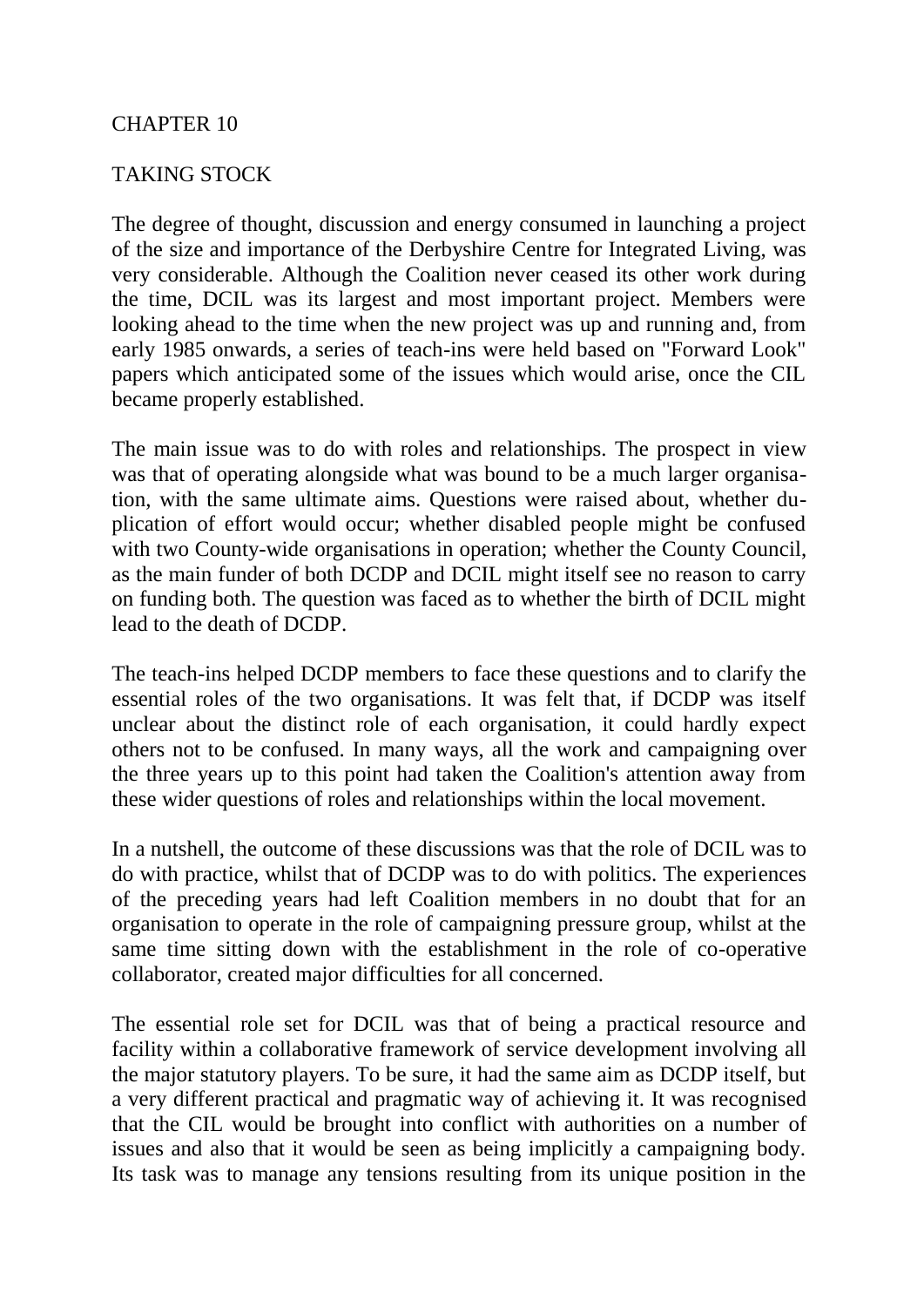movement, and to let DCDP handle the potential fall-out from political confrontations.

This time of taking stock had been difficult. For all the discussion and planning, a significant emotional and actual gap in the Coalition's concerns was created when DCIL became independent of DCDP later in the year. The job of practical developments was taken away and with it most of the projects already started by the Coalition. With more workers, more time to devote to issues and a bigger budget DCIL soon began to grow in influence. Its method of working, particularly through community link workers mobilising local people, gave DCIL an influence which DCDP could only achieve with quite disproportionate effort.

DCDP's task was to recover and build its campaigning role in other areas of activity, to go back to its roots as a membership organisation and as the local voice of disabled people. As the year progressed, the two organisations began to develop their distinct roles: DCIL from its premises in Ripley and the Coalition from its office in Clay Cross. Dorothy Hemm, as Chairperson of both organisations at the time, was able to give a clear and confident explanation of the way the distinct roles of the two organisations were developing:-

*"Now that DCIL has been established as a separate company, it has removed from DCDP the role of developing practical services for our social integration, and left a much clearer, representational, campaigning and consciousness-raising function for our organisation. DCDP is a campaigning organisation with a consumer membership. DCIL is a resource organisation with no campaigning role and no membership, though it does have a negotiating role". (Dorothy Hemm, in private conversation).* 

The Coalition's strategy for achieving its aims was at this time given close attention. Its earliest strategy had concentrated efforts towards three main objectives. First, the establishment of DCDP itself, as the democratically organised voice of disabled people in the County. Second, to campaign to restructure disability services, with DCIL as the vehicle for achieving independent, integrated living goals. Third, to represent direct experience of disability on as many decision making bodies as possible.

After the re-think about roles and relationships in the run up to the launching of DCIL, the Coalition was in many ways going back to basics. A new strategy evolved out of the discussions, which was similar in essence to the first, though different in its content. First, there was a need to build up DCDP's membership through a programme of member development. Second, there was a need to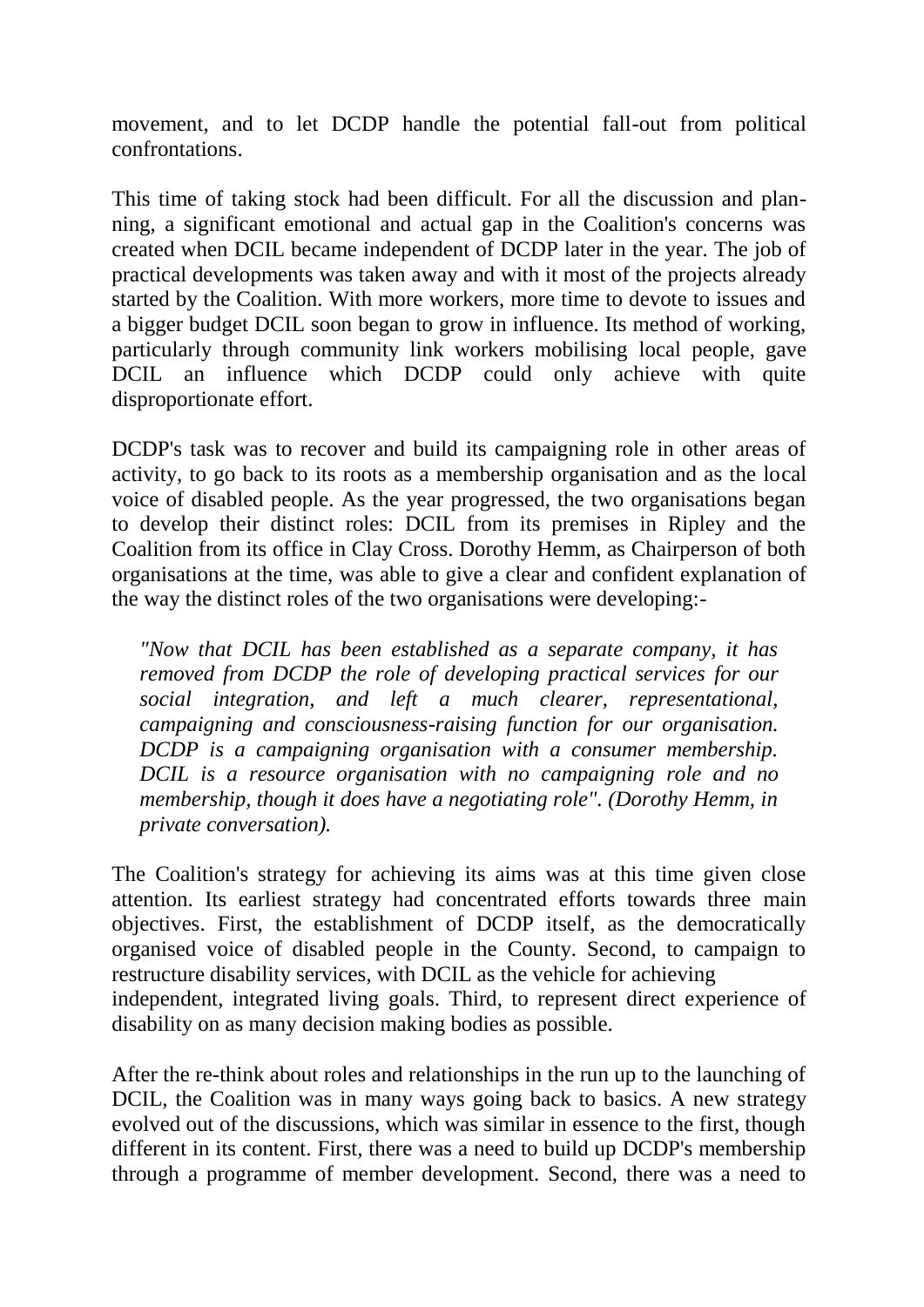strengthen DCDP's representational input, and respond to the new demands created by its role on the governing bodies of the DCIL. Third, there was a need to respond more effectively to campaigning issues raised by the Coalition's own members, as well as by the demands of the movement itself.

The imminent departure of the Coalition's first Co-ordinator about this time presented an opportunity to look again at the organisation of the Coalition's resources. This led to the overall Co-ordinator's post being split into two parttime positions: an Administrative Co-ordinator and a Campaigns Co-ordinator. The first of these was intended to strengthen the Coalition's organisational base in view of the increasing range of members' representational and other activities.

The new post of Campaigns Co-ordinator was created to expand the range of campaigning activity. It was felt to be particularly important to respond to the needs of the Coalition's own members, but with a strategic eye to generating publicity around issues which were of concern to the wider disabled people's movement. Individual access issues, for example, often revealed the extent of discrimination against disabled people, and could be used to highlight and strengthen the growing case for anti discrimination legislation.

There was just enough leeway in the Coalition's budget to create two other opportunities for disabled people on benefits within the so-called "therapeutic earnings" limit. This approach was thought to be potentially of mutual benefit to DCDP and disabled individuals who were looking for an activity within their capabilities, perhaps as a way of keeping active against declining capacity - or as a way of gaining confidence with a view to future remunerated employment. Accordingly, two people were engaged to help develop activity in the areas of Member Development and Public Relations.

The range and frequency of contact between DCDP and DCIL was high in the case of Coalition members who were serving on the CIL's General Council or Management Committee or as DCIL Officers. However, in the case of members of staff of the two organisations, contacts were much less frequent. There were many reasons for this: it was partly because staff were working at full stretch in both DCDP and DCIL; partly because of a felt need to preserve their distinct identities; partly because of the physical distance between them; and to some extent because of the very different approaches of the two organisations.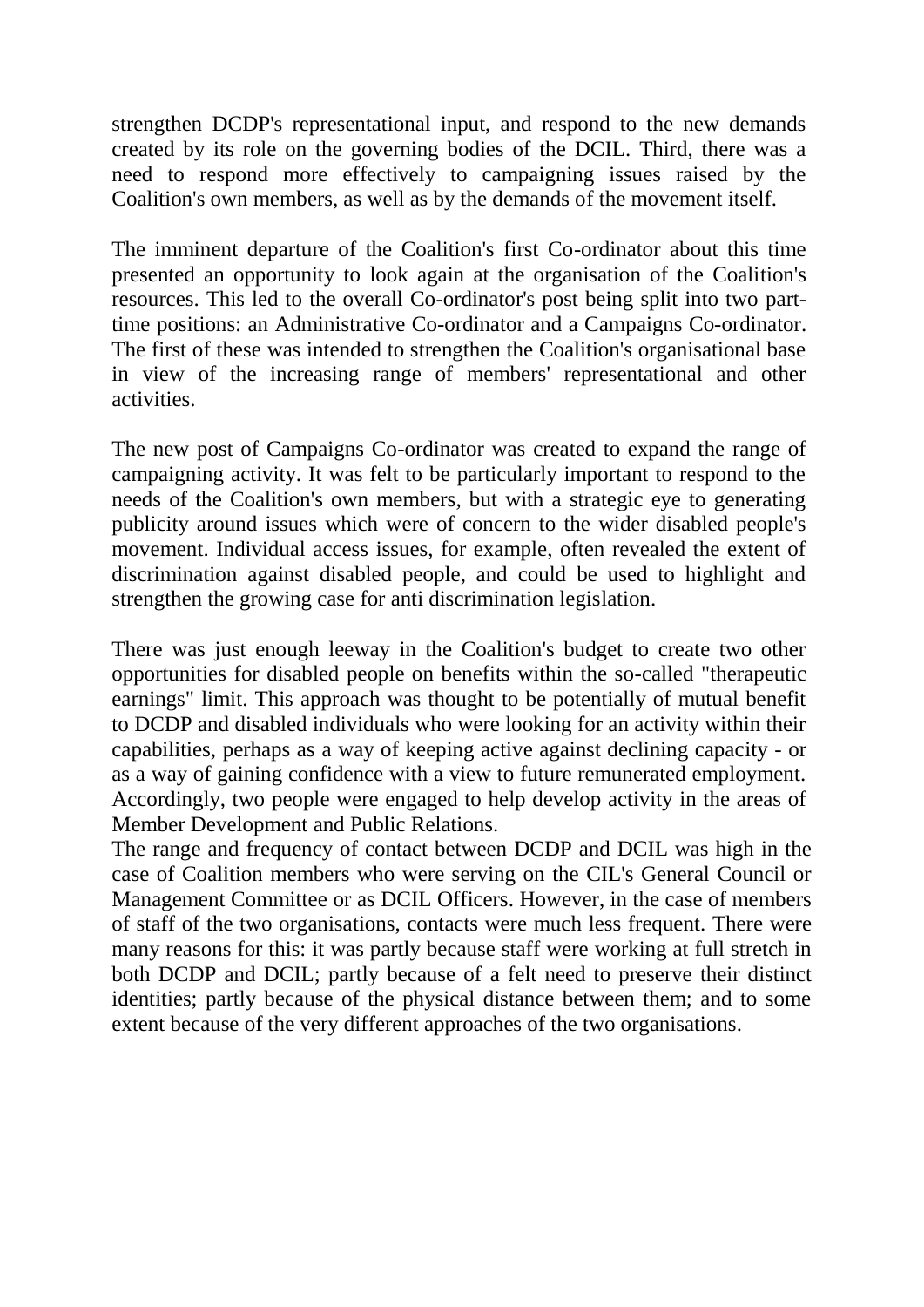# CHAPTER 11

#### MEMBER DEVELOPMENT

The first Membership Development Officer occupied an important position in the Coalition's new scheme of things. It was the start of a distinct change of emphasis inasmuch as up until this point, disabled people, able-bodied supporters and organisations had become DCDP members to participate in, lend weight to and generally give support to rather than receive it from the new organisation. Although help had been given to individual members when requested, the sheer volume of activity had left little time for anything other than reacting to particular situations or crises.

The new strategic objective of membership development required a proactive approach to the job. The Membership Development Officer became a key person, visiting current members at their homes, offering more support, ascertaining their special interests, and generally building up their involvement. This revealed many individual problems which, in some cases, were passed to DCIL for practical help and in others taken up with statutory agencies direct.

Despite the Coalition's relatively high organisational profile, it was important from a membership point of view always to be publicly visible. Although this was part of the Public Relations Officer's role, the Membership Development Officer also played a part in this. Stalls and displays promoting DCDP were set up in shopping precincts, libraries, schools and galas and similar events with a view to giving out information, answering questions and recruiting new members. Local meetings and discussion groups also created ways of drawing in more disabled people. Events elsewhere in the County were making it more than usually important to demonstrate grassroots support, and strengthen the Coalition's mandate through a large membership.

However, DCDP was interested in building the quality as well as the quantity of its members. The better informed and active the membership, the more able would the Coalition be to fulfil its other roles as an advocate and campaigner for individuals and groups of disabled people. The proactive membership policy led the Coalition to debate whether to develop a localised structure, through setting up locally based Coalition Action Groups.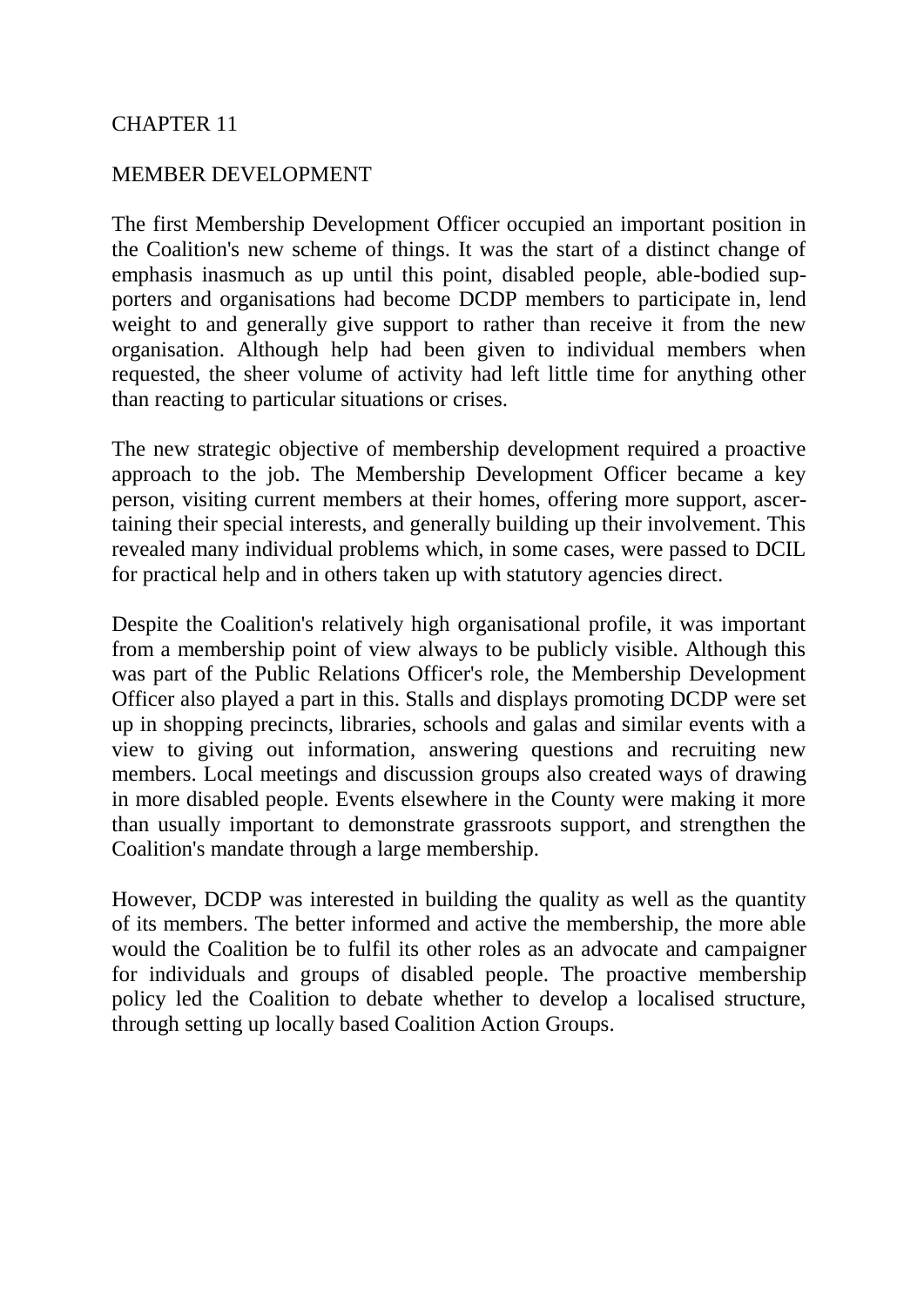It was suggested that these would not be branch organisations in their own right, but area based meetings of members. This would enable the Coalition to move forward on a broader front, develop member education and find active roles for more disabled people, including fund-raising for DCDP as well as identifying campaigning issues. It was thought this process of "going local" would mean that an increased number of people could become used to speaking on behalf of the Coalition and thus be able to represent it in various forums. More work was put into local area meetings to encourage this process, but "putting a face" to DCDP at local level proved difficult to accomplish in practice.

Drawing the total membership into the Coalition's work in a more comprehensive way was also difficult. The first principle in the DCDP Aims "to promote the active participation of disabled people" always defined the way the Coalition worked, but the developmental effort needed to achieve comprehensive involvement also required resources which the Coalition did not have.

*"One thing that's blocking us is our own capacity to organise effective participants: people who're representative, sufficiently articulate not to be completely submerged by doing it - strong clear-minded, disabled people. It shows up our own organisation problem about mobilising people to come up in that way, to say 'We're here, we're knocking on the door'". (Ken Davis, quotation front student video).* 

However, the issue went beyond more workers or more money, To be sure, this kind of resource was important, but there were many other factors involved. Setting up local meetings, for example, involved finding accessible premises, accessible transport and personal assistants, and these could be hard to identify.

On top of these material problems, there were more intractable issues of a psychological or attitudinal nature. Quite apart from the relatively low level of active, participating members which all organisations seem to experience, the Coalition seemed to be facing even harder than usual problems in motivating disabled people. They were working with sometimes very low levels of self esteem, confidence, knowledge and experience which posed special questions of approach and ongoing support. Even so, membership was growing and, at its peak, the Coalition had as many as 900 members on its books.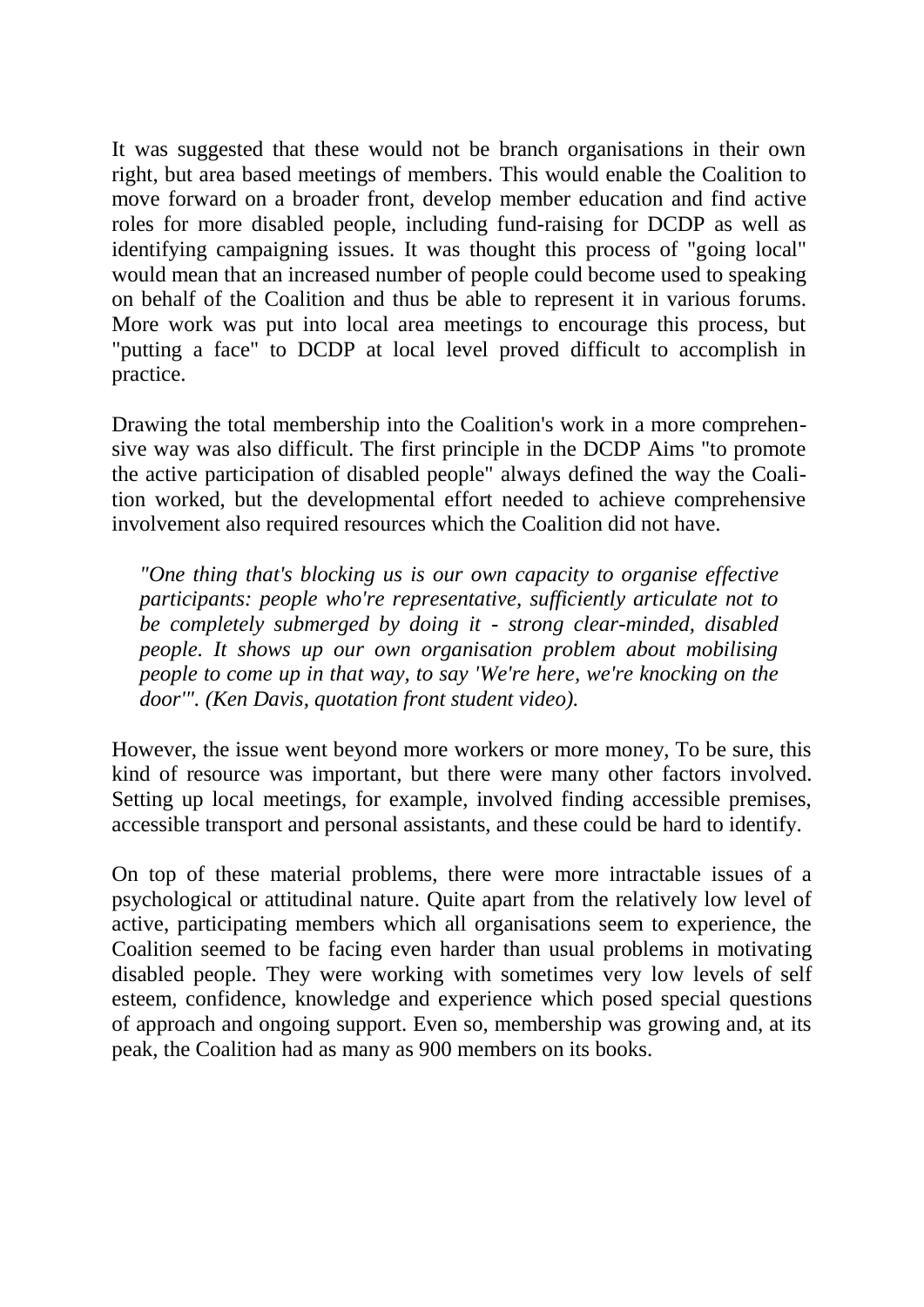#### CHAPTER 12

#### REPRESENTATION

Right from the beginning of its existence, the Coalition saw representation of direct experience of disability as one of the most important aspects of its pressure group role. It was this very experience which had led the Union of the Physically Impaired against Segregation to propose the social definition of disability which the Coalition had adopted. This had enabled DCDP to analyse the specific ways in which social barriers prevented disabled people from being equal participants in everyday life. Indeed, the Centre for Integrated Living had been based on such an analysis.

One aspect of the social definition was that it had made possible an historical view of the creation of disability. For instance a whole new area for research had opened up when Vic Finkelstein suggested that physically impaired people living in the early stages of capitalism were just as incapacitated by the newly introduced machinery of production as they were by the physical condition of their bodies. He said it was:-

*"....the Industrial Revolution (which gave) the machinery of production the decisive push which removed crippled people from social intercourse and transformed them into disabled people."* 

*(Finkelstein, 1981).* 

On this analysis, it was the disabling legacy of the Industrial Revolution which the Coalition had been working to get clearly into focus. The various physical barriers were easily identified and categorised. However, behind the growth of inaccessible "public" transport systems, the barrier ridden streets and thoroughfares, the poorly designed housing and "public" buildings, lay the human factor. Each of these features in our disabling society came about as a result of people designing, planning and deciding that these things should happen.

The problem from the Coalition's point of view, was that it was able-bodied people who were doing the planning and deciding. In the absence of representation of direct experience of people with physical or other impairments decisions had and were being made which produced and reproduced disability. As Mary Croxen had said at the IYDP Conference at which the Coalition had been proposed, disabled people lived in a society which served and perpetuated the interests of an able-bodied elite. Prior consultation and participation in the decision making process was what was needed.

It was this kind of understanding which underlay the Coalition's approach to representation. In its early days, DCDP accepted all invitations to sit on such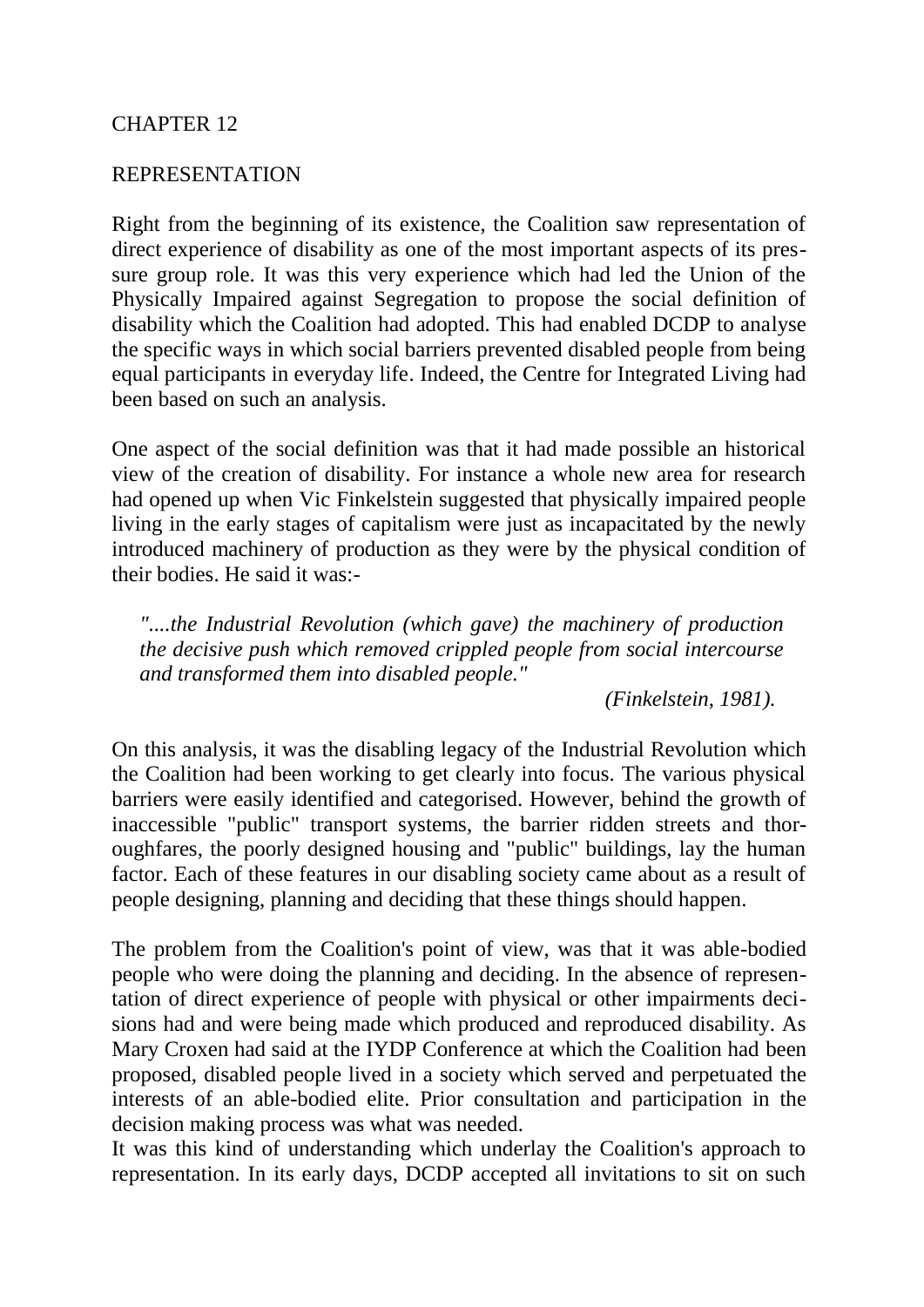bodies, but as demands built up it tried to target those bodies where it felt a direct input from disabled people could achieve the most. For example, *in* 1985 when the County Council was preparing to implement its Equal Opportunities policy, it was requested that the Coalition be regarded by the Council as the appropriate body for consultation on disability matters.

This request was precipitated by news that the County Council wished to establish a Consultative Forum for each of the main groups affected by its new Policy: ethnic minorities, women and disabled people. DCDP's view was that, to avoid tokenism, consultation needed to take place with an organisation which was democratically controlled by members of the group actually suffering the unequal treatment. It said that the Coalition was such an organisation and that, since it had been working for equality of opportunity as part of its aims and policies, it was ideally placed to make a positive input to the County Council's policy development.

The Council did not concede that the Coalition was an appropriate organisation for the purposes it had in mind. It took the view that DCDP was unrepresentative in the sense that its aims were not shared by all the other disability organisations in the County. It even went so far as to hold that able-bodied representatives could be properly included in the Forum, but withdrew when it was pointed out that there would be outrage if it was suggested that men could be considered as having a proper place in the Women's Forum.

It was, for the Coalition a development with disturbing implications. Firstly, its suggestion had been rejected on the grounds that it was an unrepresentative organisation; secondly, the County Council wished to draw up a constitution for a separate organisation which it did consider to be representative. The suspicion was aroused that the Coalition was being relegated; that it was falling from favour with the body that had thus far given it so much tangible support.

Having tried and failed to persuade the Council, the Coalition's response was to turn to its own aims and principles in deciding what to do. It concluded that the way forward was to try and influence the shape and operation of the new consultative body, and suggested a draft constitutional form for a Derbyshire Disabled People's Forum. This was democratically based, but with arrangements which were intended to secure representatives from each of the District Council areas as well as from the main impairment groups. Most importantly, only people who were themselves disabled could be elected to the Forum.

Similar developments were beginning to take shape in some of the District Councils and, again, Coalition members tried to get involved and shape the future of consultations at that level. It clearly made sense for as many Coalition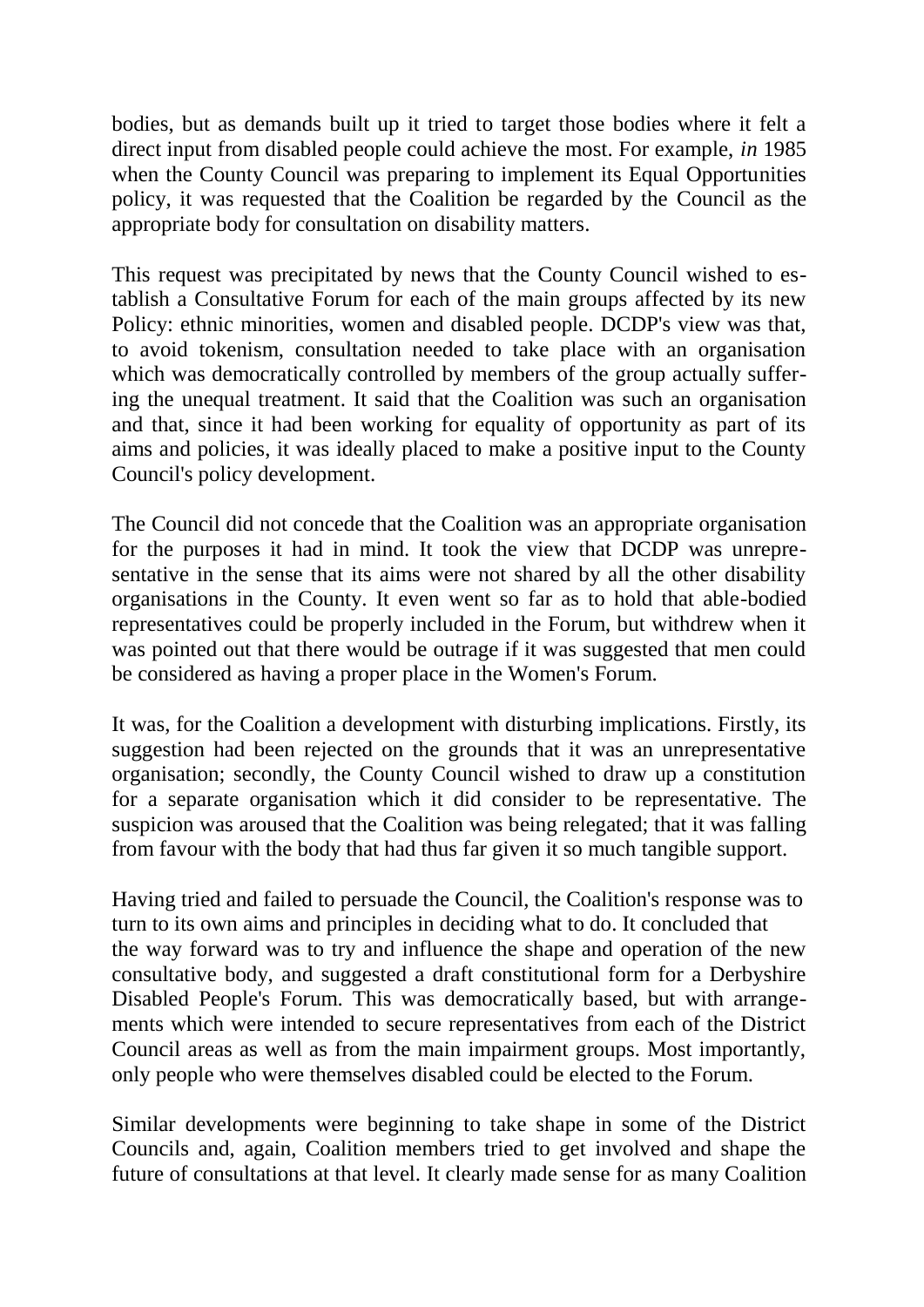members as possible to seek election to these new bodies. However, bearing in mind the new representational roles the Coalition had to fulfil as part of its constitutional obligation to DCIL, the responsibilities in this area of activity were very much on the increase from 1986 onwards.

Even so, strenuous efforts were made to meet these obligations and opportunities, in addition to keeping up the number of representatives on other bodies. In this new phase of representational activity, the Coalition typically had members on bodies at District Council level, on the Rural Development Council, Community Health Councils, the Peak Park Planning Board, Police Consultative Committees, Community Education Councils, and so on.

However, effective representation was always harder to achieve than merely finding enough people to send along. Coalition members had to face the immediate issue in terms of the sheer physical effort of getting to meetings and/or dealing with the communication difficulties for members with sensory impairments. Beyond this, the input which DCDP representatives made needed to be informed and co-ordinated to ensure that they were actually reflecting Coalition policy.

The Coalition simply did not have the resources at its disposal to ensure that its representatives were always able to act effectively and efficiently in the organisation's name. Training was needed to help members acquire the skills involved and back up support was not easy to arrange, with the most active members always being at full stretch. Ideally, there should have been premeetings before every meeting but this was only rarely possible. Most members were learning about the decision making process on the run, and this led to the following comment:-

*"We need to understand the system, including the spaces between levels ...to know where decisions get taken, or bucked, or shelved ... to know where to plug in and be able to demand 'We want participation here, here, here, here and here'. We're not clear because we don't know fully how decisions are made. We know more than we did at first, but we need to know a lot more yet, including not wasting time on the less effective committees". (Ken Davis, in student video).* 

Clearly, the Coalition's membership development programme was right for the circumstances which were prevailing at this time. But the Coalition, in common with other groups in the voluntary sector, was finding that maximising the benefits of any representation always required more effort, more work and more money than was readily available.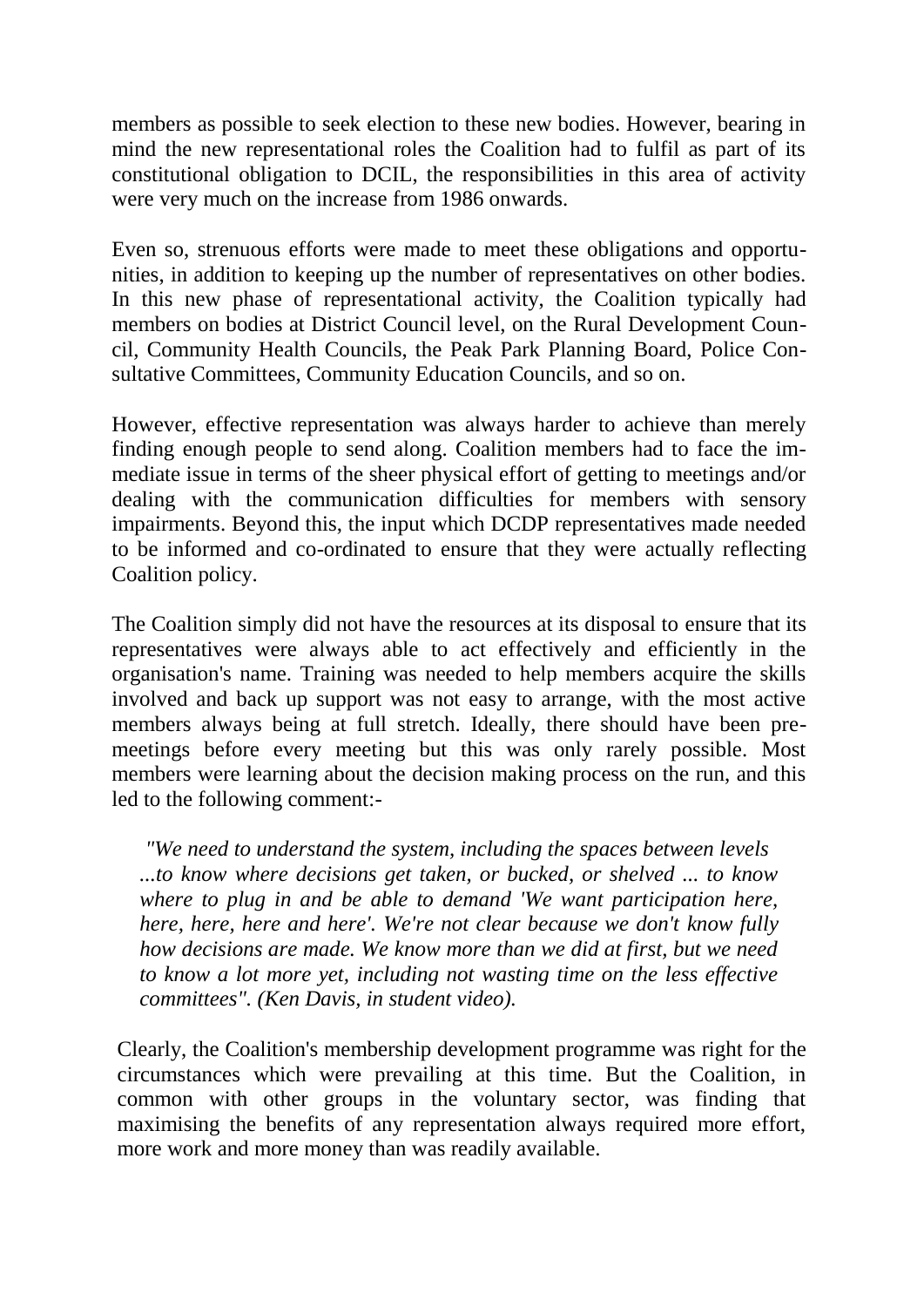# CHAPTER 13

#### CAMPAIGNING

While ever the aims of the Coalition remain to be achieved, campaigning will be necessary. DCDP was set up for this purpose, the need to campaign is its raison d'être, and all of its many activities are, in one way or another, about the campaign for participation, independence, integration and control by disabled people over their own lives. Indeed, the need to campaign has a much deeper underlying purpose. The Coalition's Aims and Policy Statement indicates this, when it says:-

*The Coalition affirms the value of individual human life and the right of all impaired people to lead a full and satisfying life. To this end, the Coalition opposes any attempt to legalise the withholding, on the grounds of a person's impairment, of anything necessary to support the continuation of life. We will endeavour to identify the social causes which devalue life, and to find the means to remove these causes."* 

*(DCDP, 1988).* 

DCDP has thus recognised the need to campaign for the very right of disabled people to exist and be valued, without reference to impairment. This is not simply a campaign against able-bodied laws such as the Alton Bill which was quite happy to see impairment used as a reason to legitimise abortion. It is a campaign also for the hearts and minds of disabled people, for self esteem, dignity and proper pride in themselves as intrinsically valued members of the human race.

The need to campaign at the "right to exist" level was seen as an important part of the struggle for disabled people to gain a positive self and group identity. It was felt that the law, and medical procedures designed to weed out impaired life, were just variations on what was a long tradition of killing in different human societies. DCDP's view was that a link existed between lack of equal social opportunities, low personal self esteem and the extent to which society upheld disabled people's right to life.

A positive campaigning stance was thus adopted by DCDP on these issues.

When the Aims and Policy Statement was drafted however, it was not fully realised how easily disabled people's right to exist could be swept aside by, for example, advocates of euthanasia or eugenics in Germany prior to World War  $II:-$ 

*"Systematically and efficiently, a good many more than 200,000 German*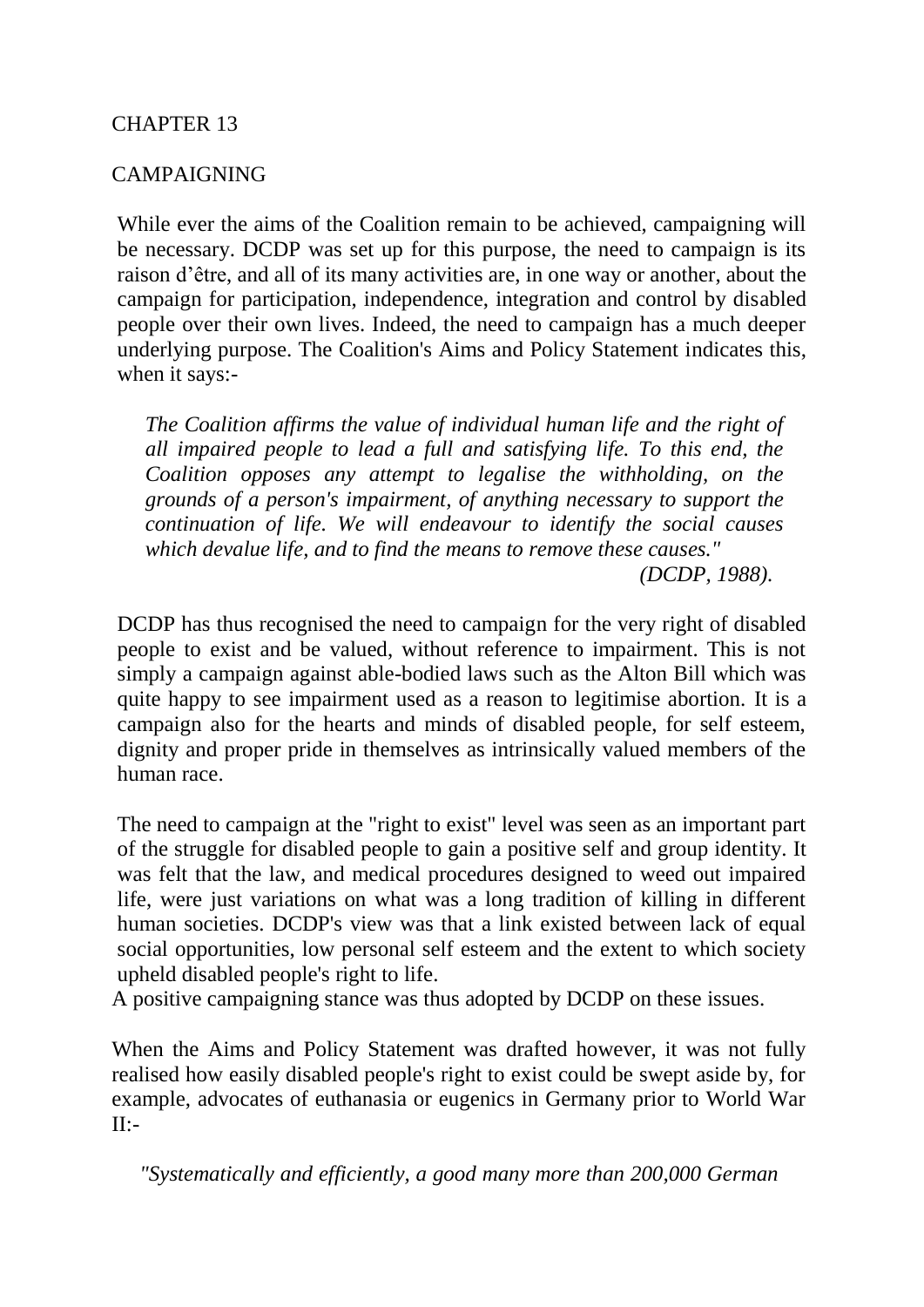*citizens were killed by their physicians. The killed were citizens in good standing with the state. They were not, in most cases, terminally ill; neither were they often in pain or unusual distress. They were the institutionalised insane, the severely disabled .... those whose lives - in the eyes of their doctors - were 'not worth living'' (Gallagher, 1990, p.4).* 

The early campaign for a CIL in Derbyshire has to be seen in the wider context of the issues identified in the Aims and Policy Statement. The CIL was a means of asserting a basic "right to be here", of establishing an alternative to being "put away" in institutions, out of social sight, and out of public mind. It was a campaign against the kind of assumptions, labelling and stereotypical responses that made disabled people so vulnerable to crippophobic swings of political mood. It was part of the Coalition's determination to make it a thing of the past for disabled people to be patted on the head, stared at, looked down on, patronised and talked over the top of.

For these reasons, the CIL campaign was at the same time a campaign to put flesh on the social definition of disability. It was not so much a campaign against the "medical model" as a crusade to shift the focus away from the individual on to the particular forms of social organisation in which disability is created. It was a rejection on the one hand of demeaning labels like "helpless", "invalid" or "dependent" or, on the other, of "supercrip" eulogies such as "courageous", "inspiring", and "brave". The campaign for CIL was for the kind of services and facilities which would permit disabled people to choose to be ordinary or exceptional on their own terms.

The campaign for a Centre for Integrated Living located within an integrated strategic framework for service development certainly met stereotypical opposition from many service professionals. The extent of this was hinted at in an evaluation of the Disability Project, which had the task of carrying forward the mainstream services element of the Strategy. Over a third of the senior officers involved had "felt that there was insufficient to discuss to make a meeting worthwhile", whilst other staff had indicated that:-

*"the project had not been properly thought through ....that they should have been consulted when the project was being designed because they would have been able to provide suggestions for alternative ways of using the money...that it was very difficult..to keep up with ....the flood of ideas from Matlock'". (DCCSSD, 1985).* 

This tended to confirm the academic view that, in the early stages of change, even partnership between disabled people and professionals is threatening to the professionals (Kuh et al. 1986, p.79) and the typical bureaucratic response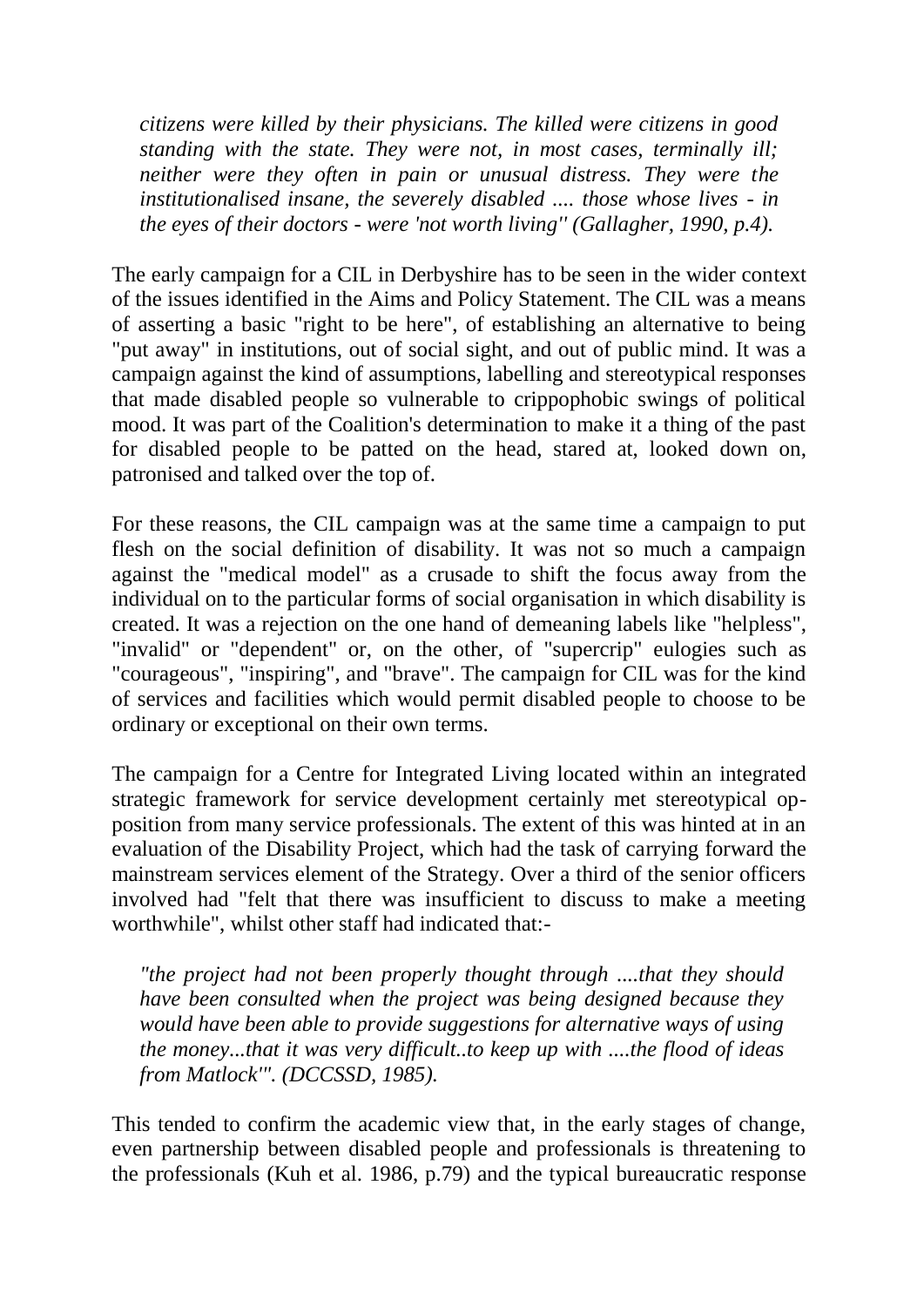to any new idea is to appear to accept it and then to neutralise it within the woolly complexities of a vast organisation. The generally negative response to the evaluation also tended to confirm the DCDP view that any campaign to change the course of a huge vested interest would take more to produce results than mere rational argument or elegant strategic plans.

From 1986 the new emphasis on membership development and the new post of Campaigns Co-ordinator had produced a different approach to campaigning than had been employed hitherto. With some exceptions, early campaigning activity had been essentially proactive, in that objectives had been defined in advance and then pursued with as much application as possible. The campaign for the Derbyshire CIL was the main example from this early period.

With an increase in the number of, as well as the frequency of contact with members, it had become increasingly important to respond to member needs. In practice, this meant that the Coalition was entering an essentially reactive campaigning phase, dealing with matters after, rather than before the event. Even so, the wider issues raised by individual problems were pursued where it was possible to do so.

Many matters were pursued in this phase. One example which arose from an individual complaint was the successful campaign to persuade the then Department of Health and Social Security to provide skin-toned hearing aids for black people. This was as much a campaign to get rid of one aspect of institutional racism as an advance for disabled people themselves.

Another matter, brought to the Coalition's attention through a regional TV news programme, concerned a deaf man without speech who had been accused of a minor theft, found unfit to plead, and transferred from prison to a psychiatric hospital for an indefinite period. In large measure, the Coalition's campaign helped to get the man released - and in the aftermath, DCDP gave support to work by a local lawyer and other disability organisations to get the law changed which had permitted the whole episode.

Campaigns for access took different forms. Some were highly visible, taking the form of demonstrations outside inaccessible local cinemas in Derby and Ripley. Quite different were changes to countryside walks and amenities which came about, not as a result of member complaints or public demonstrations, but through the Coalition's representations to the Peak Park Planning Board. This led to greatly improved access to the countryside for wheelchair users, through direct consultation with the Coalition member involved.

Another example was the objection lodged by the Coalition to the County Court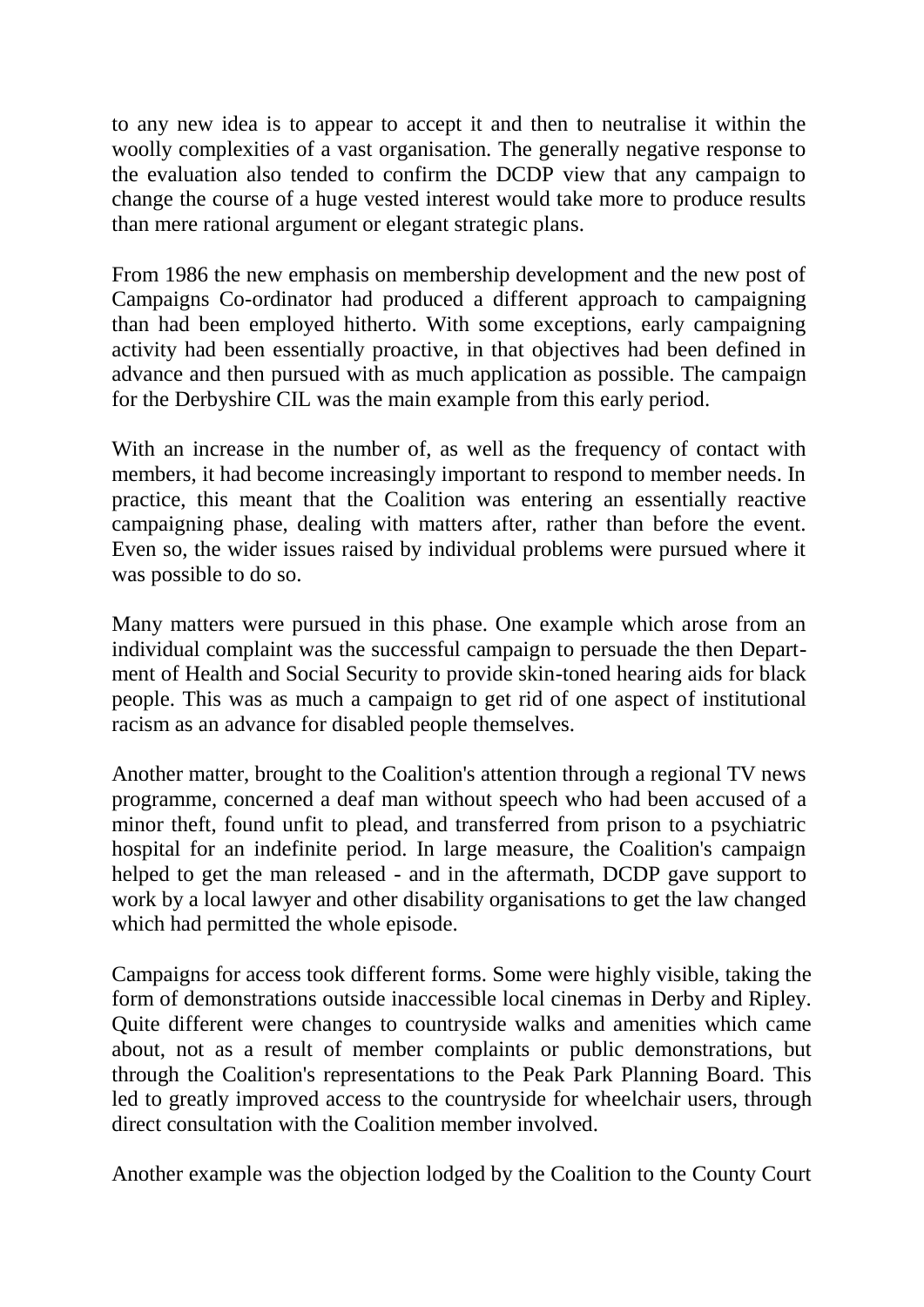offices in Alfreton being moved to first floor premises, since they were not served by a lift. After a campaign which lasted eighteen months, during which support was sought from trades unions, the T.U.C., local M.P.s, churches, the County Council and backing from the House of Lords, the Lord Chancellor's Department capitulated.

The denial of equal opportunities and appropriate support in the workplace, has historically trapped disabled people in a highly inadequate State benefits system, and is responsible for many DCDP members struggling to exist on very low incomes. This has always been a source of individual aggravation and complaint, many of which have been pursued to a conclusion, not always by DCDP itself, but more frequently by the Centre for Integrated Living.

However, the Coalition has been vociferous in response to the effects of Government policies, the harsh impact of its social security reforms, and for a "partial incapacity" approach to what is, essentially, a "sick or fit" benefits system. To these ends, it has produced leaflets, spoken at public meetings, lobbied parliament and generally campaigned alongside other organisations in the movement on these issues.

Basically, the Derbyshire Coalition believes that disabled people have a similar right and obligation to work as do the able-bodied, and that jobs and working conditions should be as suitable to their needs as to those of able-bodied workers. It has campaigned consistently on the idea that work should be fit for people, rather than the other way around, as was implicit in the Government's own "Fit for Work" idea. The campaign has been for equal opportunities, and against the prejudice often encountered when disabled people seek work in open employment:-

I was *furiously angry at the whole tone of the interview and the range of questions that had been put to me, which seemed to have little to do with the job they were trying to fill. I actually felt like a freak. How many able-bodied candidates are asked to explain how they would arrange their office furniture?" (Diana-I in Campling, 1981b, pp.76-78).* 

Not all campaigns were reactive, however, during this period. The issue of personal assistance - in particular, who controls the supply of personal assistants - had been the substance of long running debate. On the "independent living" model, personal assistants are hired, trained, organised, paid and, if necessary, fired by the disabled person him or herself.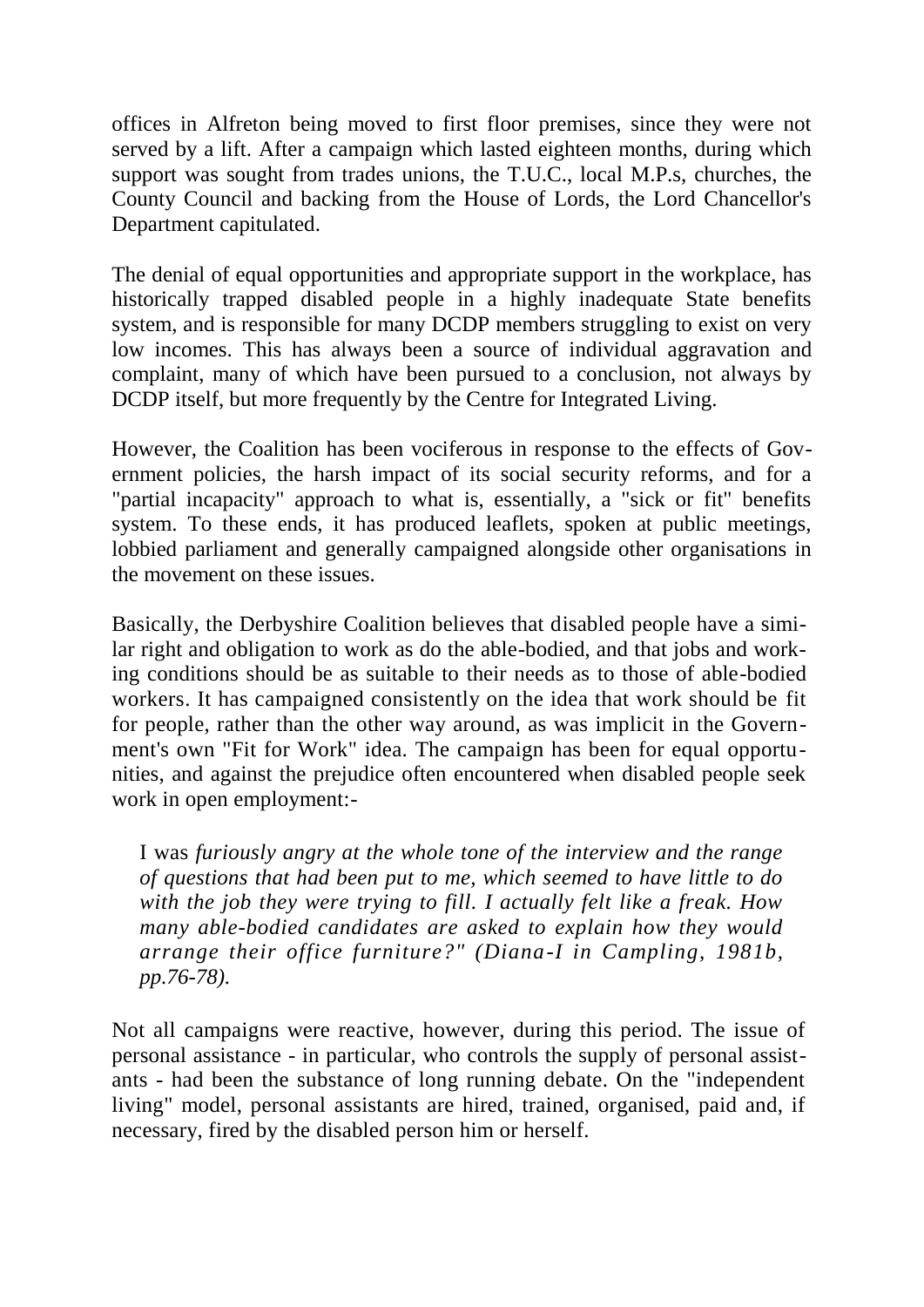On the "integrated living" model, the opportunity for disabled to hire their own assistants was seen as one option among a range of others - all of which provided for shared input and control from disabled people themselves. DCDP started a strong campaign during 1987 to persuade the Social Services Department to support two pilot projects based on the idea of groups of helpers and helped managing their own locally organised service. The projects were intended to inform both DCIL and the Department about the potential for re-thinking the whole approach to this kind of service.

The campaign raised some of the deepest issues encountered by the Coalition for some time. The County Council's Home Help, Home Care Aide and Flexicare services were seen, politically, as being symbolic of its caring and beneficent image. These services employed a large number of staff, and the Unions were as protective of their members' interests as were the Councillors of their political image.

It was not a scenario for change, and the Coalition's campaign did not bring practical results. But it did reveal how powerful were the vested interests involved and, ironically, how dependent were the Authority, its workers and Unions on the idea of disabled people being a dependent underclass in need of their version of welfare.

More recently, there has been a change of emphasis in campaigning style, stemming from a long-running campaign against the introduction of a pedestrianised zone in Chesterfield town centre. The first attempt to introduce the scheme was successfully resisted in 1983, but re-introduced again three years later, after, the idea had been "softened" (including, on this occasion, DCDP itself) by being discussed along-side a package of measures including a greater number of designated parking spaces and a Shopmobility scheme.

It was not until 1989, however, after objections by other organisations including DCIL and the Chesterfield Access Group, that the affair reached an impasse, and flared up into full scale demonstrations on the streets. By this time, the campaign had gained the support of the movement nationally and received wide coverage in the media. The Borough Council refused to withdraw their proposal and, for the first time, DCDP members ignored the law, continued to park in the pedestrianised zone and ended up in Court, where they pleaded guilty. The following is - an extract from their Statement:-

*"There are two things we should like the Court to know. Firstly that we are both law abiding people and that we have a proper respect for the Law. Secondly, that we seek neither lenience nor harshness from this Court: we think that disabled people should accept the same responsibilities - but also*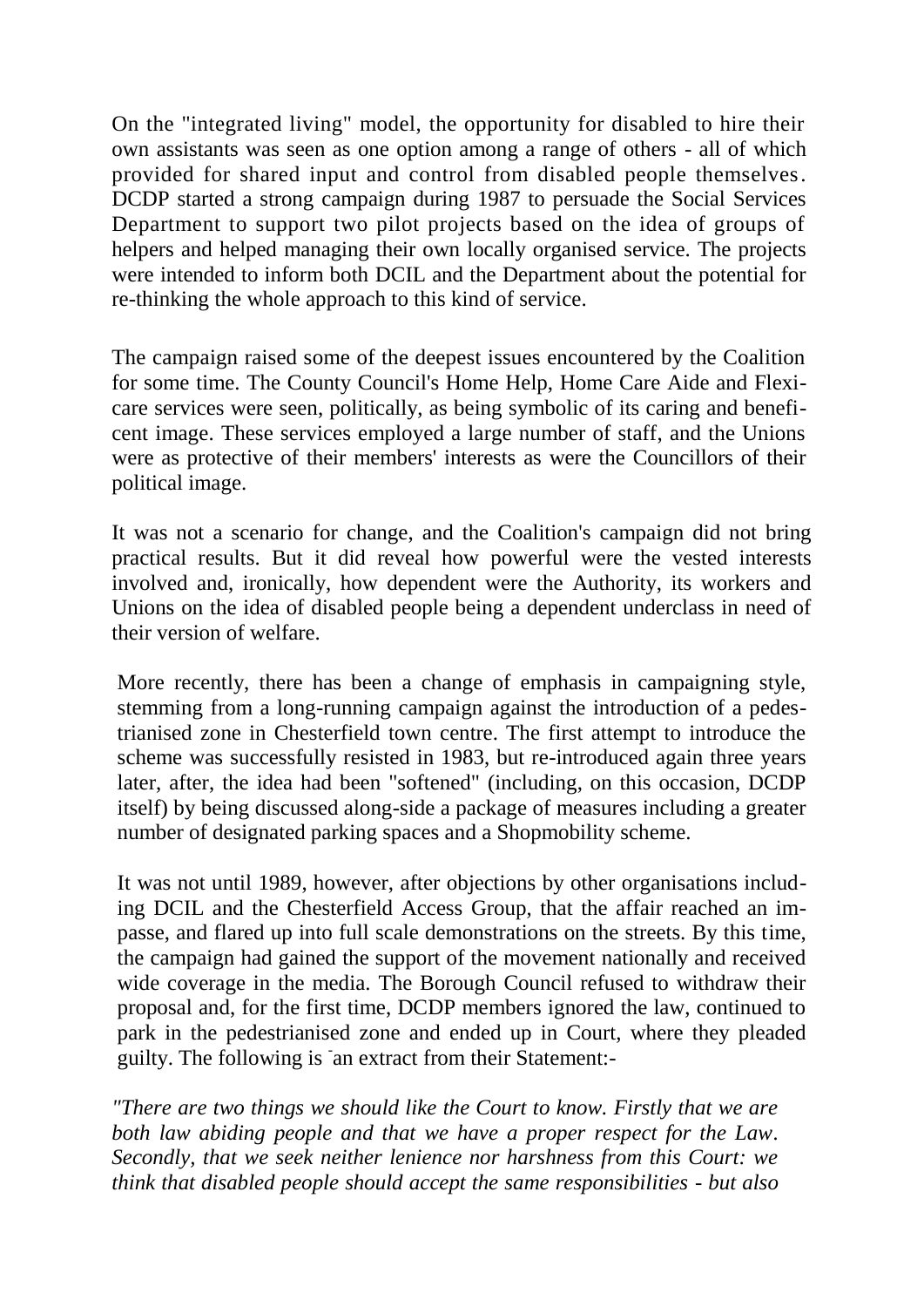*that we should share the same rights - as non-disabled people.* 

*It is this pursuit of equality which has brought us into conflict with the Law. We have been charged with offences created by the Borough Council's Town Centre Traffic Order which was made in the teeth of one of the biggest campaigns of opposition ever mounted by disabled people and their organisations in this country. We were involved, along with many others, in the most strenuous efforts to make the Council aware of the discriminatory effect of this Order on disabled people. We were ignored. All told, they have ignored four public demonstrations of opposition, a 1000 signature petition and many letters of complaint from both individuals and organisations, locally and nationally.* 

*We would like this Court to know why we were against the Traffic Order. We explained that we cannot use public transport; we thus have no choice but to use cars; our Orange Badges gave us limited rights to park; but the Traffic Order would take that right away.* 

*The effect of losing the ability to walk is devastating enough. To regain freedom of movement by way of an adapted vehicle means a great deal. To have that freedom taken away by the stroke of a pen is a grave injustice. We had a duty to oppose the Order.* 

*We explained that the Order would affect our ability to go about our business; to shop; to find work; in some cases even to get to our places of work; or just to have the pleasure of going into our own town centre. We explained that the alternative parking would be too far away for some disabled people; that we would lose our independence; that it would add to the stress on those who help us.*

*We are fully aware that there are conflicts between people and traffic and that these are difficult to deal with. Equally, we are aware* th*at congestion on our roads is the result of transport policies which are outside the ability of the Borough Council to control. But we do not think it is right that we should be asked to sacrifice access to our own town centre - simply to make life more congenial for others whose freedom to come and go is by comparison unrestricted.* 

*For these reasons, we felt we had to point out that the policy of pedestrianisation is an able-bodied invention: that the very word concerns the act of walking and cannot but be inherently discriminatory against people who are unable, or have difficulty with walking.*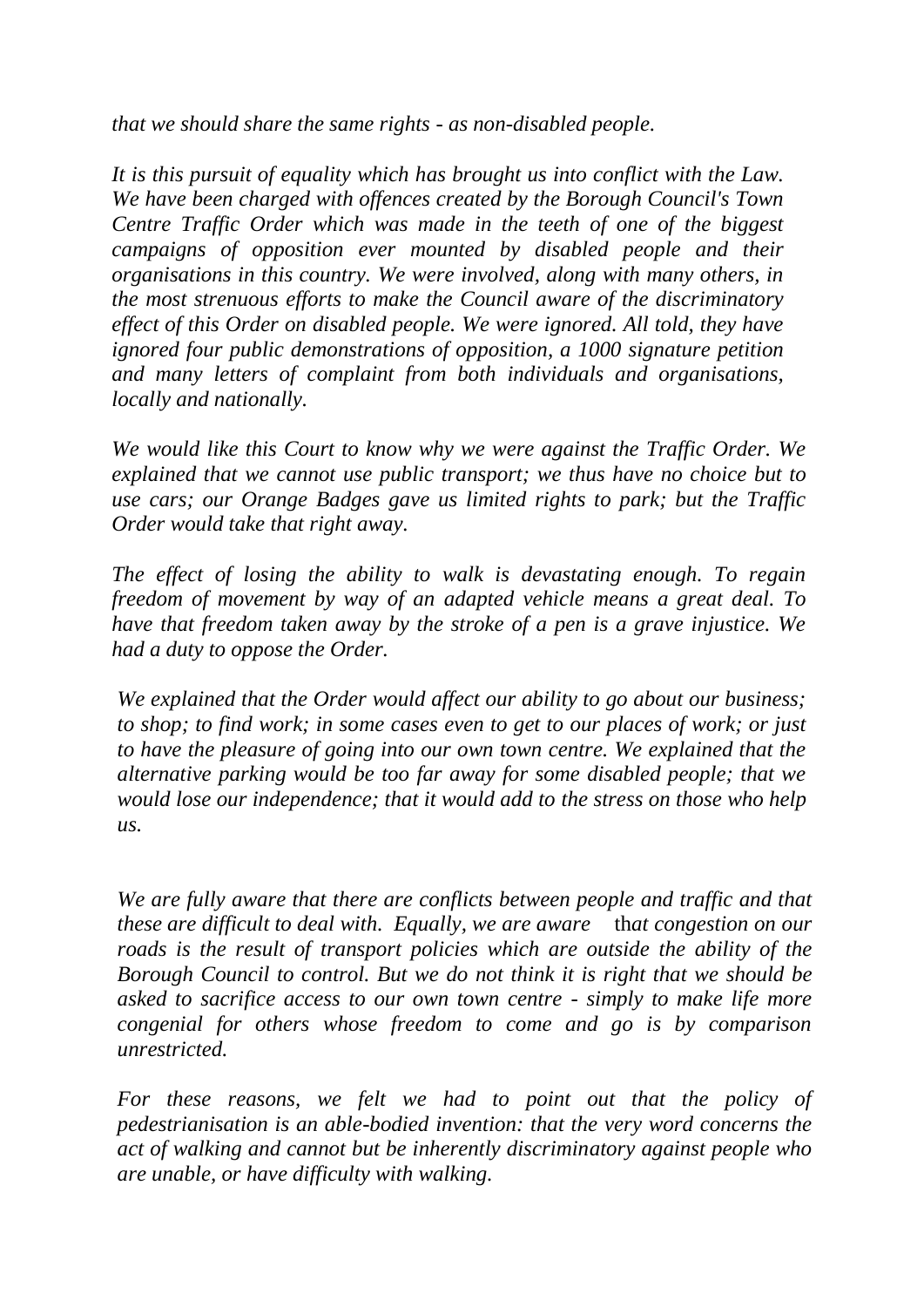*The Council were made aware that there is no anti-discrimination legislation to protect us from such a policy.* 

*Pedestrianisation sets out to make areas traffic-free for some, by its implicit rejection of disabled people. We agreed with a proposal put forward by the Campaign for an alternative policy of safe accessibility for all which, because it sets out with an explicit acceptance of disabled people as equal citizens, would allow us to argue for the right to freedom of movement through consultation and negotiation.* 

*We have seen the Traffic Order as an infringement of a basic human right, the effect of which is not limited only to ourselves. Pedestrianised areas are now becoming widespread across the country. As a result, freedom of movement for Britain's 6.2 million disabled adults - already severely restricted by lack of facilities - is being further curtailed.* 

*We think this is a national scandal and, if the Borough Council had not been so determined to add Chesterfield to the list of no-go areas, we would not have been brought before this Court today.* 

*The sad fact is that disability is no respecter of persons. Anyone can be struck down by illness, accident or disease. Those who have made this Order do so as much in ignorance of the reality of what it means to their fellow human beings as what it may one day mean to themselves. The Chesterfield Town Centre Traffic Order may seem small scale, but the principle on which it rests is unjust and, in our view, as ultimately unwise as was the building of the Berlin Wall. Of course, no-one who respects the*  Law, breaks the Law lightly. But we have felt that we have been left little *choice in the matter and can now only place ourselves in the hands of this Court." (DCDP, 1990, May).* 

This change in campaigning style, is a reflection of similar changes which, since 1989, have emerged in the wider movement. After nine unsuccessful attempts to persuade the Conservative Government to introduce Anti Discrimination Legislation since the Coalition came into existence, direct action has appeared on the agenda of a number of disabled people's organisations.

A network of disabled people in the county called the Derbyshire Direct Action Now Network (DDANN) has been formed, many of whom are Coalition members. With support from DCDP, this new network organised a nationwide conference to explore the issues raised by direct action for BCODP and its member groups, and to look at ways and means of resourcing and organising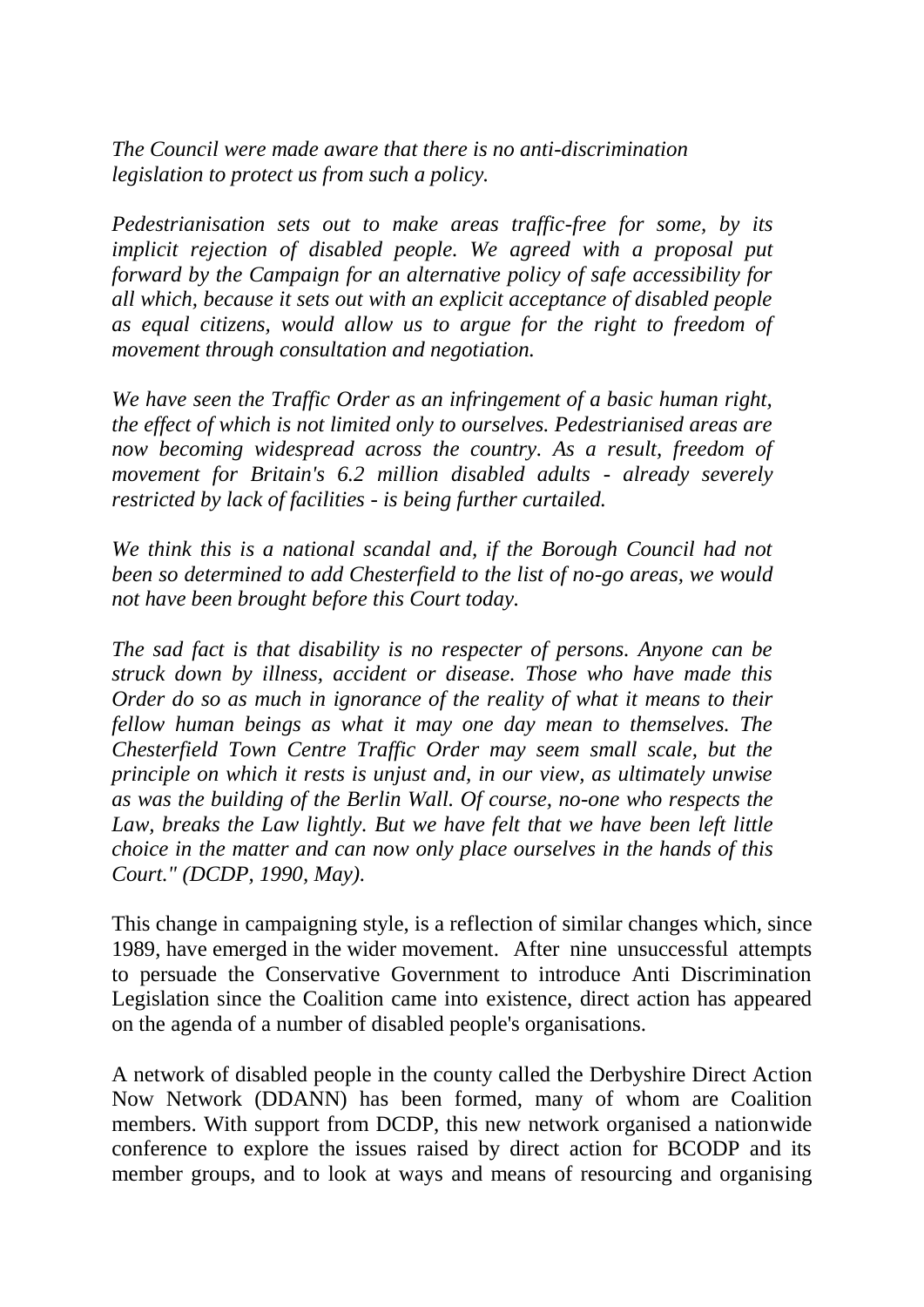campaigns of direct action on key issues.

The activities of charities, and the encouragement given to such bodies by the present Government as part of its political programme of replacing public funding by private giving, has already been singled out as a priority concern. The annual Telethon event has been selected as one of the main targets for direct action, with Coalition members prominent at demonstrations in London.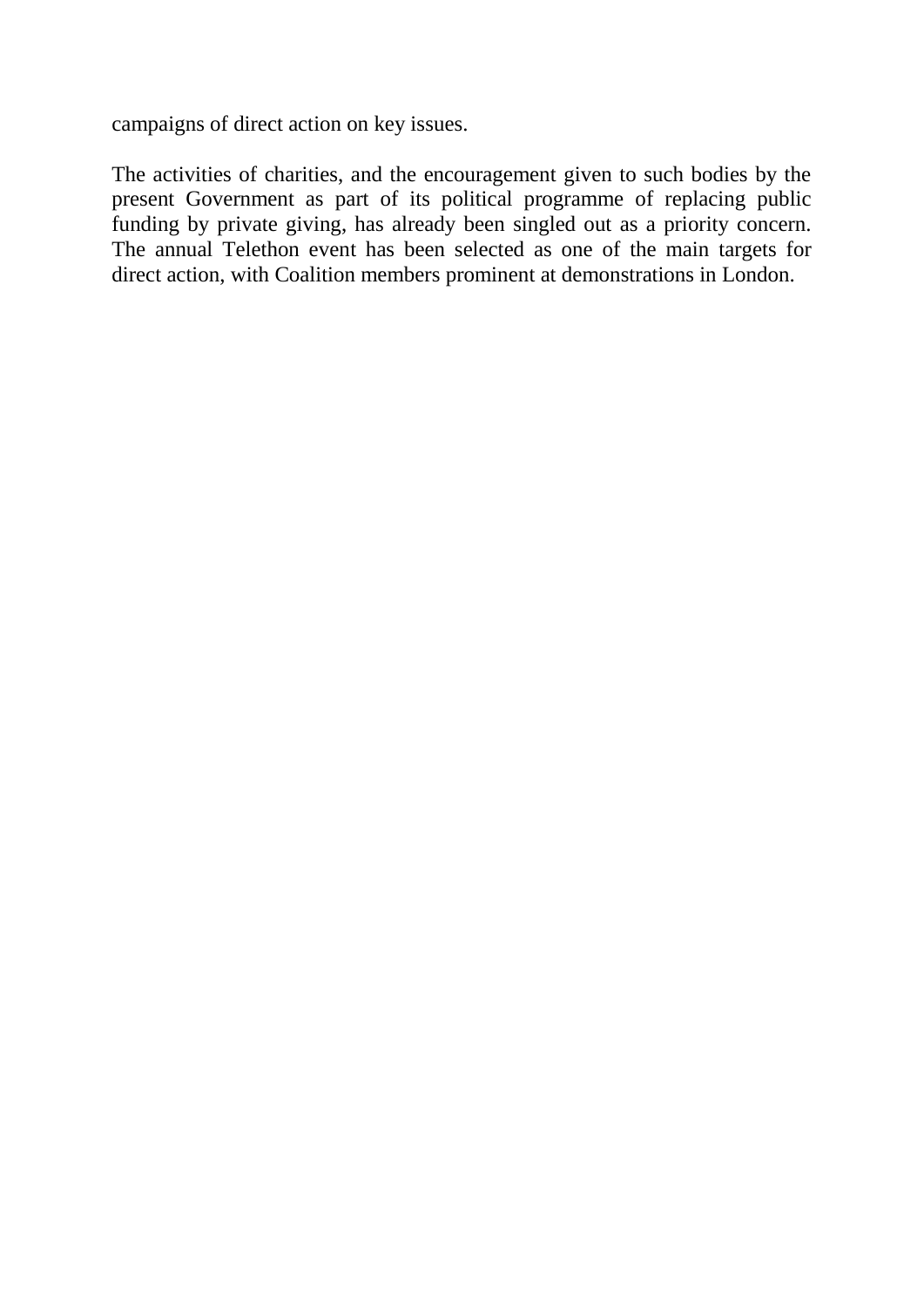# CHAPTER 14

# **THE CHANGING FACE OF THE LOCAL MOVEMENT**

One of the consequences of the kind of prolonged campaigning undertaken by the Coalition, has been a need continually to assess and re-assess the way it should itself respond to the changes brought about as a result - directly or indirectly - of its own work. Although the Coalition was building on a gradual process of disabled people coming together when it first started work in the County in 1981, campaigning and other organised activity under the control of disabled people was at a relatively low level. Ten years later, the picture had changed dramatically.

Apart from the Coalition's own ongoing work, one of the main factors responsible for this change was DCIL Once this organisation started to become active in 1985, with much larger resources at its disposal, it soon had an impact on the development of the movement in the County. A key element in this were DCIL's Community Link Workers, whose job brought them increasingly into contact with disabled people at the local level.

Soon local groups concerned with access and transport were emerging all over the County. These began to represent disabled people's interests in local affairs and campaign for change. They were independently constituted, autonomous groups, linked only tenuously via their contact with DCIL's workers and, through that link, into the movement's broad philosophy.

A further influence for change came during the period when the Disability Project teams were working within the Strategic Framework for service development. Building on broader County Council policies, disabled "clients" were encouraged to come together with a view to influencing Departmental practice. Local Planning Groups were eventually formed for this purpose. Although there were severe constraints on the extent to which these Groups were able to become politically active, their existence added to the general growth of organised disability activity in the County.

The development of local authority equal opportunity policies stimulated more organisational developments. Reference has already been made to the development of the Derbyshire Disabled People's Forum. This organization became the formal point of contact for disabled people to influence the County Council's policies and practices. In turn, the Forum has set up sub-groups to deal with specific aspects of the Council's work. Similar developments have taken place at District Council level, in Derby, Chesterfield and North East Derbyshire.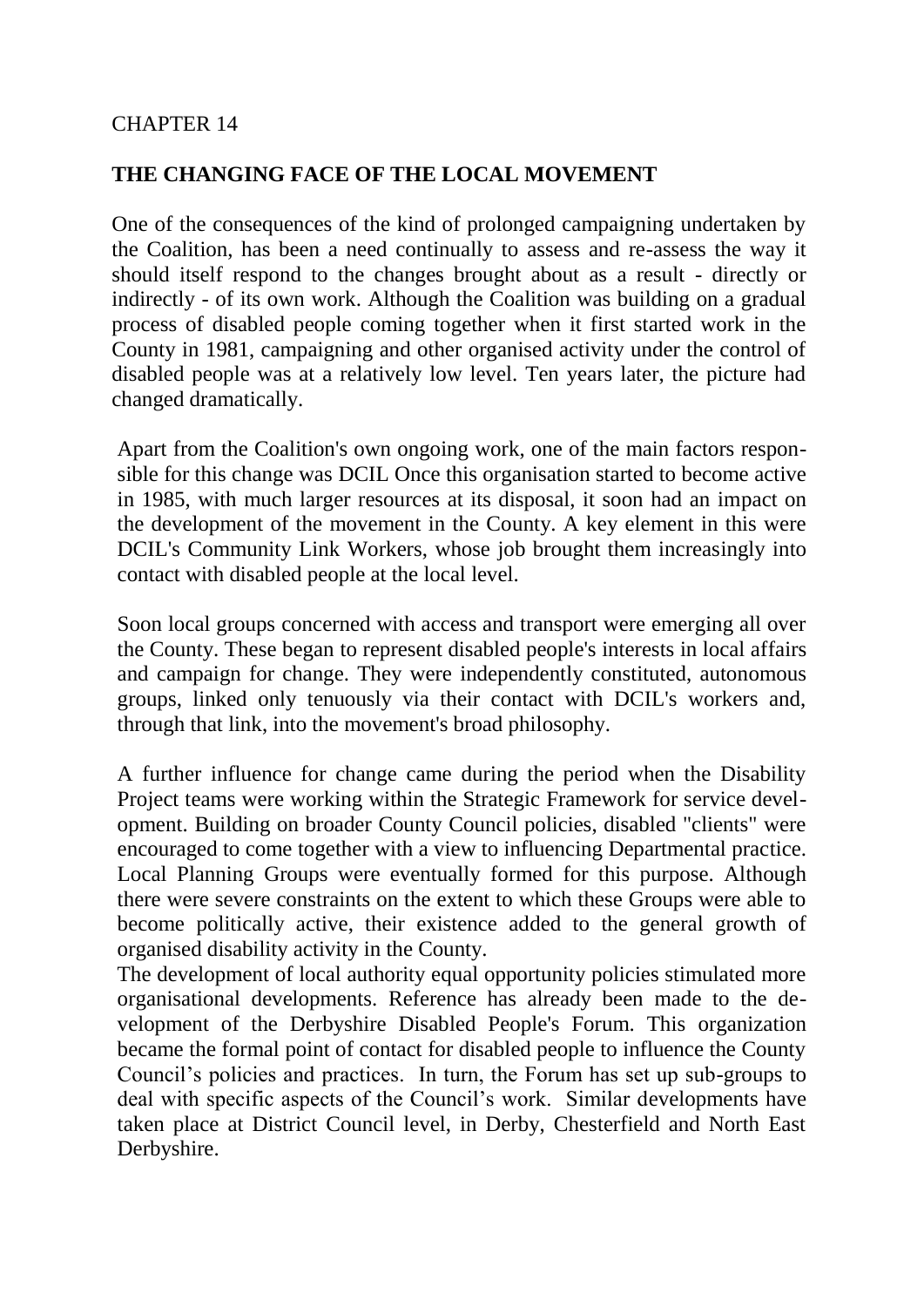Some of these organisational developments are more clearly "grassroots", democratic and representative than others. The Derby Disabled People's Consultative Panel, for example, started off only with representatives who were themselves disabled - later, the Council changed the Constitution to allow ablebodied controlled disability organisations to send representatives. Overall however, it represents an almost unimaginable change compared with the picture only ten years before. It has sometimes seemed ironic to Coalition members, who set up the Coalition precisely to enable groups and individuals to come together as a means of developing disabled people's unity and strength, to find instead a process of fragmentation occurring across the County.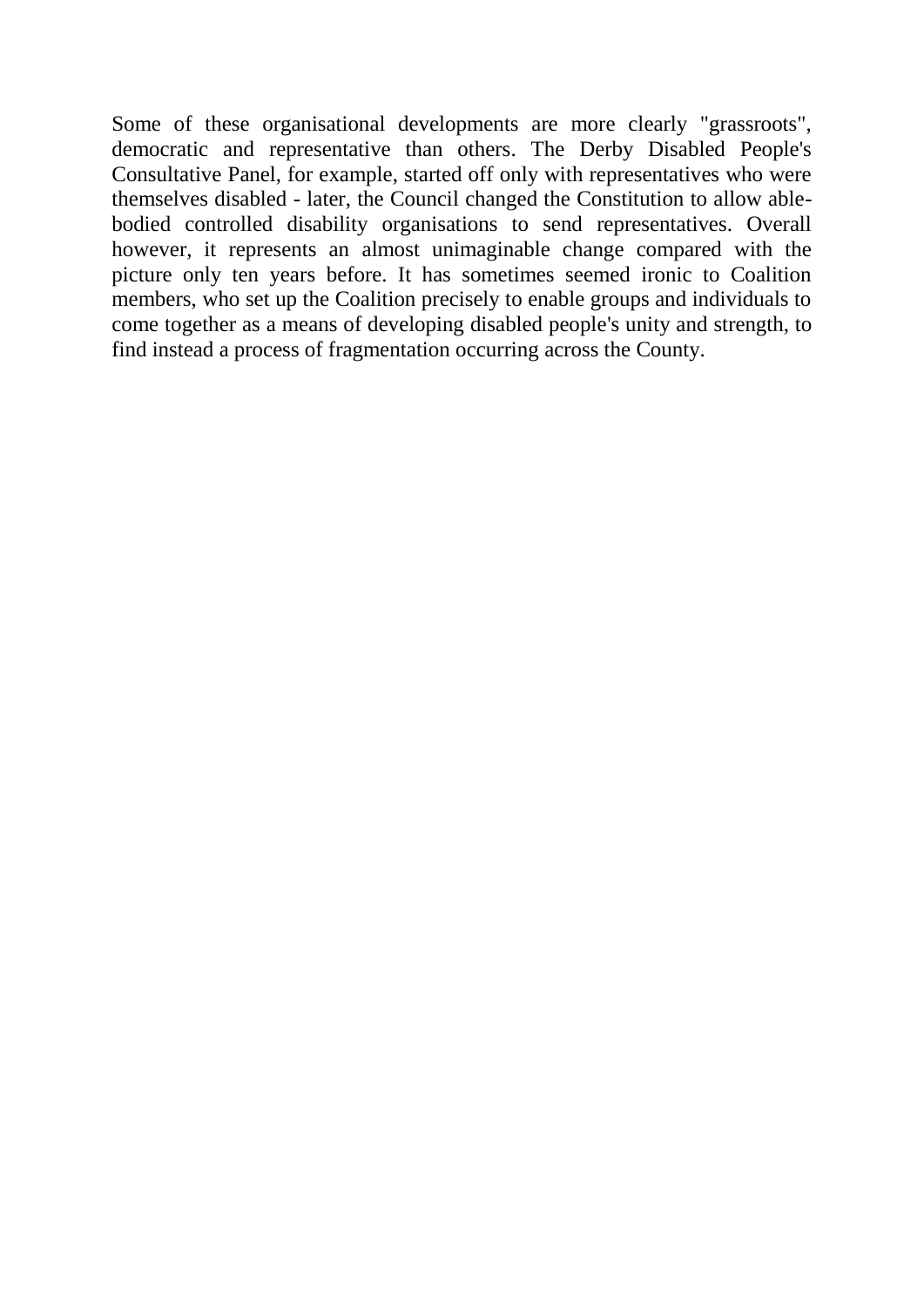### CHAPTER 15

### TENSIONS AND DIFFICULTIES

The Coalition's ambivalent feelings about its relationship to the Derbyshire Disabled People's Forum, came to a head at the 1990 AGM, shortly after the County Council cut the remaining half of its annual grant which, in effect, left DCDP without any income. The organisation had been brought to the edge of collapse. Redundancy notices had been issued to all staff. Survival plans had been drawn up based mainly on voluntary input from members organised into networks. The mood of members at the AGM was grim and determined.

The cut in grant aid, though publicly caused by the threat of Charge Capping, was interpreted by Coalition members as indicating a substantial loss of political support. Members at the AGM felt that withdrawal of support from DCDP could be used to give false credibility to the Forum. Although DCDP had initially given qualified support to the organisation, it was, in effect, a Council invention as distinct from democratically organised grassroots body like DCDP. Coalition members were aware that the Forum could not freely express disability opinion since the County Council controlled what it could discuss by setting its Agenda.

There was anger about why the Forum had failed to initiate or get involved in any action in support of DCDP. This led to DCDP to resolve no longer to recognise the Forum and to adopt a policy of non-cooperation with it. This was intended not to be seen as an attack on disabled members of the Forum, as much as an expression of the resolve of DCDP that no-one could with impunity claim the Forum to be the bona fide voice of disabled people in the County.

Shortly after the AGM it had been possible to withdraw redundancy notices from two of the Coalition's workers because of emergency grant aid which had been provided by North East Derbyshire District Council. Some other District Councils later followed suit and, during 1991, the County Council resumed funding DCDP at half the previous level. As these negotiations over funding were proceeding, the Coalition debated the extent to which its policy on the Forum might be adjusted.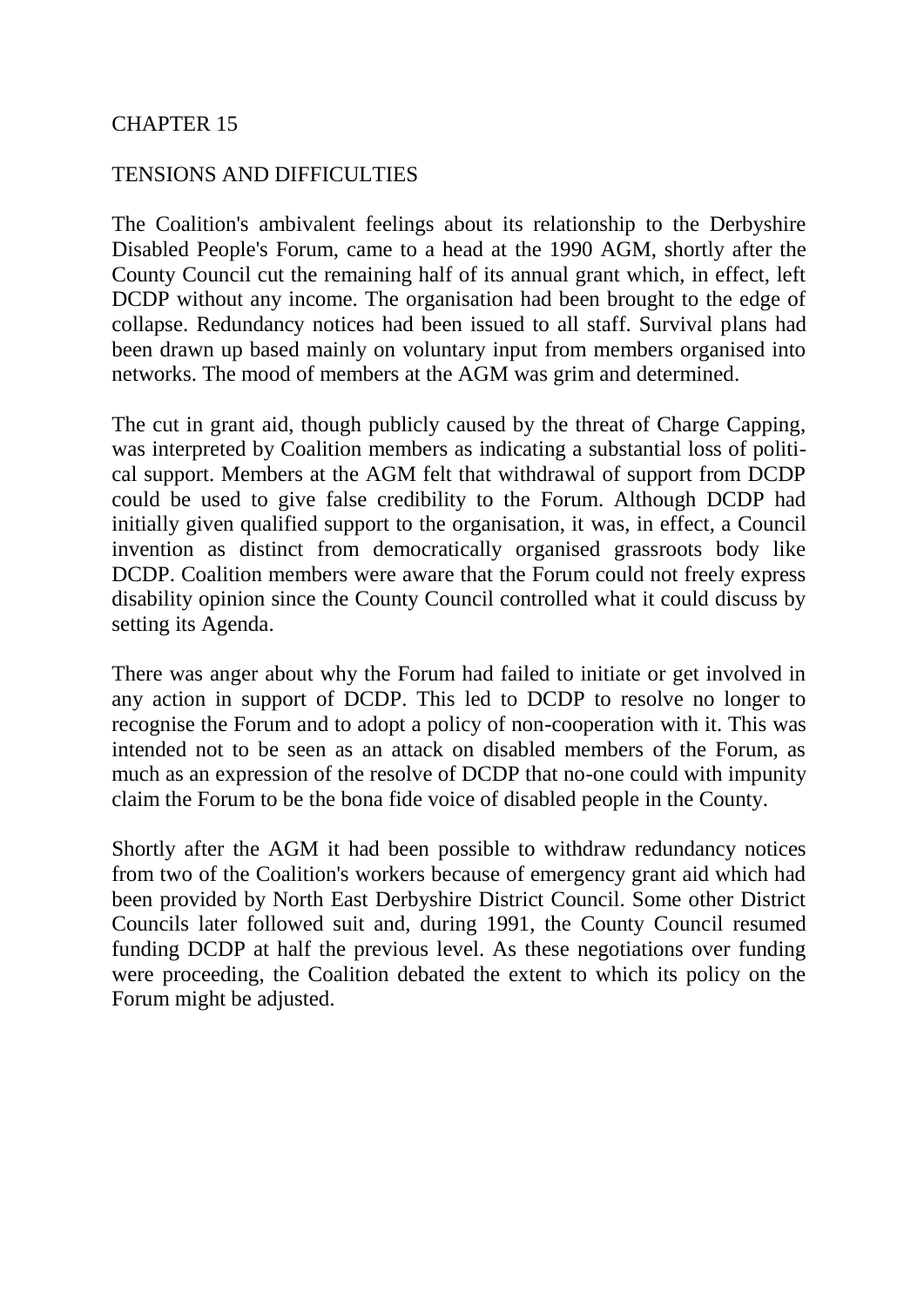The central concern was about the divisions beginning to open up between disabled people and their organisations and the ways in which the Coalition's policy of non-recognition and non-cooperation was exacerbating that process. A view was gaining ground that a positive policy of involvement might achieve two goals: first, that of healing a breach in the movement; second, that of bringing the aims and principles of the movement into the Forum, thus strengthening its performance.

The situation with the Forum nicely illustrates one of the main sources of tension and difficulty within the local movement: that lying in and between consultation and representation on the one hand, and the politics of pressure group campaigning on the other.

It had always been acknowledged by the Coalition that to occupy a "separatist" position; to claim the freedom to think, speak and act independently; to work to bring about change from the "outside", had great strengths in the process of bringing about social change. One of the changes the Coalition wished to achieve, however, was that of decision making bodies actively consulting with representative disabled people in reaching decisions.

DCDP had won that role for itself in many different forums and, having done so, had placed itself in a different relationship with the body concerned. Many of its campaigning tactics had to be set aside, and a different approach had to be adopted which was more appropriate to representation and consultation. This had involved explaining the issues, negotiating, seeking support. It had involved the making of relationships and the communication of information. The problem for DCDP was that its pressure group role had not come to an end at the time this process was going on. Other campaigns were needed, on other issues, but often against the same body.

It was understood by the Coalition that the tensions implicit in this situation could be eased to some extent when other organisations of disabled people such as the Forum were set up specifically for consultative purposes. In practice, however, new tensions had emerged when the consultative group represented issues in ways which seemed to be at variance with the aims of the movement at large.

This had raised the difficult question of education across and discipline within the movement. This, it had been recognised, was more than just a technical problem of awareness, communication and co-ordination of policy. To be sure, as the local movement had grown larger and more fragmented, it had been harder and harder to win a consistent policy approach. But it had also raised questions, touching on the independence, autonomy and integrity of the newer groups, as to how far the Coalition's own policies and practices were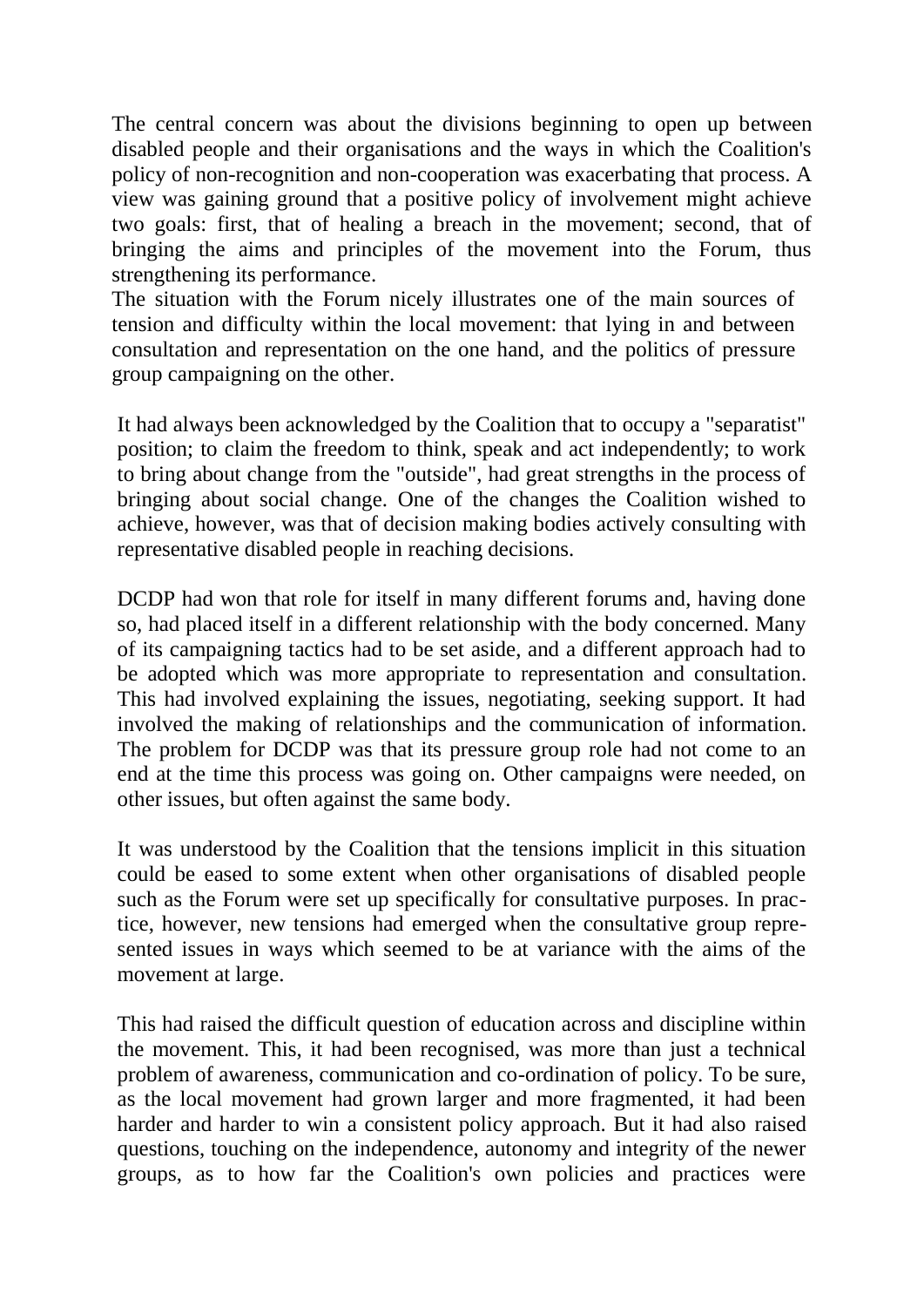acceptable to them.

A further source of continual tension was to do with the extent of the Coalition's own freedom to speak and act absolutely independently, particularly when its funding was derived mainly from one source. It had undoubtedly been the case that the range and impact of DCDP's message was in no small part due to the financial resources it had at its disposal. The County Council grant aid - starting off at £20,000, rising to almost £50,000 at its peak prior to the Charge Cap cuts - had enabled DCDP to set up its own office, with its own workers and equipment. The extent to which it could communicate its ideas, generate and maintain contact with members, and conduct its business was directly linked the funds it had available.

The Coalition was very aware that the level of its effectiveness was at the disposal of the County Council. This had made it necessary for it to consider a number of options. It could seek to raise funds from elsewhere in order to diversify its income base and reduce the power of any one funding body to control its affairs. It could direct its campaigning activities away from the County Council in an attempt to avoid confrontation with it. It could be selective in both the content and style of any pressure it might wish to bring on its main funding body.

In practice, the Coalition did all of these things to a limited extent. It accepted that its freedom to act was constrained by the need to make judgements about the effect its actions might have on its main funding body. However, the Coalition had never flinched from raising controversial matters in controversial ways, if it thought the circumstances warranted it. This had brought it to the brink of crisis on occasion, as in the wake of the film "Statement of Intent". It was an approach which had needed care, and which had:-

*"introduced a sense of unease or perhaps caution into the helper/helped relationship; a feeling on both sides that the change process would need to be more carefully managed." (Kay, 1984).* 

Other tensions had emerged in internal relationships, particularly in meeting the needs of members with different impairments. For example, people with a sight impairment had always been fewer in numbers than, say, those with mobility impairments. Particularly where meetings had been called at short notice, blind members found themselves disadvantaged either because documents had not been reproduced in the right form, or insufficient time had been given to assimilate the contents, or both.

A good deal of stress was caused merely as a result of the range of advances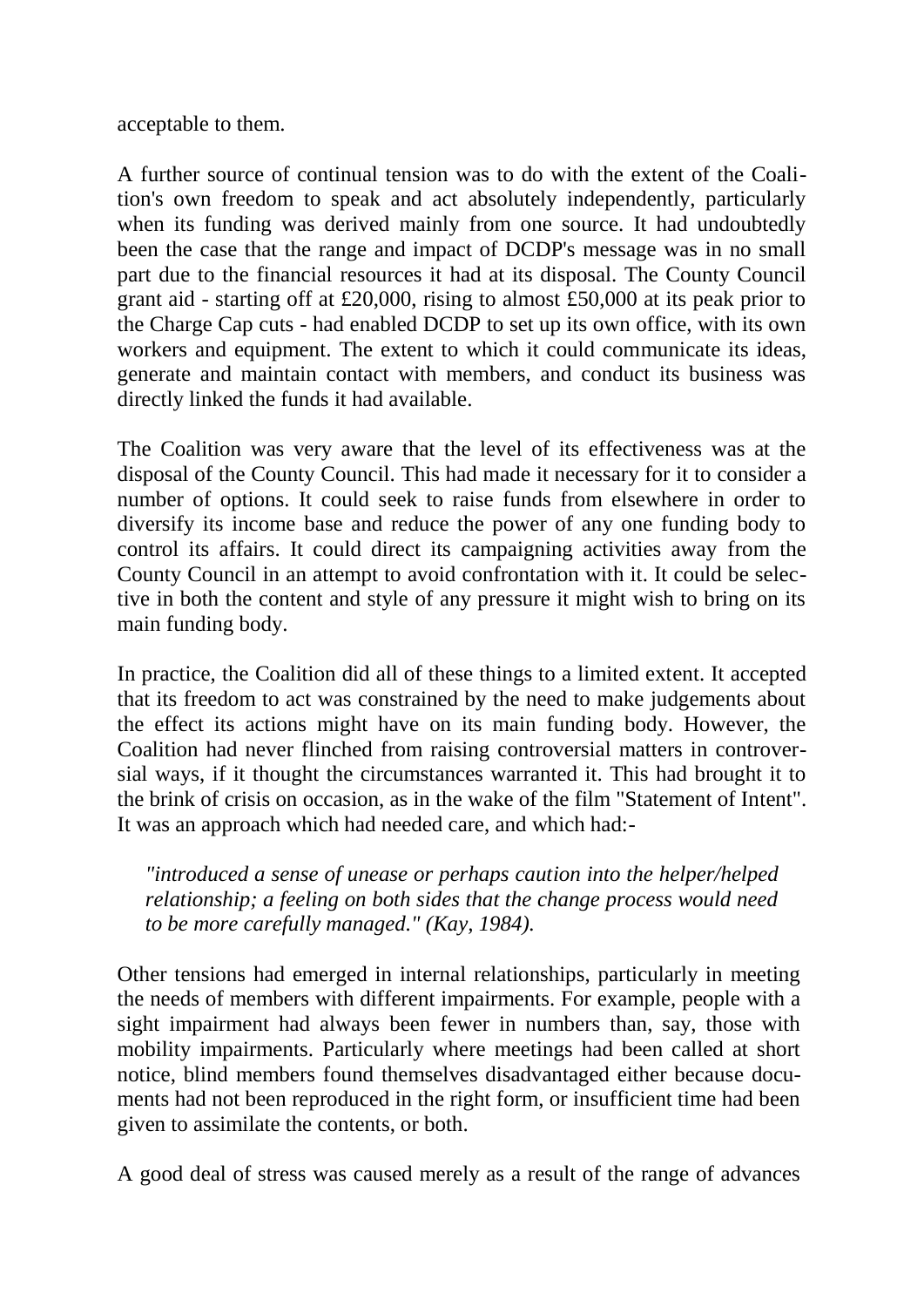which DCDP helped to bring about. Demands on staff and member time and energy sometimes reached intolerable levels. The Coalition had, of necessity, been a very centralised organisation right from the start There were not enough active disabled people about in 1981 for it to be otherwise. But there were other reasons for this:-

*"First, disabled people had never been used to coming together and running their own groups. This had almost always been done for us by able-bodied people. To make DCDP strong, to give it a chance of survival, we needed to have strong central control. Second, DCDP was trying to get over some new ideas which people were not very used to. We had always been spoken for by able-bodied people. Able-bodied people decided what things we needed. Ideas of what was best for us were corning from able-bodied people. We needed strong central control to make sure we were able to get our message across to people. Third, DCDP was proposing some very different practices . We weren't just getting involved in disability politics - we were also after some practical changes in services. We needed strong central control, with strong people who had clear ideas - if we were to make any real changes happen". (Davis, 1990).* 

Real tensions existed because the need to build a strong organisation at the centre conflicted with the need to promote the active participation of more and more members at the local level. Although members had tried to meet this need, putting energy into local activity simply diverted it away from the centre. It was a "Catch 22" situation of DCDP's own making.

This also caused problems with the requirement to make an effective management input into DCIL. Members had found it necessary to divide their energies between many representational and other tasks. Each division of their time and energy led to a reduction in the degree and detail of their input into DCIL. This caused a reduction in DCDP's capacity to control the direction of events inside DCIL.

This was the background to a number of questions regarding procedures inside DCIL which had been identified in an Audit of the organisation in the early part of 1990, which had been imposed on the organisation by the County Council members of the Centre's Management Committee. This heralded a new and difficult period in the relationship between the Coalition and the County Council, and it brought a number of tensions to the surface. The change of policy towards the disabled people's movement implied by this action was soon followed up by drastic cuts in the grant aid to both organisations. Although this is properly part of the history of the Centre, it affected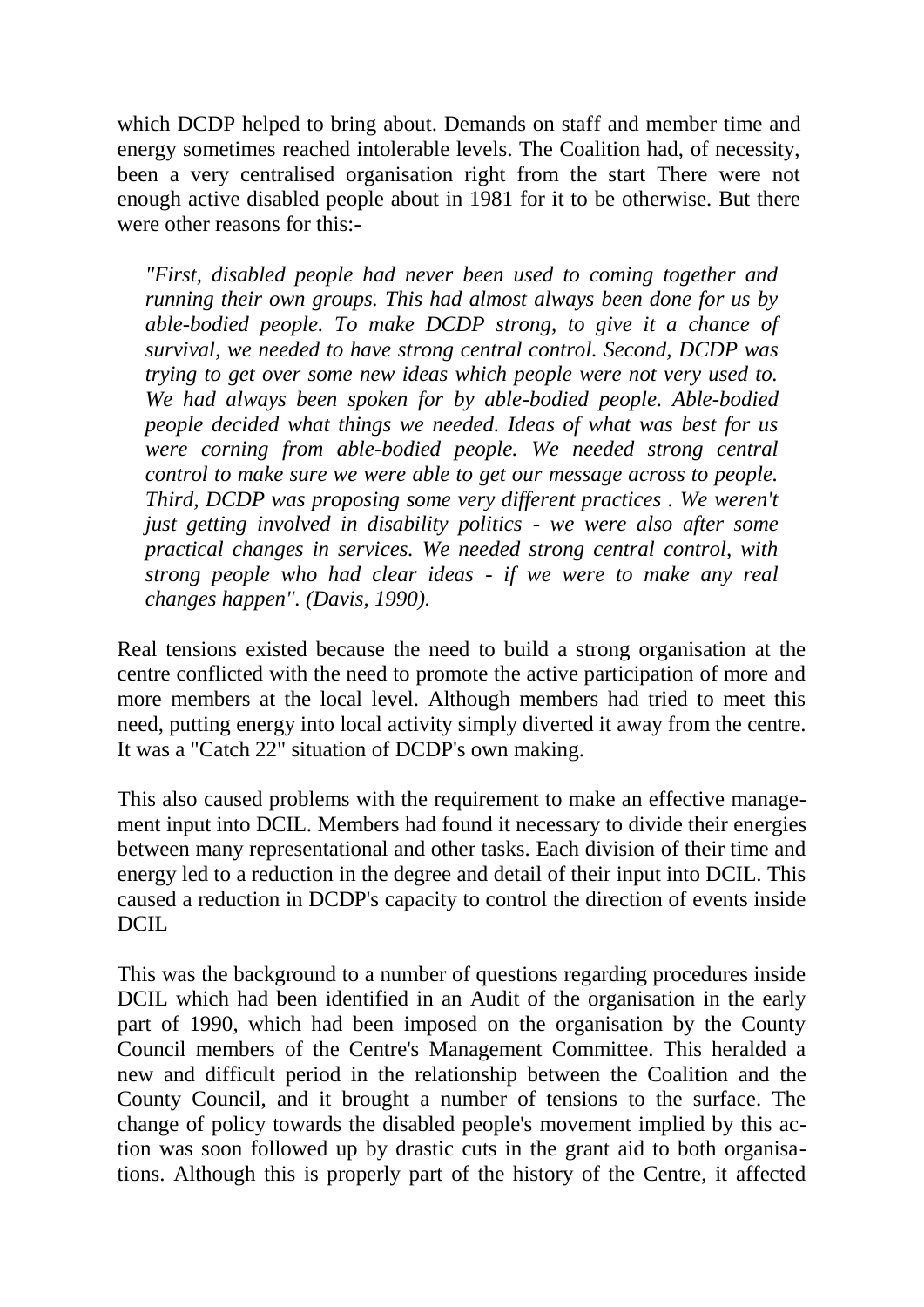DCDP significantly in many ways.

The "co-equal" basis of the relationship between the Coalition and the County Council, was clearly shown by the events of this time to be easier to write into the DCIL constitution, than to put into practice in the real world. Indeed the relationship had been under strain for some time. This was not so much a matter of personalities but of genuine difficulties caused by differences between the policies and practices of the Authority and the aspirations of members of the movement.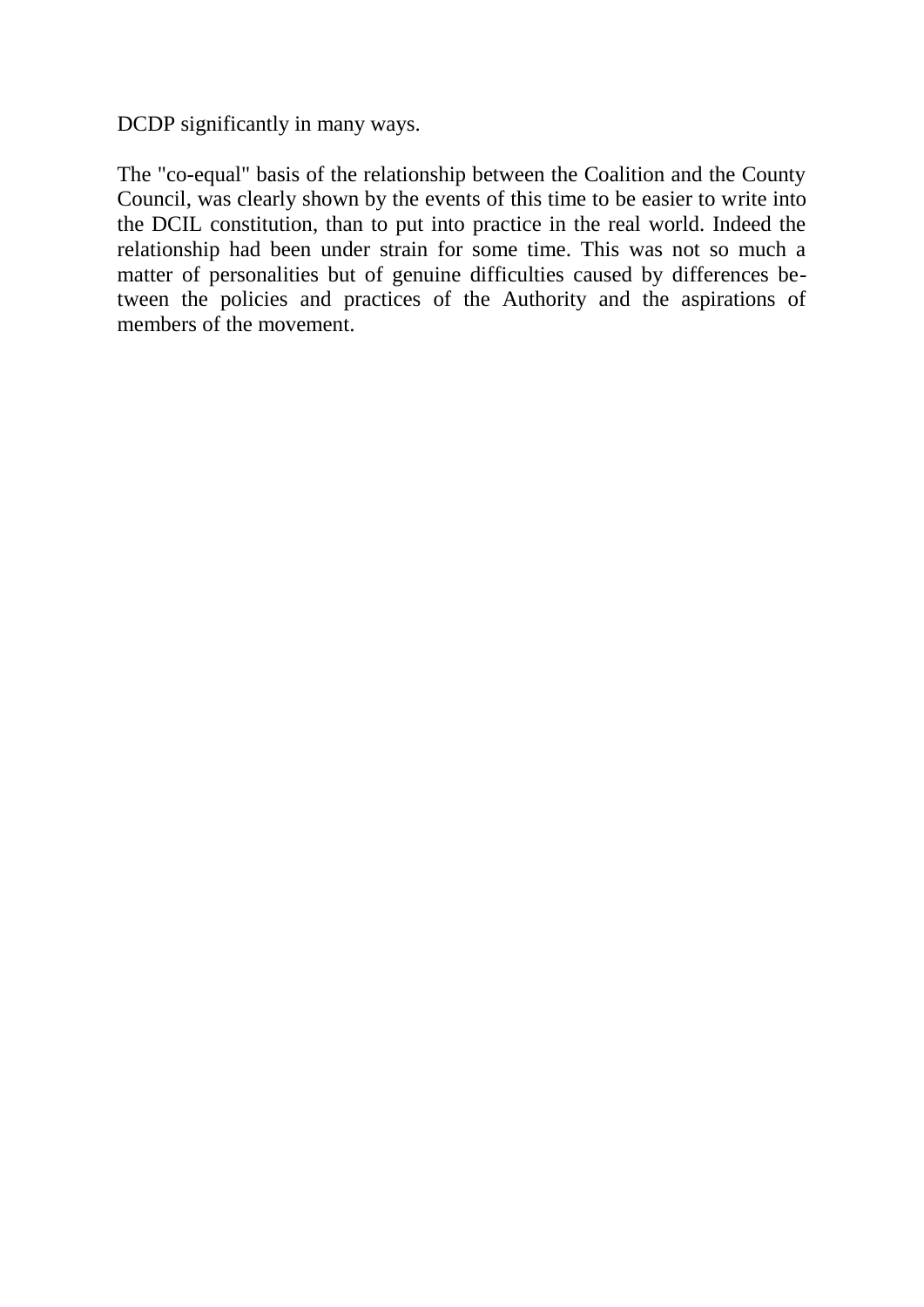# **CHAPTER 16**

# FACING THE FUTURE

From 1990 to date, the Coalition has faced some of the most difficult circumstances of its turbulent ten years of existence. In late 1989, its members were engaged in a searching appraisal of its role and relationship to the local movement. All of its members were sent a questionnaire designed to involve them in thinking about the organisation's future.

Reviewing its main achievements, it noted many contributions it had made to the development of the disabled people's movement on Britain. It had been the country's first Coalition of disabled people; with the County Council it had produced the first "Statement of Intent" on disability policy; it had pioneered the theory and practice of integrated living; it wrote the first draft constitution for what later became the British Council of Organisations of Disabled People. Through its work, it had become widely known and respected, but Coalition members were aware that, in terms of the magnitude of the task facing the movement the struggle had hardly yet begun.

With regard to the growing number of independent groups across the County which were controlled by disabled people, the question was faced as to whether DCDP could rethink its own organisational framework in an attempt to halt what the Coalition characterised as a fragmentation of the local movement. It was noted:-

*This is not a happy trend. Given all the social changes that need to be made, if disabled people are ever to lead a decent life, we should be looking to increase, rather than decrease our solidarity and unity. Cohesion, unity of purpose and political clout are .... required of the movement in the Nineties, if we are to secure lasting improvements". (Davis, 1990).* 

However, a hiatus had been caused by the events within DCIL and this had been quickly followed, in August 1990, by the cut in grant aid by the County Council. Work was halted on the implementation of the Strategy for the Nineties and was replaced by intensive work on a strategy for survival. The departure of most of its workers in the wake of the cut in grant had led to a vision of DCDP carrying out strategically important activities through the medium of networks of members, supported by the remaining resources at the DCDP Office.

Negotiations with District Councils were beginning to yield limited results in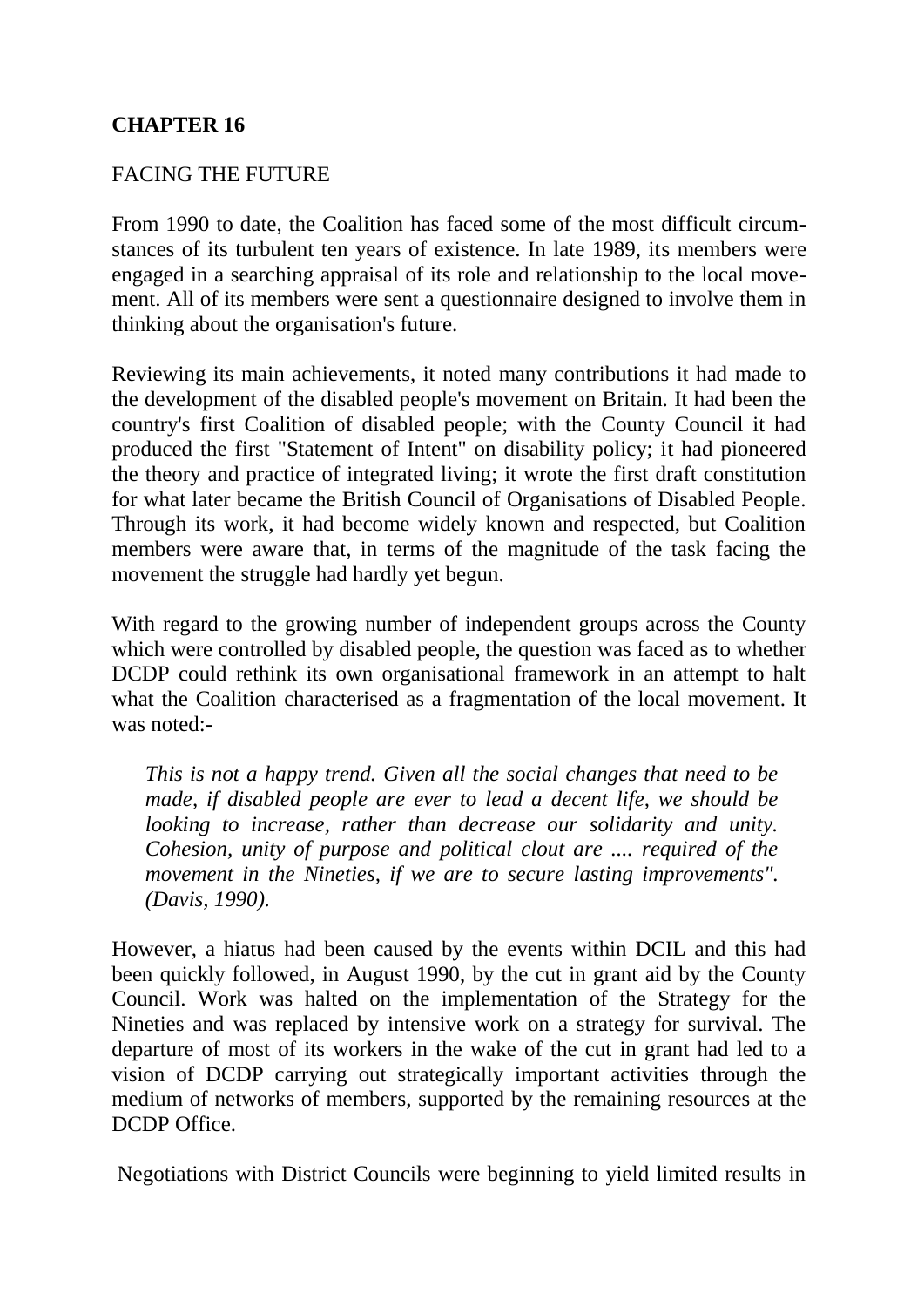the way of funding, but a further difficulty was raised when the County Council linked its partial resumption of grant aid in 1991 to the outcome of discussions between DCDP and DCIL on the roles of and relationships between the two organisations. These discussions were eventually held, and a Joint Strategy worked out which for the first time yielded a programme of joint ventures between the two organisations.

Ten years after the inauguration of the Coalition, in December 1981, the Coalition emerged from one of the worst periods in its history. As this record is being prepared for publication at the start of 1993, it still carries on, older and wiser but still intact, still looking to the future, and still as determined as ever to give its best to the long struggle for the emancipation of disabled people.

"DCDP News", the Coalition's bi-monthly newsletter, had been replaced by a joint DCIL/DCDP publication "INFO"; support has been given to the formation of new groupings of disabled people - including TUDA a national alliance of disabled trade unionists and a local Arts Forum. A campaign "Access for Life" had been launched, to promote the building of all new housing to the Coalition's "accessible-adaptable" standards. And the fragmentation of the local movement is being addressed through conferences designed to bring representatives of many smaller groups together around the theme: "Who speaks for Disabled People."

The future remains uncertain, but the challenges yet to come in the 1990's are likely to be met by the same spirit of resolve and determination. The aim of "full participation and equality" which inspired Coalition members to come together in the early days, is a just and proper cause. DCDP is now part of a much larger and rapidly growing national organisation. The Coalition's prediction, made in its very first publication in 1981, remains very much a part of the driving spirit behind this growing movement:-

*"Disabled people are on the move now, and they are on the move in such numbers and in such a way that their collective voice can no longer be denied." (DCDP, 1981).*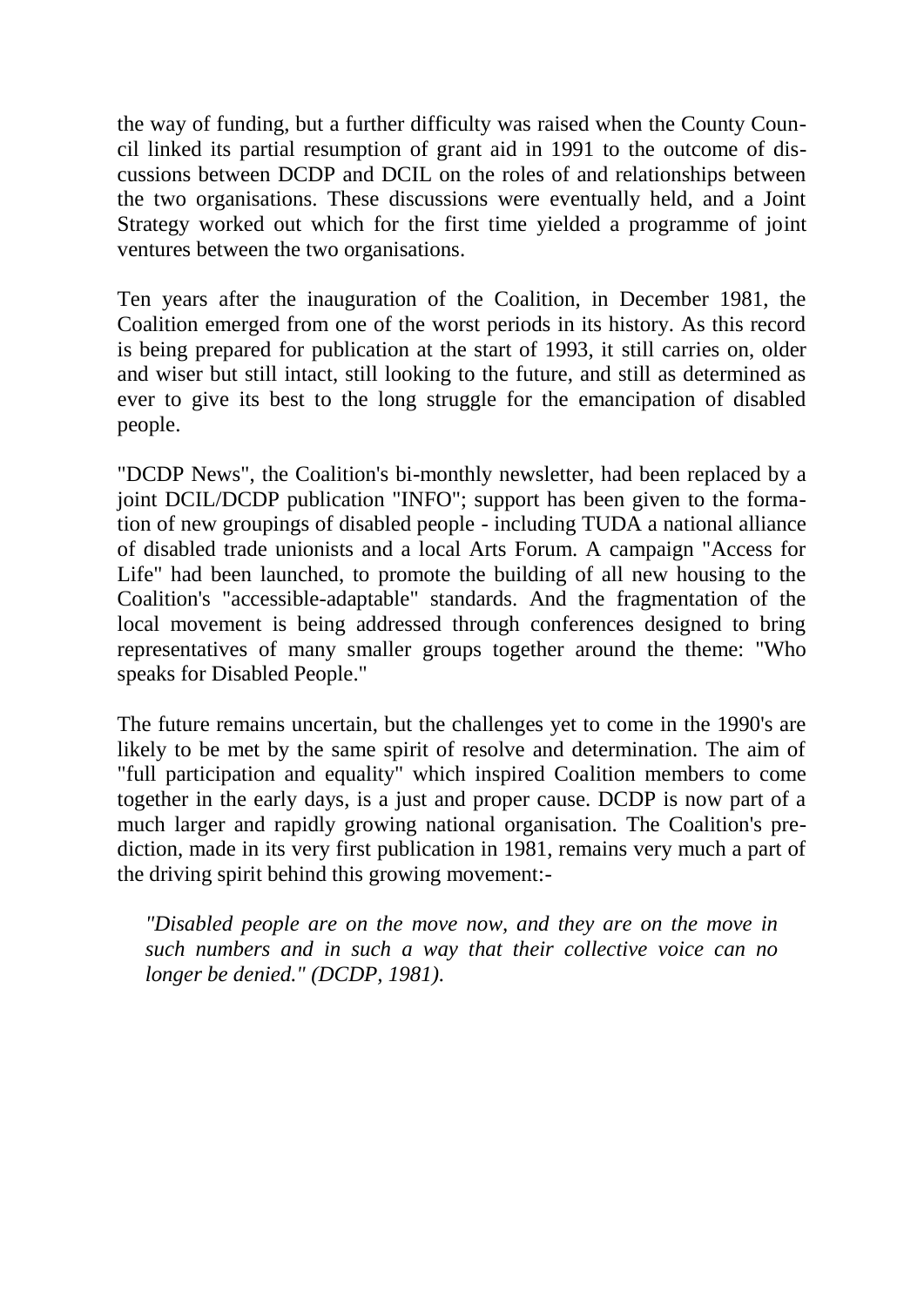# **REFERENCES**

BRISENDEN, S., (1985), Independent or Integrated Living?, Hampshire Centre for Independent Living.

CAMPLING, J., (1981 a), The Handicapped Person: A New Perspective for Social Workers?, London, RADAR.

CAMPLING, J., ed. 11981b), Images of Ourselves: Women with Disabilities Talking, London, Boston and Henley, Routledge and Kegan Paul.

COLLEDGE N C (1986) ed., Can't You Hear Very. Well, Clay Cross, Derbyshire, DCDP.

DAVIS, K., (1986), 'Disabling definitions, a comment on Mullender and Ward; in British Journal of Social Work, Vol. 16, p.97.

DAVIS, K., 11988), 'Case Study - The Derbyshire Centre for Integrated Living' in Open University, Unit D211. Social Problems and Social Welfare, Block 3 - Private Troubles and Public Issues, Unit 19 - Issues in Disability: Integrated Living, Milton Keynes, Open University Press.

DE JONG, G. (1979). The Movement for Independent Living: Origins Ideology and Implications for Disability Research, University Centre for International Rehabilitation, USA, Michigan State University.

DERBYSHIRE CENTRE FOR INTEGRATED LIVING, (DCIL), 11985), Strategy: 1985 - 1988, Ripley, Derbyshire, DCIL.

DERBYSHIRE COALITION OF DISABLED PEOPLE, (DCDP), (1981), Beyond the International Year, Clay Cross, Derbyshire, DCDP.

DERBYSHIRE COALITION OF DISABLED PEOPLE, (DCDP), 11982a), 'Why IYDP?', Conference Report, Clay Cross, Derbyshire, DCDP.

DERBYSHIRE COALITION OF DISABLED PEOPLE, (DCDP), (1982b), Policy points for Discussion, Clay Cross, Derbyshire, DCDP.

DERBYSHIRE COALITION OF DISABLED PEOPLE, (DCDP), 11985), 'Development of the Derbyshire Centre for Integrated Living', Collected Papers, Clay Cross, Derbyshire, DCDP.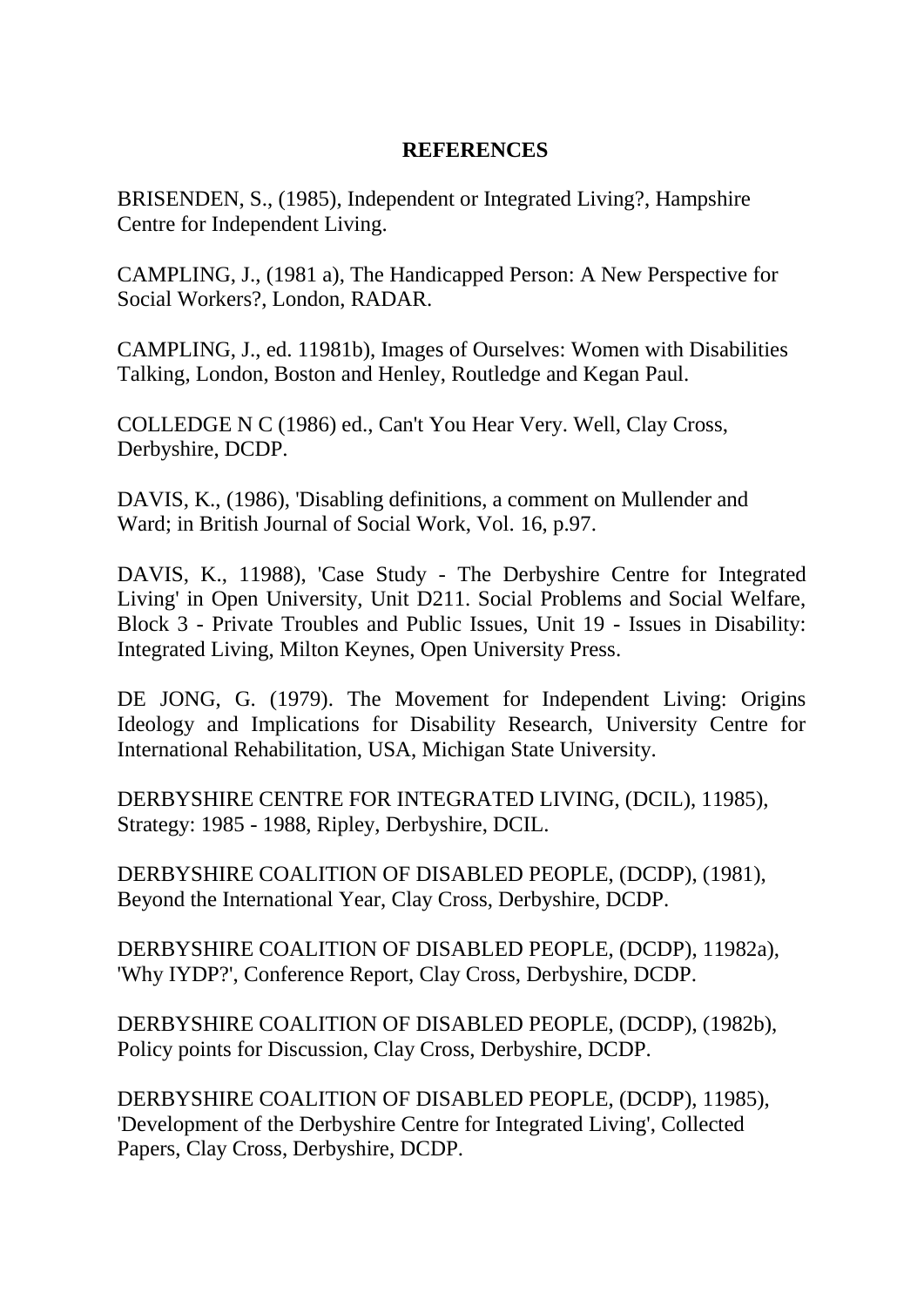DERBYSHIRE COALITION OF DISABLED PEOPLE, (DCDP), (1986), The Quiet Revolution: the Struggle for Full Participation and Equality, Clay Cross, Derbyshire, DCDP.

DERBYSHIRE COALITION OF DISABLED PEOPLE, (DCDP), (1986, March), REPLAN Workshop Notes, Clay Cross, Derbyshire, DCDP.

DERBYSHIRE COALITION OF DISABLED PEOPLE, (DCDP), (1988), Constitution and Aims and Policy Statement Clay Cross, Derbyshire, DCDP.

DERBYSHIRE COALITION OF DISABLED PEOPLE, (DCDP), (1990), Strategy for the Nineties Fragmentation or Unity, Clay Cross, Derbyshire, DCDP.

DERBYSHIRE COALITION OF DISABLED PEOPLE, (DCDP), (1990, May), 'Access Campaigners Face Gaol', in DCDP News, Clay Cross, Derbyshire, DCDP.

DERBYSHIRE COALITION OF DISABLED PEOPLE, (DCDP), (1991), 'Get off our Backs', in INFO, No.4, Clay Cross, Derbyshire, DCDP.

DERBYSHIRE COUNTY COUNCIL, (DCC), (1981), Statement of Intent: International Year of Disabled People, Matlock, Derbyshire, DCC.

DERBYSHIRE COUNTY COUNCIL, (DCC), (1987), Minutes of the Social Services Committee, Agenda Item 4 (b), 27th October, 1987, Matlock, Derbyshire, DCC.

DERBYSHIRE COUNTY COUNCIL SOCIAL SERVICES DEPARTMENT, (DCCSSD), (1983), Strategic Framework 1983 - 1986: 'Planning for Development', Services for People with Sensory/Physical Impairments, Matlock, Derbyshire, DCC.

DERBYSHIRE COUNTY COUNCIL SOCIAL SERVICES DEPARTMENT, (DCCSSD), (1985), Enabling or Disabling?, Matlock, Derbyshire, DCC.

DERBYSHIRE COUNTY COUNCIL SOCIAL SERVICES DEPARTMENT, (DCCSSD), (1986, August), Disability Project, Matlock, Derbyshire, DCC.

DRIEDGER, D., (1989), The Last Civil Rights Movement: Disabled Peoples International, London, Hurst & Co.

EVANS, J., (1984), 'Philosophy and Basic Principles of Independent Living',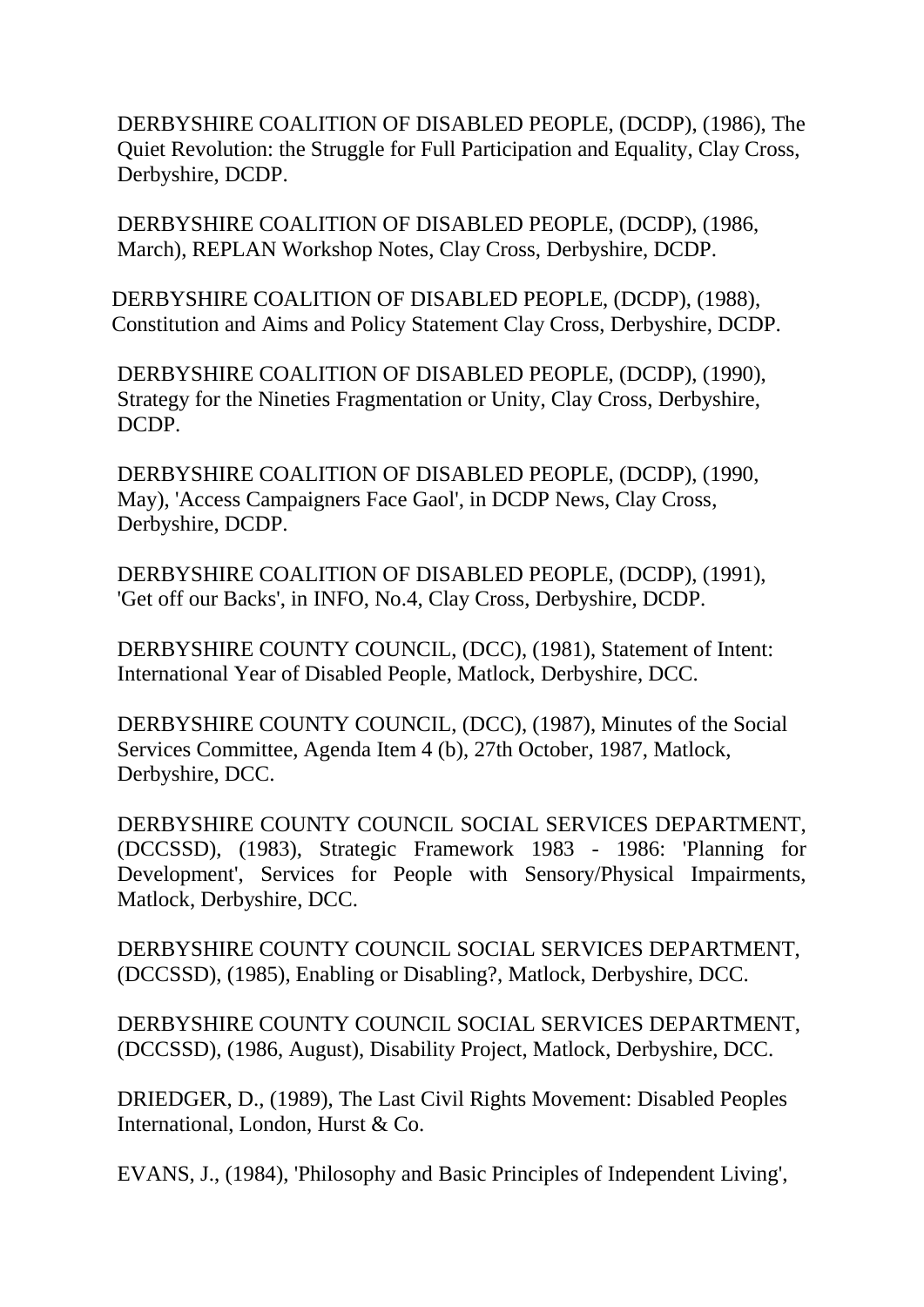Seminar Report: Centres for Independent Living, London, Centre on the Environment for the Handicapped.

FINKELSTEIN, V., (1980), Attitudes and Disabled People: Issues for Discussion, New York, World Rehabilitation Fund.

FINKELSTEIN, V., (1981), 'Disability and the Helper/helped Relationship: An Historical View', in Brechin, A. et al. Handicap in a Social World, London, Hodder and Stoughton.

FRANCIS, W., (24th July 1986), 'A commitment to something he knows about', in Community Care, No. 621.

GALLAGHER, H.G., (1990), By Trust Betrayed, *New* York, Henry Holt.

HEMSLEY, J., (17th October 1985), 'Fitting into Society. With one ACCORD,' in Community Care, No. 583, pp17-19.

HOLLANDER, E., (1981), Principles and Methods of Social Psychology, Oxford, Oxford University Press.

KAY, S., (1984), 'Issues for Statutory Bodies in the Transition to Integrated Living Services', Seminar Report: Centres for Independent Living, London, Centre on the Environment for the Handicapped.

KUH, D., LAWRENCE, C., and TRIPP, T., (1986), 'Disabled young people making choices for future living options,' in Social Services Research, (1986), 4 and 5, Birmingham, Department or Social Administration, University of Birmingham.

MAGUIRE, L., (1981), 'Development and Strengthening of Disabled Selfhelp Organisations - address to Mobility International/Canadian Bureau for International Education Conference, Living Together, at York University, Toronto, Canada, 7th August 1981, quoted in Driedger, 1989, p.1.

MASON, M., (1981), 'Liberation of People with Disabilities - the Role of Allies,' in CAMPLING, J., 119811, The Handicapped Person: A New Perspective for Social Workers?, London, RADAR.

MULLENDER, A. and WARD, D., (1991/, Self-Directed Groupwork: Users take Action for Empowerment, London, Whiting and Birch.

NATIONAL INFORMATION FORUM, (IF) (1987), The Need to Know,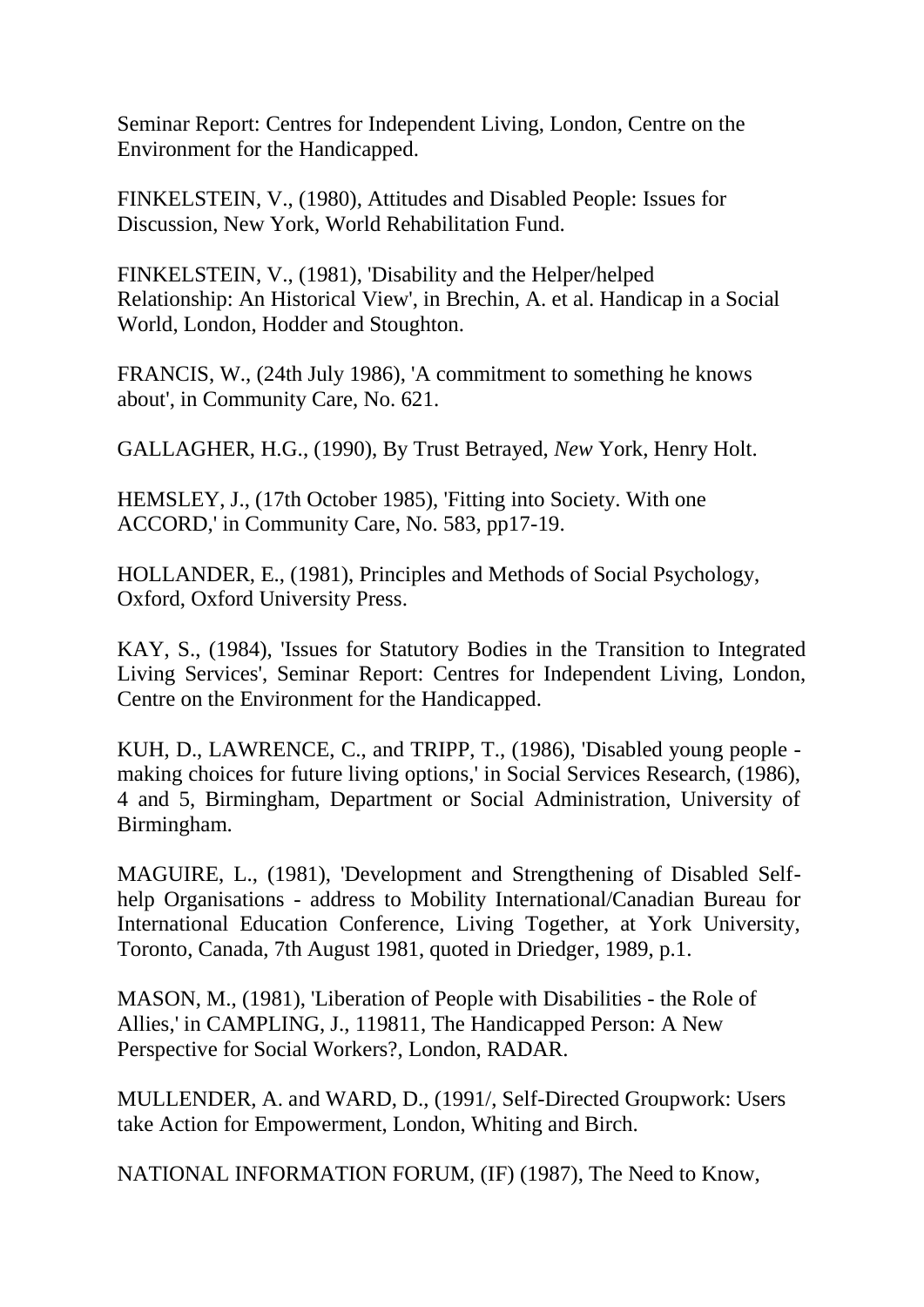London, NIF. OLIVER, M., 09901, The Politics of Disablement, Basingstoke, Hants., Macmillan Education.

PAGEL, M., (1988), On Our Own Behalf - An Introduction to the Self-Organisation of Disabled People, Manchester, Greater Manchester Coalition of Disabled People.

SHEARER, A., (1981), Disability: Who's Handicap?, Oxford, Basil Blackwell.

SNOW, D., ZURCHER, L. and ECKLAND-OLSEN, S., (1980) 'Social Networks and Social Movements', American Sociological Review, No.45.

TOCH, H., (1965), The Social 'Psychology of Social Movements, London, University Paperbacks.

TURNER, R.H., (1969) The Theme of Contemporary Social Movements', British Journal of Sociology, December 1969, p.391.

UNION OF THE PHYSICALLY IMPAIRED AGAINST SEGREGATION, (UPIAS), (1976), Fundamental Principles of Disability, London, UPIAS.

WILSON, E., (1980), 'Feminism and Social Work' in BRAKE, M., and BAILEY, R., Radical Social Work and Practice, London, Edward Arnold.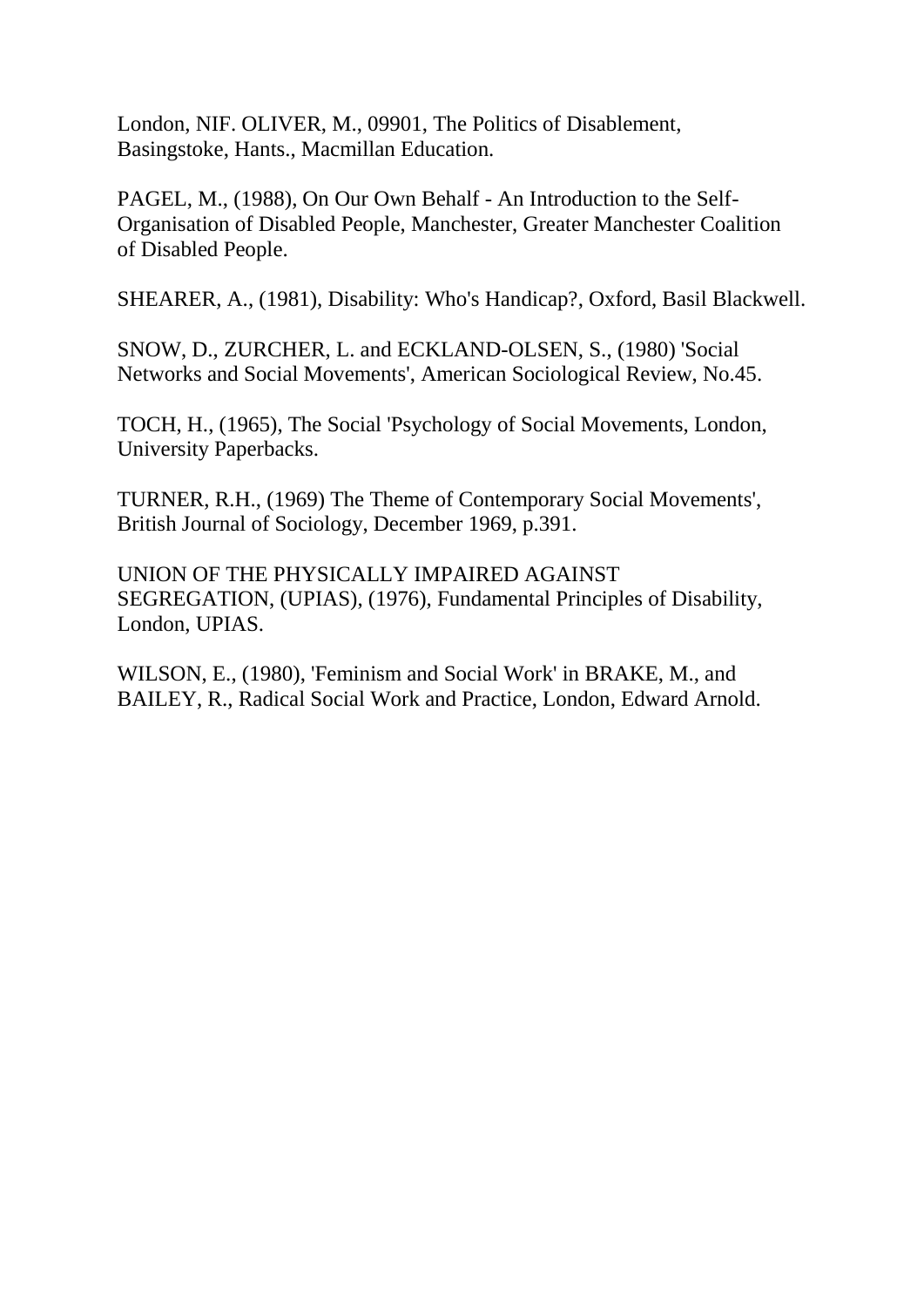# The Centre for Social Action

# Groupwork, Training and Research

The Centre for Social Action at the University of Nottingham brings together all aspects of the development of social action work. The workers, trainers and researchers who constitute its members see their role as being to facilitate a process through which learning development and change can take place. This is done by starting from the issues, ideas and understanding of the people with whom we work, rather than from our `professional' definition of *their* issues. Though special skills and knowledge are employed, these are not seen as according special privilege. Rather, they are shared with, and passed on to participants in the process of change.

The Centre has three main areas of activity:

# **Social Action Groupwork**

The Centre directly promotes good practice. It also offers consultancy and advice to organisations, teams and individuals on the running of groups and the development of projects using the social action lines. Those involved in the Centre have themselves facilitated the setting up of groups in many different locations including youth work, social work, community work, schools and higher education and penal settings.

# **Social Action Training**

Over the past ten years experienced social action practitioners have been engaged by a range of voluntary and statutory agencies and teaching institutions, to pass on their skills and knowledge through the running of training courses and workshops. This training is multi-disciplinary and crosses agency boundaries and hierarchies. It includes a commitment to tackle issues of oppression and planning strategies for anti-oppressive and empowering practice.

# **Social Action Research**

In the same way that traditional training methods are not appropriate for the development of good practice, so conventional research techniques are inadequate to properly evaluate it. The Centre has used the values and methods of social action itself to build up a research approach which has a wide application across the whole field of social welfare practice, management and